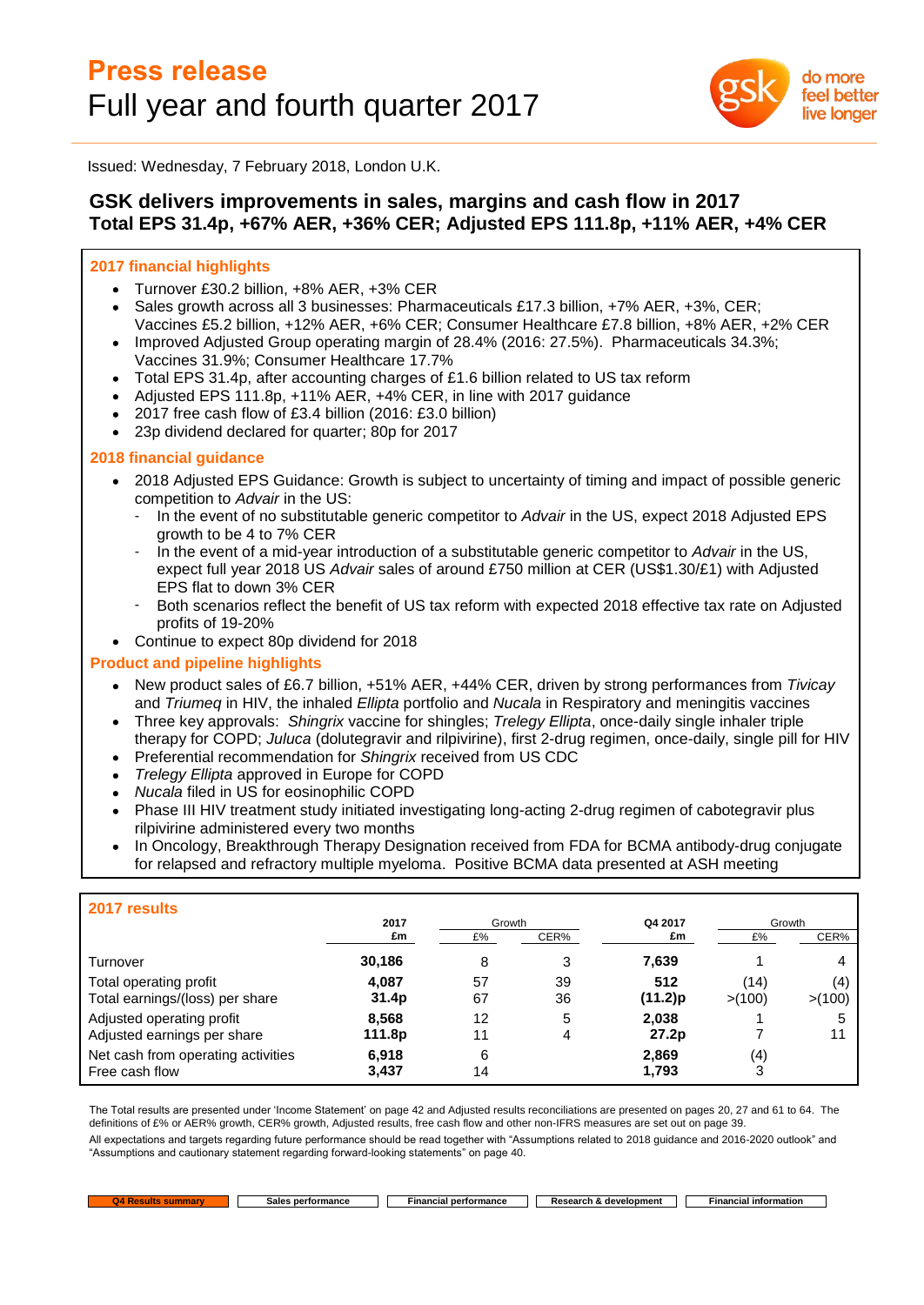

## **Emma Walmsley, Chief Executive Officer, GSK said:**

"In 2017 GSK delivered encouraging results from across the company with sales growth in each of our three global businesses, an improved Group operating margin, Adjusted EPS growth of 4% (CER) and stronger free cash flow.

"We are focused on competing effectively across our current portfolio and delivering three new launches which bring significant benefits to patients: *Trelegy Ellipta* which provides three medicines in a single inhaler to treat COPD; *Juluca*, the first 2-drug regimen, once-daily, single pill for HIV, helping to reduce the amount of medicines needed, and *Shingrix*, our new vaccine which represents a new standard for the prevention of shingles.

"Improving our Pharmaceuticals business remains our main priority and we are strengthening our pipeline with a focus on priority assets in two current therapy areas, Respiratory and HIV, and two potential areas, Oncology and Immuno-inflammation. We will provide a further update to investors at Q2 on our plans for R&D.

"We continue to make changes across GSK to drive improvements in performance and we have made several new appointments to key leadership positions.

"Looking ahead, in 2018 we could see a potential generic version of *Advair* in the US and our 2018 guidance reflects this. With the sales momentum we anticipate from new and recent launches and focused improvements in operating performance we are increasingly confident in our ability to deliver mid to high single digit growth in Adjusted EPS CAGR (2016-2020 at 2015 CER).

"Cash generation also continues to be a key focus with free cash flow for the year improving to £3.4 billion. We met our commitment to pay a total dividend of 80p for 2017 and continue to expect to pay 80p for 2018.

"Finally, I would like to thank all our customers, suppliers and employees for their support and hard work in 2017 and look forward to working with them in 2018 and beyond to deliver our strategic priorities and improved performance for GSK."

### **2018 guidance**

The Group expects to make continued progress in 2018, although the expectation for Adjusted EPS growth is impacted by a number of factors including, in particular, uncertainties relating to the timing and extent of potential generic competition to *Advair* in the US.

In the event that no substitutable generic competitor to *Advair* is introduced to the US market in 2018, the Group expects 2018 Adjusted EPS growth of 4 to 7% at CER. This is based on an expected decline in 2018 US *Advair* sales of 20-25% at CER.

In the event of a mid-year introduction of a substitutable generic competitor to *Advair* in the US, the Group expects full year 2018 US *Advair* sales of around £750 million at CER (US\$1.30/£1), with Adjusted EPS flat to down 3% at CER.

The effective tax rate for 2018 is expected to be approximately 19-20% of Adjusted profits after the impact of US tax reform which is expected to benefit the Group effective tax rate by two to three percentage points.

GSK is not able to give guidance for Total results as it cannot reliably forecast certain material elements of our Total results such as the future fair value movements on contingent consideration and put options. It should be noted that contingent consideration cash payments are made each quarter primarily to Shionogi by ViiV Healthcare which reduce the balance sheet liability and are hence not recorded in the income statement. An explanation of the acquisition-related arrangements with ViiV Healthcare, including details of cash payments to Shionogi, is set out on page 59.

If exchange rates were to hold at the average rates for January 2018 (\$1.39/£1, €1.13/£1 and Yen 154/£1) for the rest of 2018, the estimated negative impact on full-year 2018 Sterling turnover growth would be around 4% and if exchange gains or losses were recognised at the same level as in 2017, the estimated negative impact on 2018 Sterling Adjusted EPS growth would be around 6%.

| .<br>- | performance<br>sales | $+2$<br>ייה הי<br><br>шање | velopment<br>Daeaarah<br>היהה<br><br> | ∣ information<br><b>Tinancial</b><br>ањан |
|--------|----------------------|----------------------------|---------------------------------------|-------------------------------------------|
|        |                      |                            |                                       |                                           |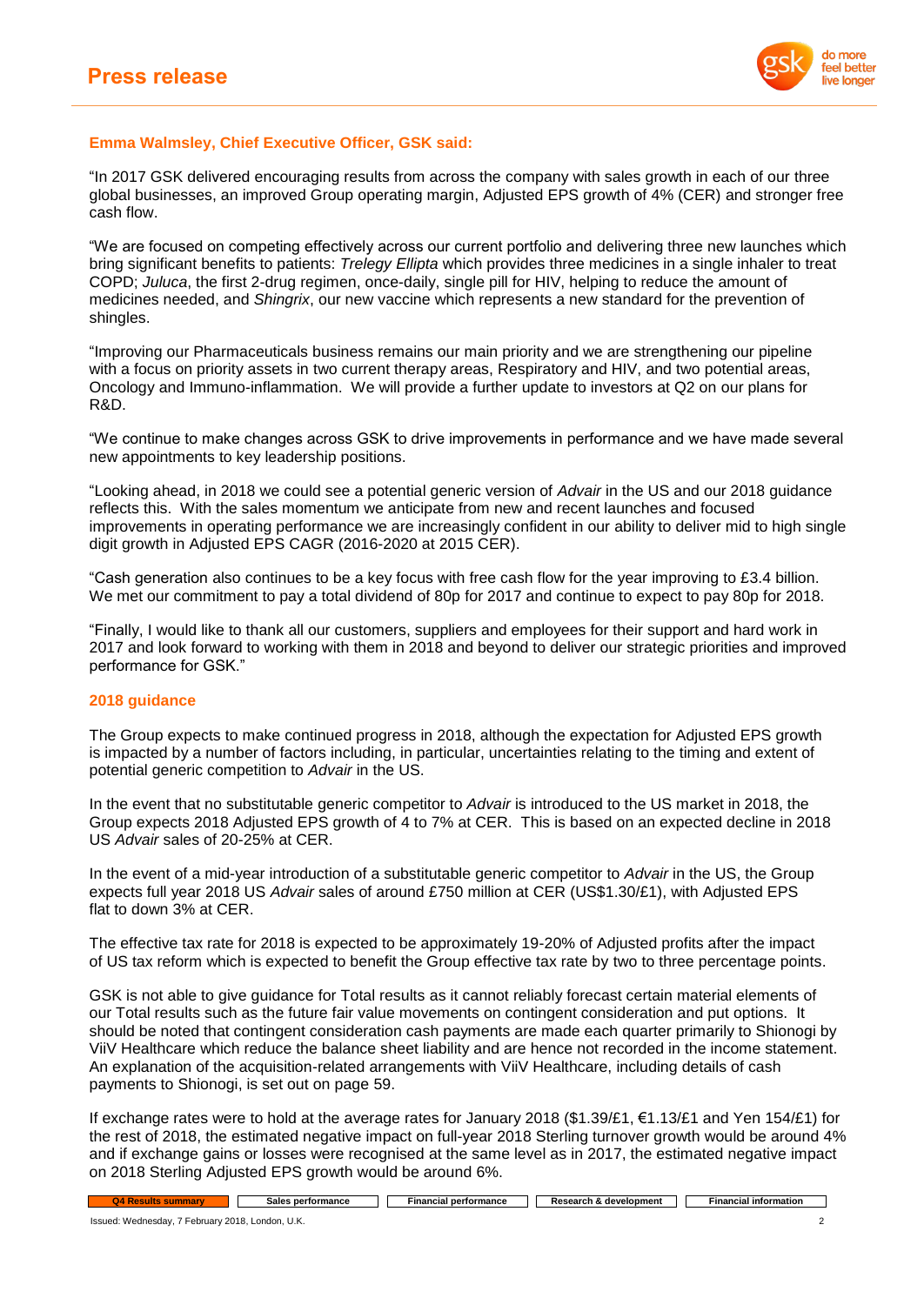

## **US tax reform**

The enactment of the US Tax Cuts and Jobs Act in December 2017 is expected to have a positive impact on the future after tax earnings of GSK's US businesses. This is primarily due to the reduction in Federal corporation tax rates from 1 January 2018, which is expected to benefit the Group effective tax rate on Adjusted profits in 2018 by two to three percentage points.

The implementation of the new law has resulted in a number of additional charges in 2017, which reduced Total earnings by £1,630 million.

Firstly, increased valuations of the HIV and Consumer Healthcare businesses due to lower US tax rates resulted in an increase in the related liabilities for contingent consideration and the put options of £666 million.

Secondly, an additional tax charge of £1,078 million comprised a reduction in the value of US deferred tax assets held against future liabilities, such as pensions, of £730 million, and a charge of £348 million arising on the reserves of subsidiaries of US entities in the Group. The cash impact of this latter charge will be spread over eight years from 2018, with approximately 60% expected to be payable in years six to eight.

These charges were partly offset by an allocation to non-controlling interests amounting to £114 million, as many of the adjustments related to ViiV Healthcare and the Consumer Healthcare Joint Venture.

These charges represent management's estimates of the impact of US tax reform on the Group based on the information currently available. As more information on the detailed application of the Act becomes available, the assumptions underlying these estimates could change, with consequent adjustments to the charges taken that could have a material impact on the results of the Group.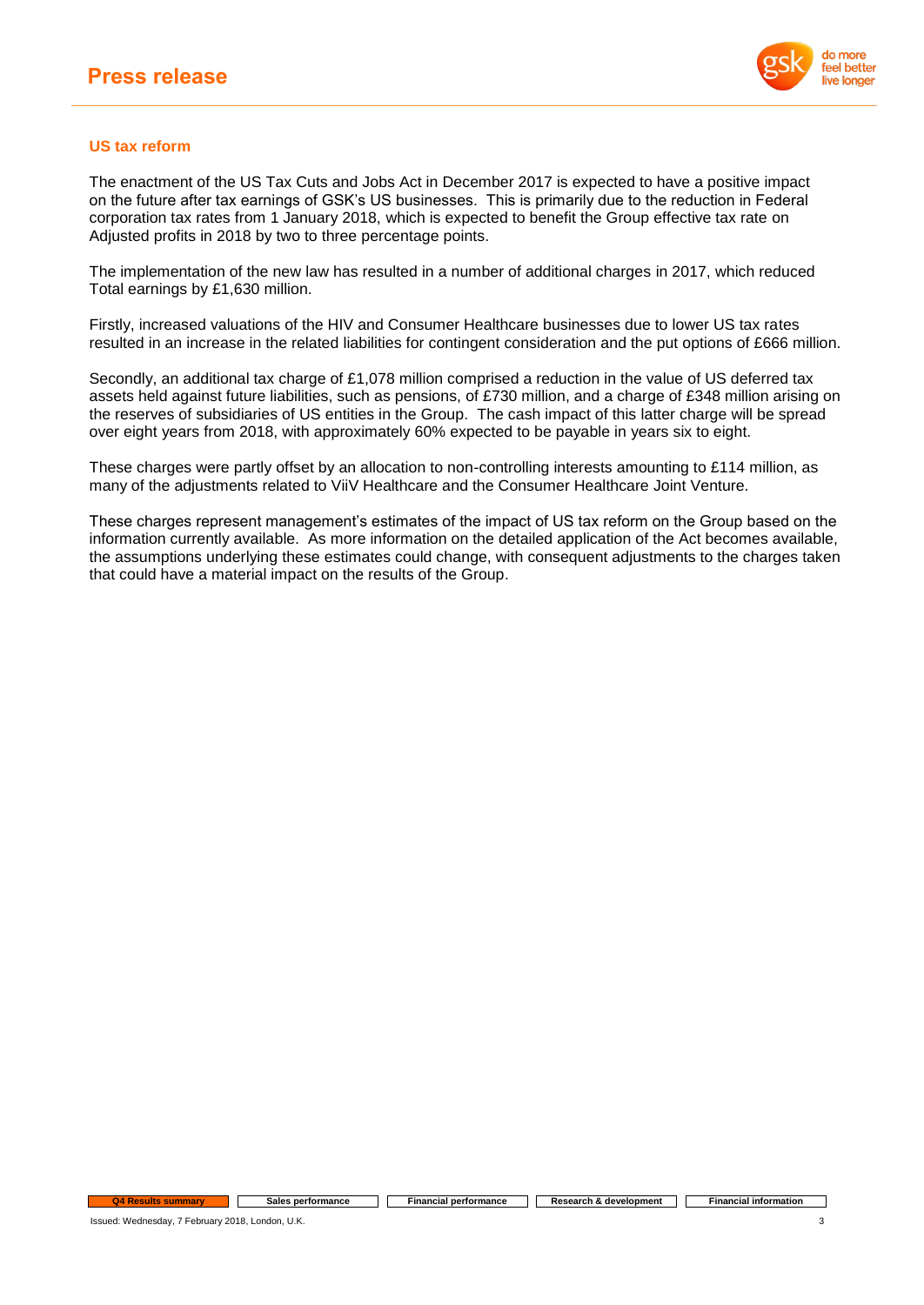# **Contents** Page

| Sales performance                                                       | 5  |
|-------------------------------------------------------------------------|----|
| Financial performance - year ended 31 December 2017                     | 18 |
| Financial performance – three months ended 31 December 2017             | 25 |
| Research and development                                                | 35 |
| Definitions                                                             | 39 |
| Outlook assumptions and cautionary statements                           | 40 |
| Contacts                                                                | 41 |
| Income statements                                                       | 42 |
| Statement of comprehensive income – year ended 31 December 2017         | 43 |
| Statement of comprehensive income - three months ended 31 December 2017 | 44 |
| Pharmaceuticals turnover - year ended 31 December 2017                  | 45 |
| Pharmaceuticals turnover – three months ended 31 December 2017          | 46 |
| Vaccines turnover - year ended 31 December 2017                         | 47 |
| Vaccines turnover - three months ended 31 December 2017                 | 47 |
| <b>Balance sheet</b>                                                    | 48 |
| Statement of changes in equity                                          | 49 |
| Cash flow statement - year ended 31 December 2017                       | 50 |
| Segment information                                                     | 51 |
| Legal matters                                                           | 52 |
| Taxation                                                                | 53 |
| Additional information                                                  | 54 |
| Reconciliation of cash flow to movements in net debt                    | 58 |
| Net debt analysis                                                       | 58 |
| Free cash flow reconciliation                                           | 58 |
| Non-controlling interests in ViiV Healthcare                            | 59 |
| Adjusted results reconciliations                                        | 61 |

**Q4 Results summary Sales performance Financial performance Research & development Financial information**

Issued: Wednesday, 7 February 2018, London, U.K. 4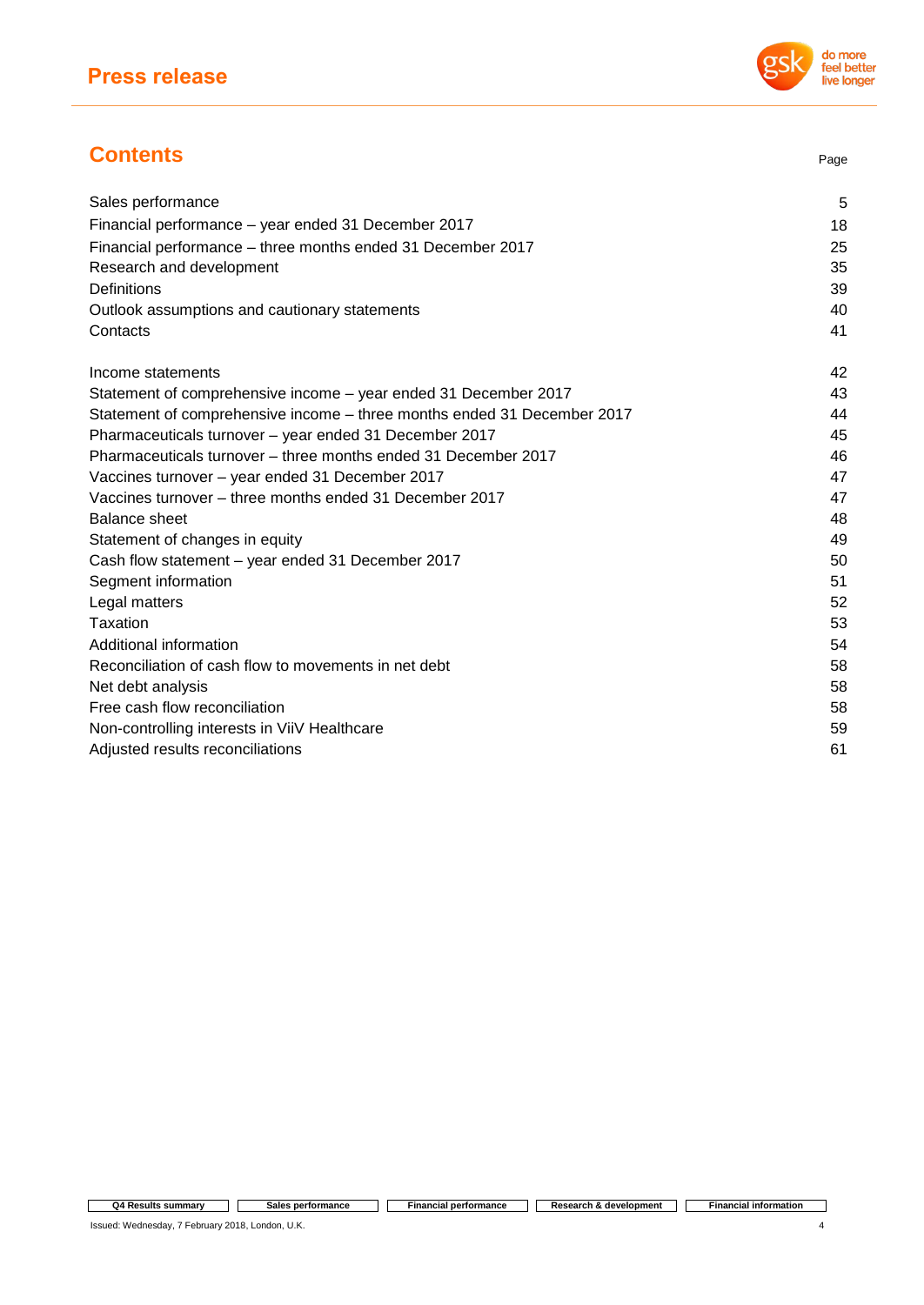

# **Sales performance**

## **Group turnover by business and geographic region – 2017**

| <b>Group turnover by business</b> |        |              | 2017           |
|-----------------------------------|--------|--------------|----------------|
|                                   | £m     | Growth<br>£% | Growth<br>CER% |
| Pharmaceuticals                   | 17,276 |              |                |
| Vaccines                          | 5,160  | 12           | 6              |
| <b>Consumer Healthcare</b>        | 7,750  |              | ⌒              |
| Group turnover                    | 30,186 |              | 3              |

Group turnover for the year increased 8% AER, 3% CER to £30,186 million, with growth delivered by all three businesses.

Pharmaceuticals sales were up 7% AER, 3% CER, reflecting the continued strong growth of the new Respiratory and HIV products, partly offset by declines in older Respiratory products, including *Seretide/Advair* and Established Pharmaceuticals, including the impact of recent divestments.

Vaccines sales were up 12% AER, 6% CER, reflecting a strong performance from Meningitis and Influenza vaccines and higher demand for Established Vaccines, as well as the benefit of favourable year-on-year US CDC stockpile movements.

Consumer Healthcare sales grew 8% AER, 2% CER reflecting a strong performance from power brands in the Pain and Oral health categories, partly offset by the impact of continued competitive pressures in the US allergy category. In addition, reported growth was impacted by the Nigerian beverages business divestment in Q3 2016 and the implementation of the Goods & Service Tax (GST) in India on 1 July 2017.

Sales of New Pharmaceutical and Vaccine products in 2017 were £6,732 million, up 51% AER, 44% CER.

| Group turnover by geographic region |        |              | 2017           |
|-------------------------------------|--------|--------------|----------------|
|                                     | £m     | Growth<br>£% | Growth<br>CER% |
| US                                  | 11,263 | 10           | 6              |
| Europe                              | 7,943  | 6            | ۰              |
| International                       | 10,980 |              |                |
| Group turnover                      | 30,186 | 8            |                |

The US sales growth of 10% AER, 6% CER was driven by continued strong performances from *Triumeq* and *Tivicay* and growth in the Respiratory portfolio, together with strong performances in the US from Hepatitis and Meningitis vaccines.

Europe sales grew 6% AER, but were flat at CER as growth from *Triumeq*, *Tivicay* and Meningitis vaccines was offset by the decline in Established Pharmaceuticals, including the impact of the disposal of the Romanian distribution business in Q4 2016. Respiratory sales were up 5% AER, but flat at CER, as the decline in *Seretide* offset the growth in the new Respiratory products.

In International, sales growth of 7% AER, 3% CER reflected strong growth in *Triumeq*, *Tivicay* and the Respiratory portfolio, with Established Pharmaceuticals flat, including the impact of divestments. Growth in Emerging Markets of 8% AER, 4% CER was also impacted by divestments.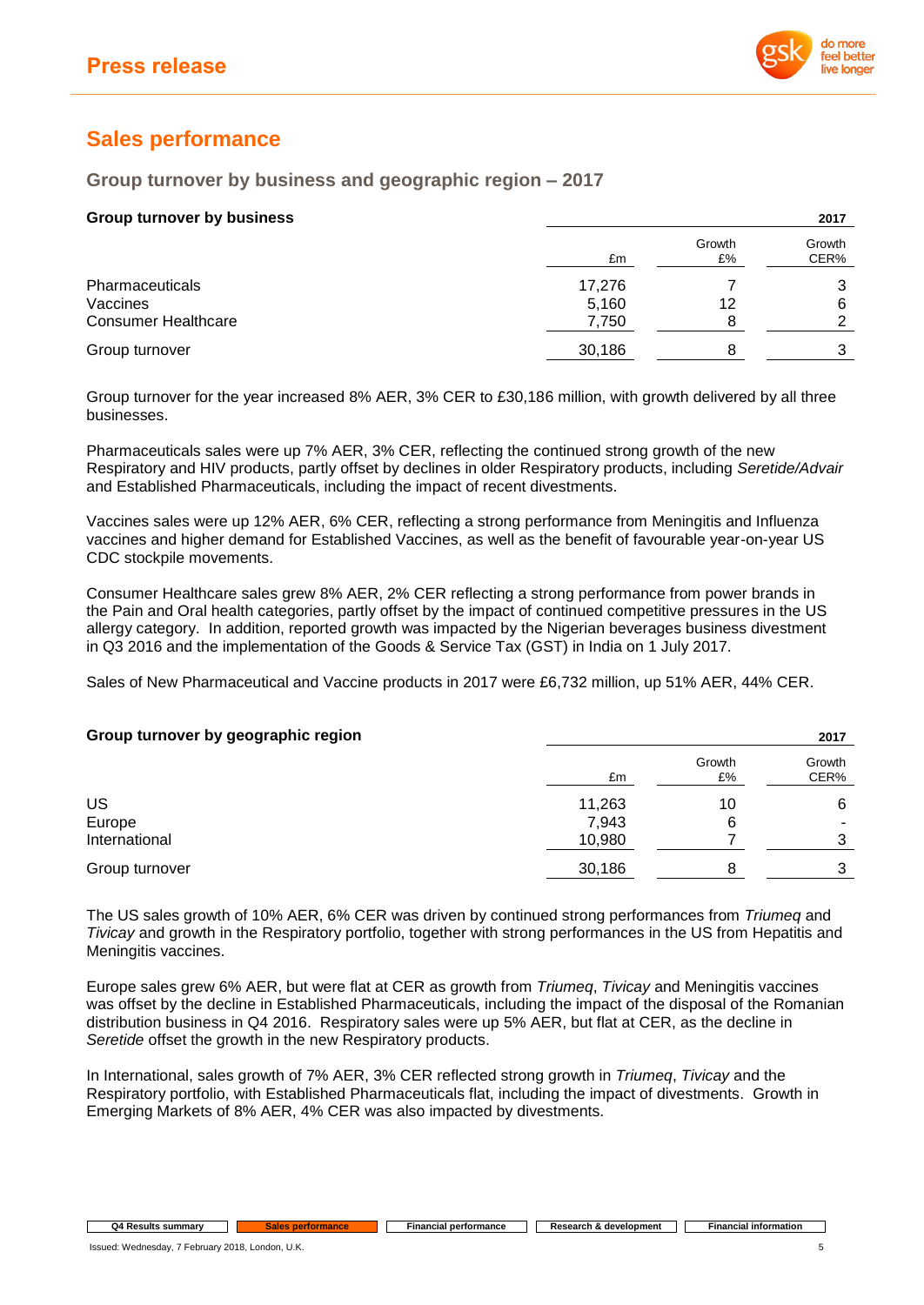

# **Group turnover by business and geographic region – Q4 2017**

## **Group turnover by business Q4 2017**

|                            |       |              | -----          |
|----------------------------|-------|--------------|----------------|
|                            | £m    | Growth<br>£% | Growth<br>CER% |
| Pharmaceuticals            | 4,540 |              |                |
| Vaccines                   | 1,208 | 6            | 9              |
| <b>Consumer Healthcare</b> | 1,891 |              | 4              |
| Group turnover             | 7,639 |              | 4              |
|                            |       |              |                |

Group turnover increased 1% AER, 4% CER, with CER growth delivered by all three businesses.

Pharmaceuticals sales declined 1% AER, but grew 3% CER, reflecting continued strong growth of the new Respiratory and HIV products, partly offset by declines in older Respiratory products, including *Seretide/Advair* and Established Pharmaceuticals, including the impact of recent divestments.

Vaccines sales were up 6% AER, 9% CER, with strong performances from Meningitis and Influenza vaccines, partly offset by the impact of increased competitive pressures on *Infanrix* and *Pediarix*.

Consumer Healthcare sales were up 1% AER, 4% CER, reflecting strong performances from power brands in the Respiratory, Pain and Oral health categories. A stronger performance by the Nutrition category, which benefited from comparison with a weaker Q4 2016 (due to the impact of Indian demonetisation), offset the negative impacts on growth of generic competition to *Transderm Scop* in the US and the Goods & Service Tax (GST) implementation in India on 1 July 2017.

Sales of New Pharmaceutical and Vaccine products in the quarter were £1,867 million, up 36% AER, 40% CER.

| Group turnover by geographic region |       |              | Q4 2017        |
|-------------------------------------|-------|--------------|----------------|
|                                     | £m    | Growth<br>£% | Growth<br>CER% |
| US                                  | 2,846 | (2)          |                |
| Europe                              | 1,993 | ⌒            | -              |
| International                       | 2,800 | າ            |                |
| Group turnover                      | 7,639 |              |                |

US sales declined 2% AER, but grew 4% CER, driven by strong performances from *Triumeq* and *Tivicay*, together with Meningitis and Influenza Vaccines.

Europe sales grew 2% AER, but were flat at CER as growth from *Tivicay* and *Triumeq* was offset by continued generic competition to *Epzicom* and *Avodart*. Growth in the new Respiratory products offset the decline in *Seretide*.

In International, sales growth of 2% AER, 7% CER reflected strong growth in *Triumeq*, *Tivicay* and the Respiratory portfolio, together with the launch of *Cervarix* in China. Sales in Emerging Markets grew 4% AER, 9% CER.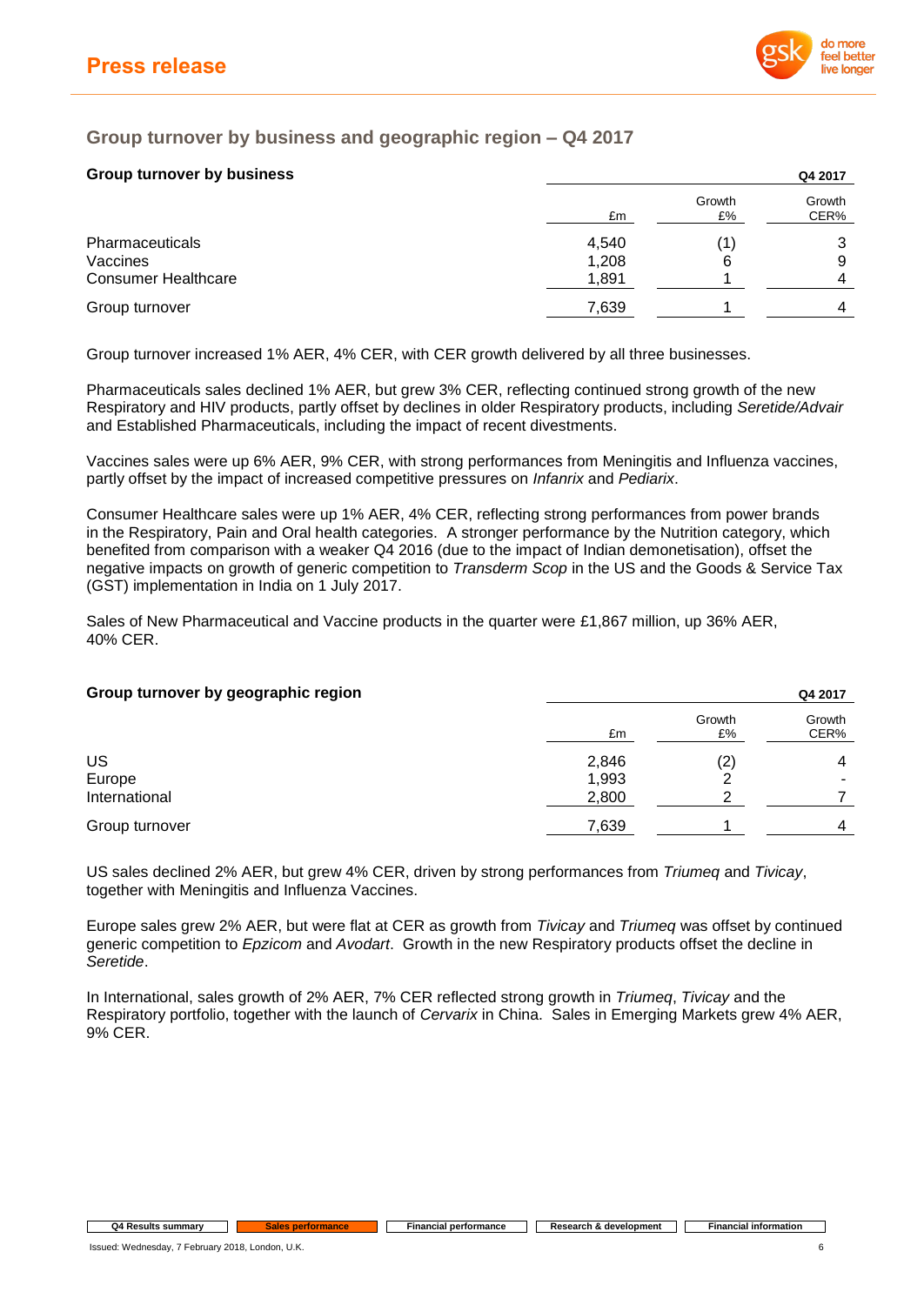

## **Turnover – 2017**

## **Pharmaceuticals**

|                                    |        |              | 2017           |
|------------------------------------|--------|--------------|----------------|
|                                    | £m     | Growth<br>£% | Growth<br>CER% |
| Respiratory                        | 6,991  |              | 3              |
| <b>HIV</b>                         | 4,350  | 22           | 16             |
| Immuno-inflammation                | 377    | 11           | 6              |
| <b>Established Pharmaceuticals</b> | 5,558  | (2)          | (5)            |
|                                    | 17,276 |              | 3              |
| US                                 | 7,568  | 11           | 6              |
| Europe                             | 3,983  | 3            | (3)            |
| International                      | 5,725  | 6            | 4              |
|                                    | 17,276 |              | 3              |

Pharmaceuticals turnover in 2017 was £17,276 million, up 7% AER, 3% CER. Respiratory sales grew 7% AER, 3% CER to £6,991 million, driven by the *Ellipta* portfolio and *Nucala*, while HIV sales were up 22% AER, 16% CER to £4,350 million, driven by increases in market share for *Triumeq* and *Tivicay.* Sales of Established Pharmaceuticals declined 2% AER, 5% CER, reflecting a three percentage point impact of recent divestments. These divestments reduced overall Pharmaceuticals CER growth by one percentage point, most significantly impacting the contribution from Europe and Emerging Markets.

In the US, sales growth of 11% AER, 6% CER was driven by the HIV portfolio and new Respiratory products. Europe sales grew 3% AER but declined 3% CER, reflecting the continued transition of the Respiratory portfolio and generic competition to *Kivexa* as well as the disposal of the Romanian distribution business during Q4 2016 which reduced growth by three percentage points. International sales growth was impacted by the benefit to Q1 2016 of the accelerated sale of inventory under supply agreements to Novartis as well as the disposal of the thrombosis and anaesthesia businesses to Aspen in Q1 2017, which reduced growth in International by one percentage point and in Emerging Markets by two percentage points to 7% AER, 5% CER. Sales in Japan grew 6% AER, 3% CER.

### *Respiratory*

Total Respiratory portfolio sales were up 7% AER, 3% CER, with the US up 8% AER, 3% CER, Europe up 5% AER but flat at CER and International up 9% AER, 5% CER. Growth of the new Respiratory products more than offset the decline in *Seretide/Advair*.

The new Respiratory products recorded combined sales of £1,930 million in 2017 with sales of *Ellipta* products up 67% AER, 59% CER driven by continued strong growth in the US and the ongoing roll-out across Europe and International. Sales of *Nucala* were £344 million, a Sterling increase of £242 million, and included sales of £236 million in the US.

The aggregate growth of the *Ellipta* products was driven primarily by the contribution of the US, where sales were up 72% AER, 65% CER on the back of further market share gains. Total *Relvar/Breo Ellipta* sales grew 62% AER, 55% CER to £1,006 million, with the US up 75% AER, 67% CER to £602 million. *Anoro Ellipta* sales grew 70% AER, 63% CER to £342 million, also reflecting market share gains in the US. All *Ellipta* products, *Breo*, *Anoro*, *Incruse* and *Arnuity*, continued to grow market share in the US in the year.

*Seretide/Advair* sales declined 10% AER, 14% CER to £3,130 million. Sales in the US declined 12% AER, 16% CER (5% volume decline and a 11% negative impact of price), with payer rebate adjustments related to prior periods favourably impacting sales in the year. In Europe, *Seretide* sales were down 12% AER, 17% CER to £736 million (11% volume decline and a 6% negative impact of price), reflecting continued competition from generics and the transition of the Respiratory portfolio to newer products. In International, sales of *Seretide* declined 5% AER, 8% CER to £784 million (6% volume decline and a 2% negative impact of price), also reflecting increased generic competition and the transition to the newer Respiratory products.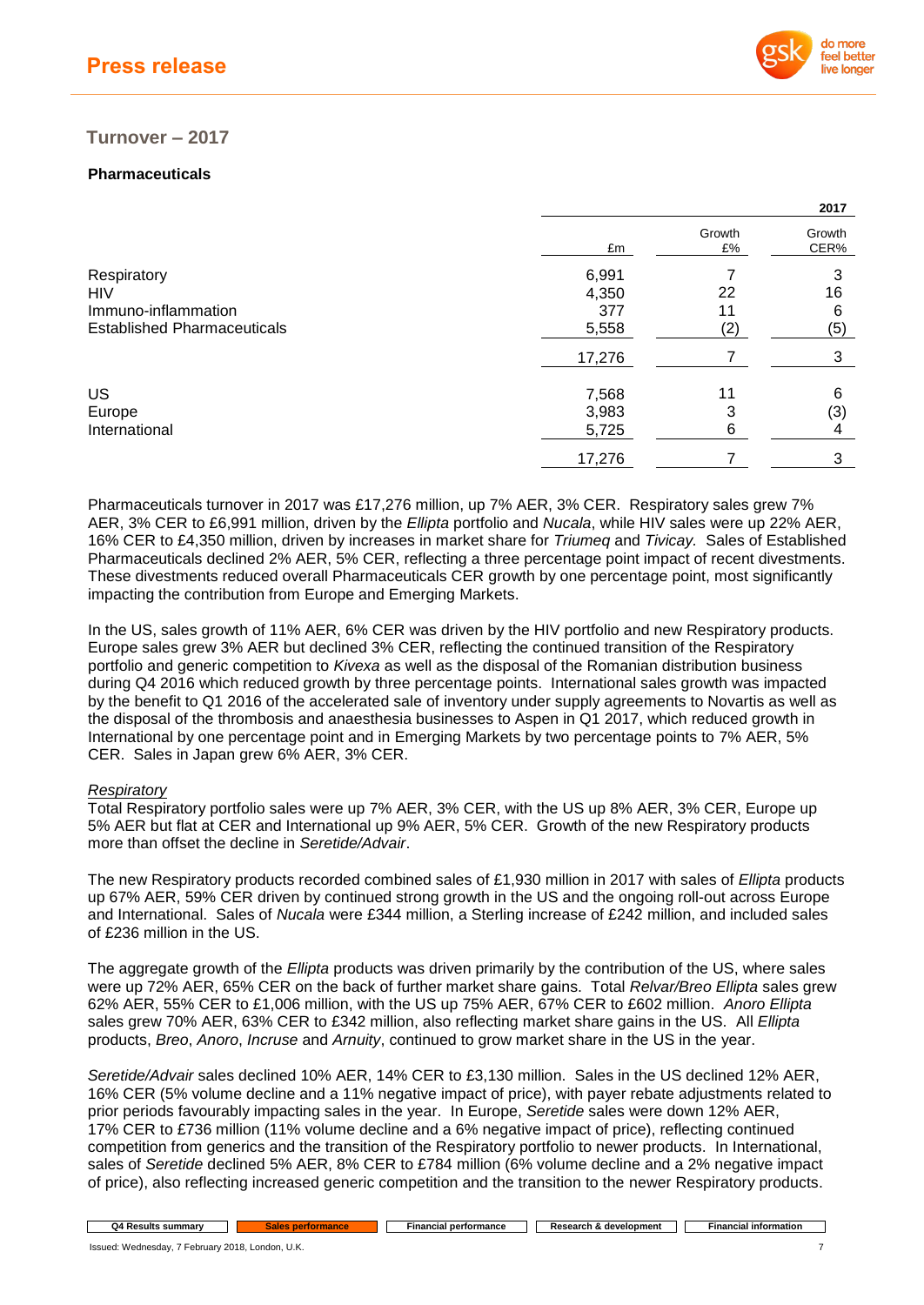

Pricing pressures also affected other older products with *Ventolin* sales declining 2% AER, 6% CER to £767 million, including the negative impact of payer rebate adjustments related to prior periods in the US. *Flixotide/Flovent* sales were down 6% AER, 10% CER to £596 million, with the US down 15% AER, 18% CER.

The net impact of adjustments to payer rebates for prior periods across the US Respiratory portfolio was broadly neutral to reported US Respiratory sales.

## *HIV*

HIV sales increased 22% AER, 16% CER to £4,350 million in the year, with the US up 26% AER, 21% CER, Europe up 10% AER, 3% CER and International up 33% AER, 26% CER. The growth in all three regions was driven by continued increases in market share for *Triumeq* and *Tivicay*, partly offset by the impact of generic competition to *Epzicom/Kivexa*, particularly affecting the European market. The ongoing increase in patient numbers for both *Triumeq* and *Tivicay* resulted in sales of £2,461 million and £1,404 million, respectively, in the year. *Juluca* was approved in the US in November 2017, and recorded initial sales of £5 million.

*Epzicom/Kivexa* sales declined 59% AER, 61% CER to £234 million, reflecting the ongoing generic competition since Q3 2016.

### *Immuno-inflammation*

Sales grew 11% AER, 6% CER in the year. The negative impact of the divestment of Raxibacumab*,* which recorded strong sales in Q4 2016, was more than offset by the growth of *Benlysta,* up 23% AER, 17% CER to £375 million, driven by a strong US performance.

## *Established Pharmaceuticals*

Sales of Established Pharmaceuticals in 2017 were £5,558 million, declining 2% AER, 5% CER, impacted by the comparison with the accelerated sale of inventory under supply agreements to Novartis in Q1 2016 as well as the disposal of the thrombosis and anaesthesia businesses to Aspen in Q1 2017 and the disposal of the Romanian distribution business in Q4 2016. The impact of these disposals on the growth of the Established Pharmaceuticals portfolio was approximately three percentage points.

The *Avodart* franchise declined 3% AER, 9% CER to £613 million primarily due to the loss of exclusivity in the US and Europe and the impact of favourable RAR adjustments in 2016.

Dermatology sales grew 16% AER, 11% CER to £456 million, reflecting improved supply in Emerging Markets and growth in Japan, while *Augmentin* sales grew 4% AER, 2% CER to £587 million.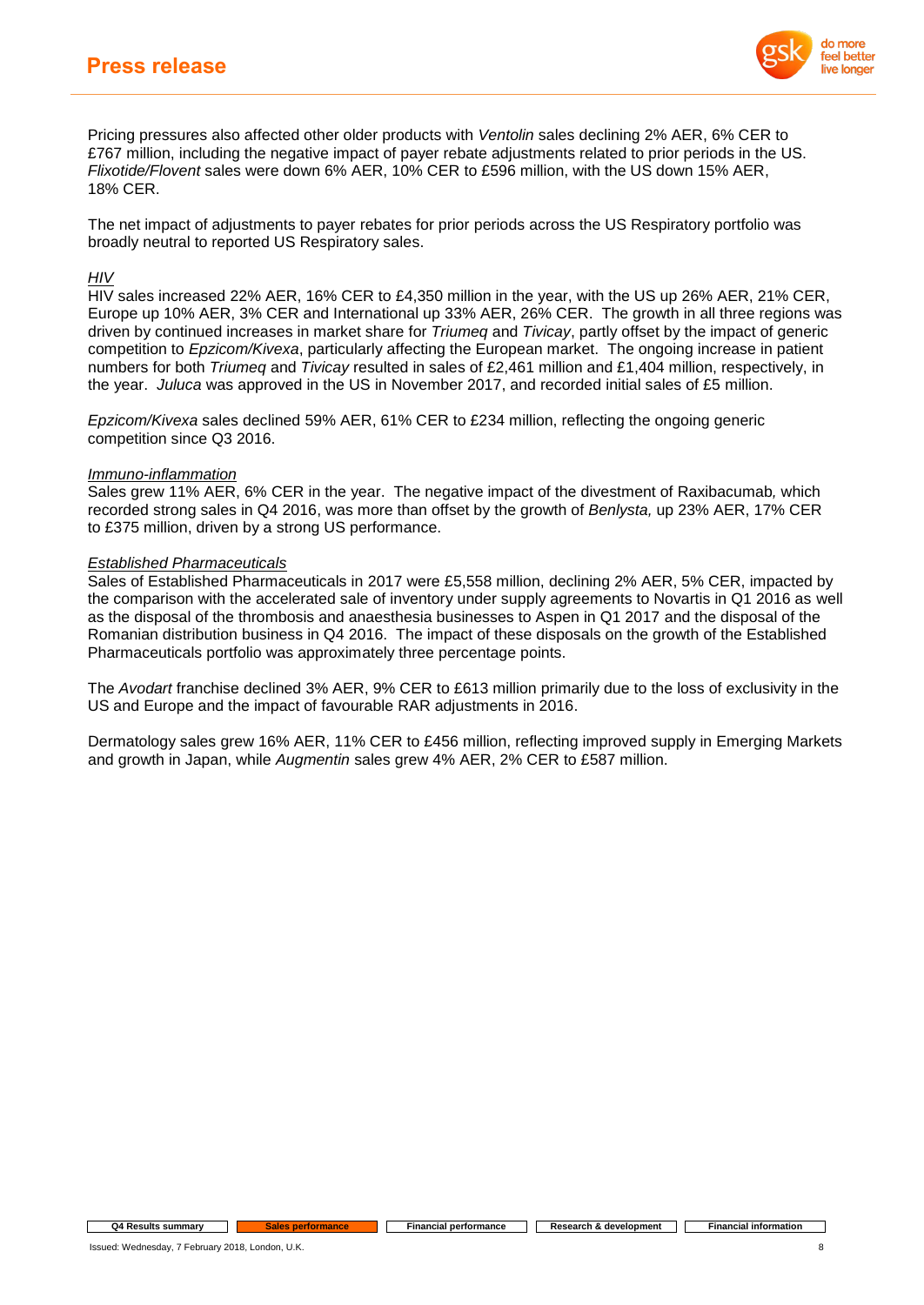

**2017**

## **Vaccines**

|                             |       |              | 40 I I         |
|-----------------------------|-------|--------------|----------------|
|                             | £m    | Growth<br>£% | Growth<br>CER% |
| Meningitis                  | 890   | 34           | 27             |
| Influenza                   | 488   | 18           | 12             |
| Shingles                    | 22    |              |                |
| <b>Established Vaccines</b> | 3,760 |              | 1              |
|                             | 5,160 | 12           | 6              |
| US                          | 1,869 | 17           | 12             |
| Europe                      | 1,600 | 12           | 6              |
| International               | 1,691 | 8            | 4              |
|                             | 5,160 | 12           | 6              |
|                             |       |              |                |

Vaccines turnover grew 12% AER, 6% CER to £5,160 million, primarily driven by Meningitis vaccines, with *Bexsero* growing across all regions and *Menveo* in the US and Europe and higher sales of influenza products, primarily in the US and Europe. Established Vaccines growth was driven by Hepatitis vaccines, mainly due to a competitor supply shortage in the US, higher demand for *Boostrix* and *Rotarix* and the launch of *Cervarix* in China*.* Favourable year-on-year CDC stockpile movements for *Infanrix*, *Pediarix* and *Menveo* in the US also contributed to growth. These were partly offset by increasing competitive pressures on *Infanrix, Pediarix* in the US and Europe, and lower *Synflorix* sales, driven by lower pricing in developing countries.

## *Meningitis*

Meningitis sales grew 34% AER, 27% CER to £890 million. *Bexsero* sales growth of 43% AER, 34% CER was driven by new national immunisation programmes, private market sales and regional tenders in Europe, as well as growing demand and share gains in the US, together with strong private market sales in International. *Menveo* sales grew 36% AER, 29% CER, primarily driven by the impact of favourable year-onyear CDC stockpile movements, partly offset by supply constraints in International.

### *Influenza*

*Fluarix/FluLaval* sales were up 18% AER, 12% CER to £488 million, reflecting strong sales execution, primarily in the US, and higher demand in Europe.

## *Shingles*

*Shingrix* recorded initial sales into the channel of £22 million in the US after its FDA approval and favourable ACIP recommendations.

### *Established Vaccines*

Sales of the DTPa-containing vaccines (*Infanrix*, *Pediarix* and *Boostrix*) were up 5% AER, but flat at CER. *Boostrix* sales grew 19% AER, 13% CER, benefiting from higher demand across all regions. *Infanrix*, *Pediarix* sales were down 3% AER, 8% CER, mainly driven by increased competitive pressures in the US and Europe, together with a new market entrant in Europe, partly offset by favourable year-on-year CDC stockpile movements in the US.

Hepatitis vaccines grew 15% AER, 10% CER to £693 million, benefiting from a competitor supply shortage and higher demand in the US, partly offset by the unfavourable impact of CDC stockpile movements in the US and supply constraints in Europe and International.

*Rotarix* was up 12% AER, 6% CER to £524 million, reflecting higher demand in Europe and International.

*Synflorix* sales were up 1% AER, but down 6% CER to £509 million, due to lower pricing in Emerging Markets partly offset by higher demand elsewhere in International.

*Priorix/Priorix Tetra/Varilrix* sales were flat at AER, but down 5% CER to £301 million, mainly due to supply constraints in International.

*Cervarix* sales increased by 65% AER, 57% CER to £134 million, driven by its recent launch in China.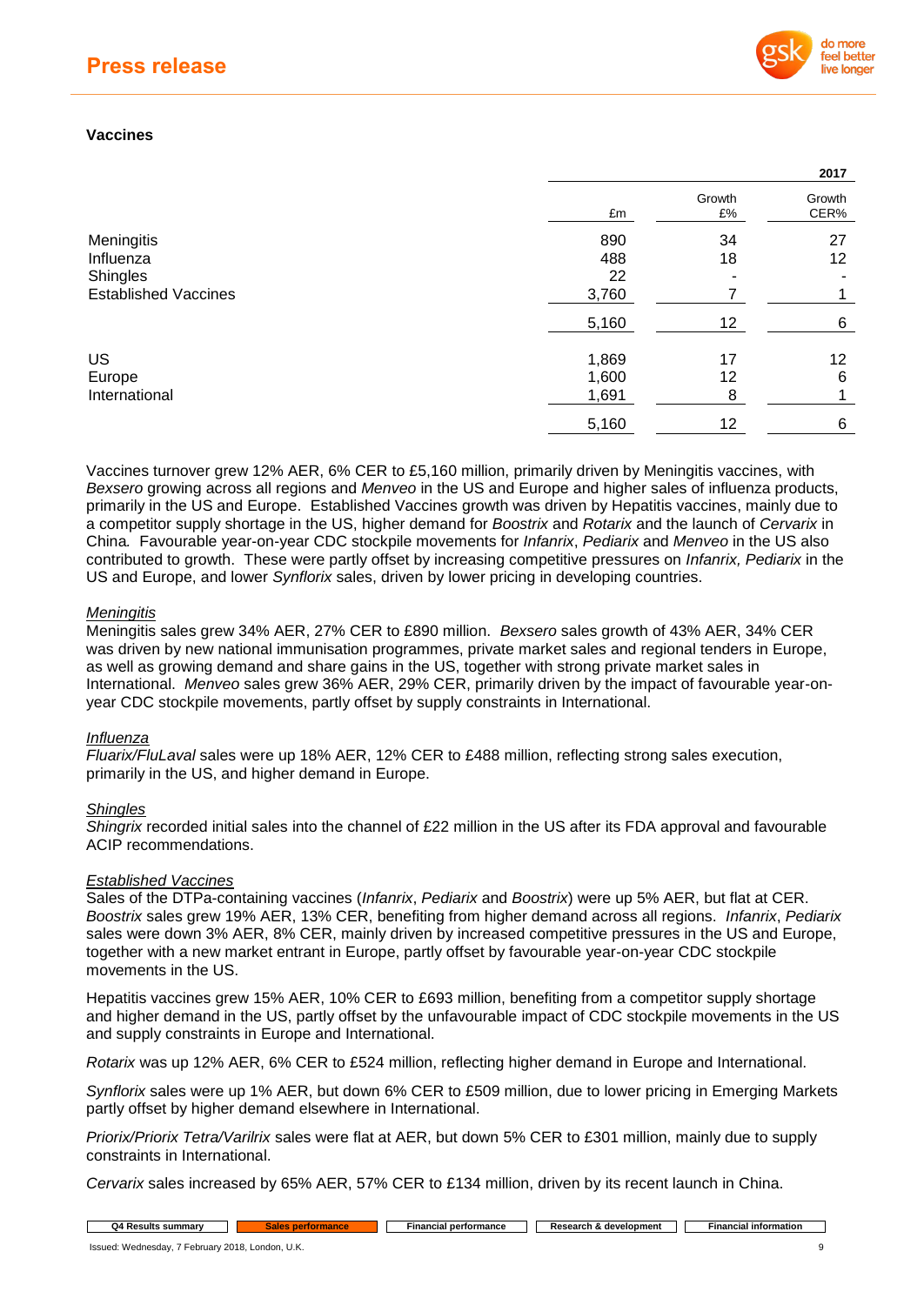

**2017**

## **Consumer Healthcare**

|               |       |              | <b>ZUT</b>     |
|---------------|-------|--------------|----------------|
|               | £m    | Growth<br>£% | Growth<br>CER% |
| Wellness      | 4,001 |              | 2              |
| Oral health   | 2,466 | 11           | 6              |
| Nutrition     | 680   |              | (5)            |
| Skin health   | 603   | 6            |                |
| Total         | 7,750 | 8            | $\overline{2}$ |
| US            | 1,826 | 4            | (1)            |
| Europe        | 2,360 | 9            | 3              |
| International | 3,564 | 9            | 4              |
|               | 7,750 | 8            | 2              |
|               |       |              |                |

Consumer Healthcare turnover was up 8% AER, 2% CER in the 12 months at £7,750 million, impacted by slower global growth in key categories. A strong performance by power brands across Wellness and Oral health was partly offset by competitive pressures in the US allergy category, impacting *Flonase OTC*, as well as lower sales of tail brands across the Nutrition and Skin health categories. In addition, reported growth was impacted by the disposal of the Nigeria beverages business in Q3 2016 and the implementation of the Goods & Service Tax (GST) in India in July, the net effects of which were partly offset by the benefit of the comparison with the impact of demonetisation in India in Q4 2016. The divestment, GST and demonetisation combined to reduce overall Consumer Healthcare CER growth by approximately one percentage point.

Sales from new GSK innovations (product introductions within the last three years on a rolling basis) represented approximately 13% of sales in the period. Notable launches this year included *parodontax* and *Flonase Sensimist* in the US, the continued global roll out of *Flonase OTC* and several line extensions for *Sensodyne*, including next generation *Sensodyne Rapid* and *Sensodyne Deep Clean.*

### *Wellness*

Wellness sales grew 7% AER, 2% CER to £4,001 million. This reflected a strong performance from *Voltaren*  and Cold & flu seasonal products, partly offset by a weaker performance from US allergy products.

Respiratory sales were up 7% AER, 2% CER as strong broadly-based growth from *Theraflu* and *Otrivin,*  particularly in Europe and International was partly offset by competitive pressures in the US for *Flonase* OTC from private label products.

Pain relief sales were up 10% AER, 4% CER, driven significantly by *Voltaren* with growth across all regions, benefiting from momentum in the 12-hour variant, strong in-store and marketing activation, expansion of expert detailing and strong performances in International markets. *Panadol* also grew strongly in Europe, benefiting from new advertising campaigns, and in International in low single digits.

### *Oral health*

Oral health sales grew 11% AER, 6% CER to £2,466 million. *Sensodyne* continued to drive performance, reporting growth of 12% AER, 8% CER, with strong delivery in all regions following the roll out of next generation *Sensodyne Rapid* and the launch of *Pronamel Strong & Bright.* Sales of *parodontax* continued to grow strongly, reflecting double-digit performances in Europe and International, driven by a brand reset and increases in dentist recommendations, as well as the US launch in the first quarter. Denture care grew in mid-single digits with double-digit growth in emerging markets partly offset by slower consumption growth in the US and Germany.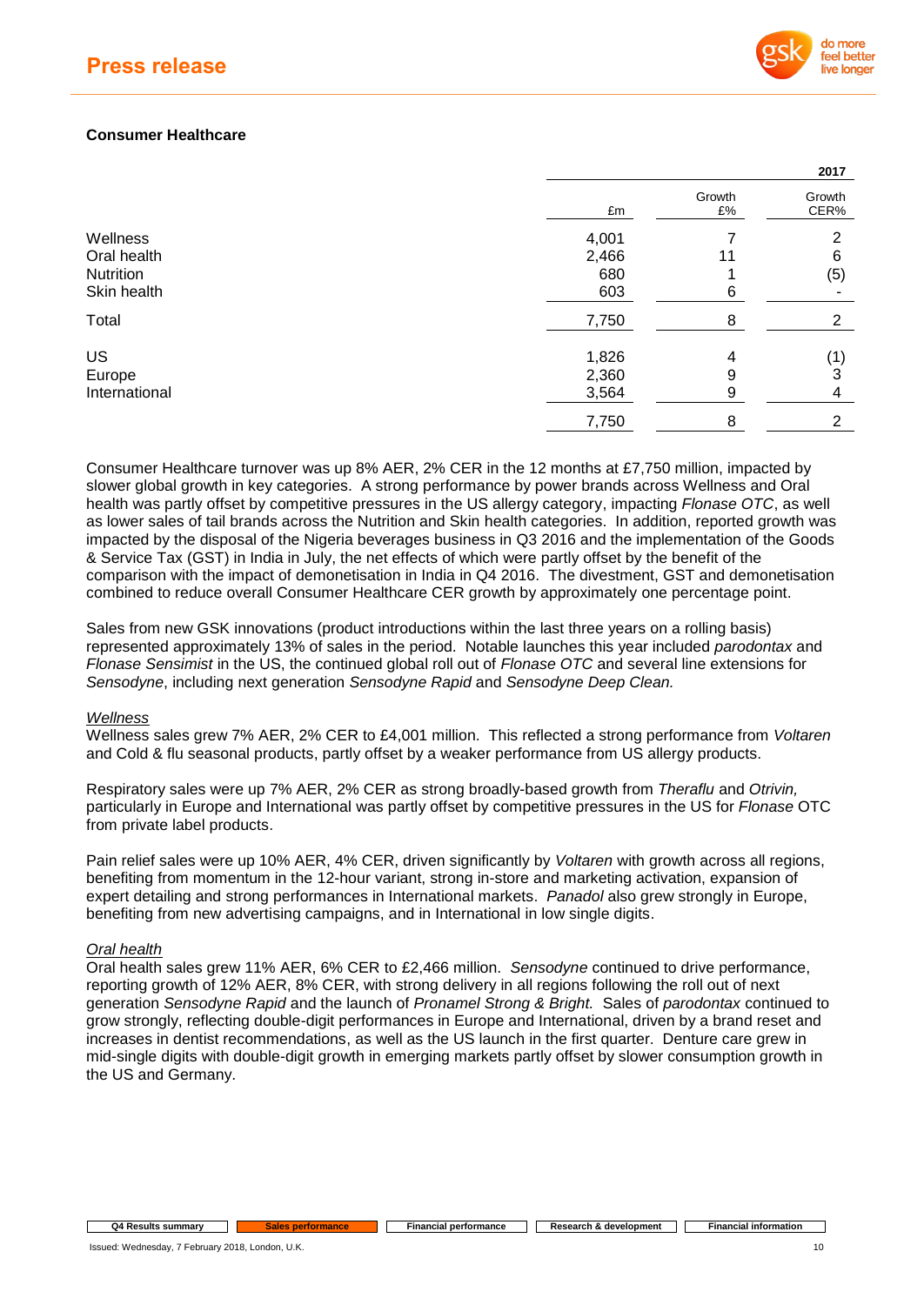

## *Nutrition*

Nutrition sales grew 1% AER and declined 5% CER to £680 million, adversely impacted by the sale of the Nigeria beverages business in Q3 2016 and the implementation of GST on 1 July, as well as continued competitive pressures for *Horlicks* in India. The net impact of the divestment of the Nigeria beverages business, implementation of GST offset by the favourable comparison with the impact of demonetisation in the prior year reduced Nutrition CER growth by approximately six percentage points.

## *Skin health*

Skin health sales grew 6% AER, but were flat at CER at £603 million, with low single-digit growth in the US, a slight decline within Europe and International flat. *Fenistil* sales grew strongly, with good performances in Central & Eastern Europe, Germany and the Middle East, following digital activation and new media campaigns. *Physiogel* and *Lamisil* continued to be impacted by competitor activity, whilst Lip care sales grew in mid-single digits.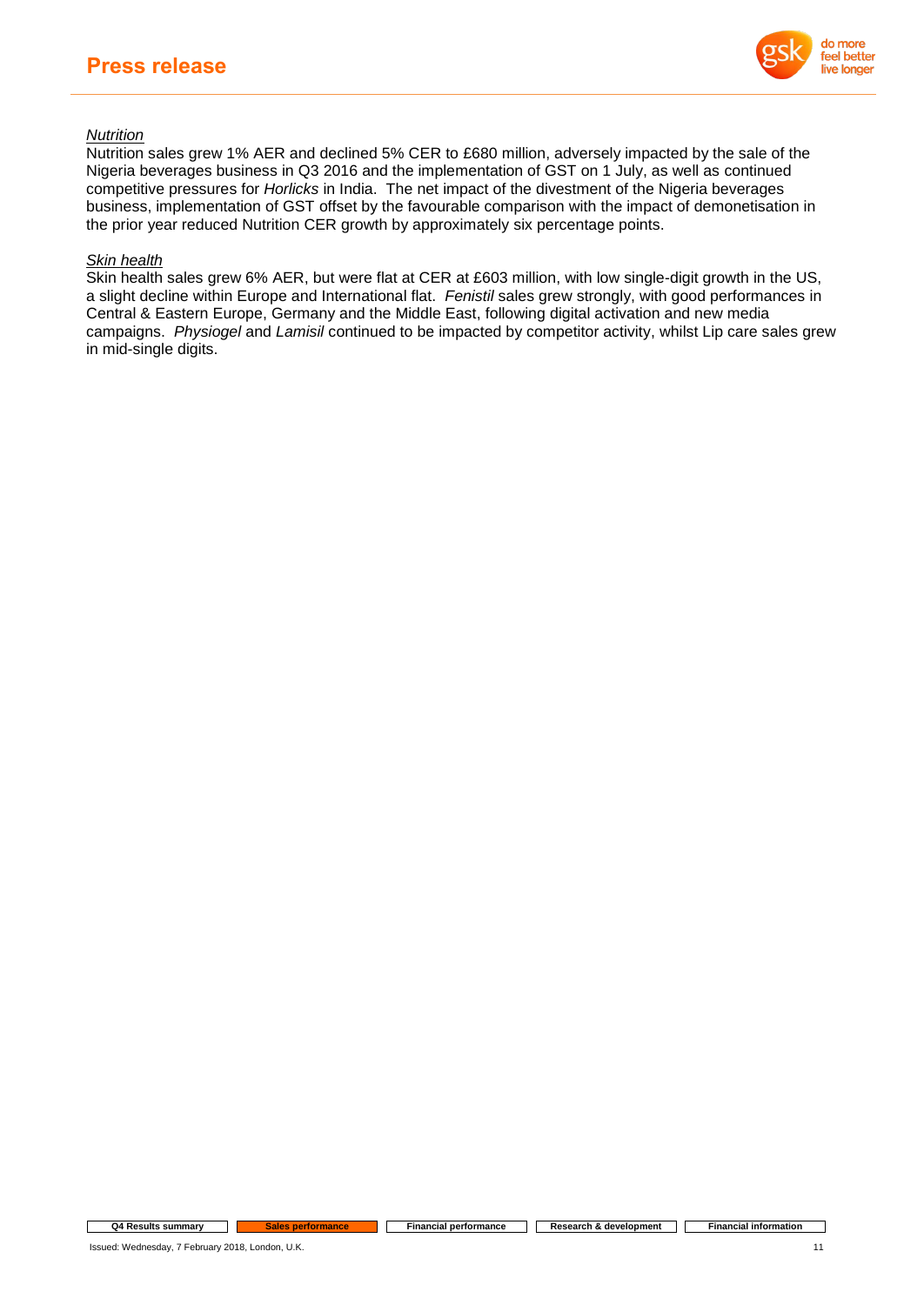

## **Turnover – Q4 2017**

## **Pharmaceuticals**

|       |              | Q4 2017        |
|-------|--------------|----------------|
| £m    | Growth<br>£% | Growth<br>CER% |
| 1,896 |              | 2              |
| 1,156 | 13           | 17             |
| 97    | (13)         | (9)            |
| 1,391 | (9)          | (5)            |
| 4,540 | (1)          | 3              |
| 2,032 | (2)          | 3              |
| 1,036 |              |                |
| 1,472 |              | 5              |
| 4,540 | 1            | 3              |
|       |              | (1)            |

Pharmaceuticals turnover in the quarter was £4,540 million, down 1% AER, but up 3% CER, driven primarily by the growth in HIV sales, which were up 13% AER, 17% CER, to £1,156 million, reflecting continued strong performances of *Triumeq* and *Tivicay*. Respiratory sales declined 1% AER, but grew 2% CER to £1,896 million, with growth from the new *Ellipta* portfolio and *Nucala* partly offset by lower sales of *Seretide/Advair*, *Flovent* and *Ventolin*. Sales of Established Pharmaceuticals fell 9% AER, 5% CER, partly reflecting recent divestments. These divestments reduced overall Pharmaceuticals growth by one percentage point, most significantly impacting the contribution from Emerging Markets.

In the US, sales declined 2% AER, but growth of 3% CER was driven by the HIV portfolio and new Respiratory products. Europe sales grew 1% AER but were flat at CER, reflecting continued generic competition to *Epzicom* and *Avodart*, the continuing transition of the Respiratory portfolio, and the disposal of the Romanian distribution business during Q4 2016, which impacted Europe sales by two percentage points. International sales growth was impacted by one percentage point from the disposal of the thrombosis and anaesthesia businesses to Aspen in Q1 2017, which also reduced growth in Emerging Markets by two percentage points to 2% AER, 8% CER. Sales in Japan, impacted one percentage point by divestments, declined 3% AER but grew 2% CER driven by the new Respiratory portfolio.

### *Respiratory*

Total Respiratory portfolio sales declined 1% AER but were up 2% CER, with the US down 4% AER, but flat at CER. Europe sales grew 6% AER, 4% CER and International grew 1% AER, 6% CER. Growth in the new Respiratory products was partly offset by declines in *Seretide/Advair, Flovent* and *Ventolin*.

The new Respiratory products recorded combined sales of £601 million in the quarter with sales of *Ellipta* products up 50% AER, 53% CER, driven by continued strong growth in all regions. Sales of *Nucala* were £121 million in the quarter, a Sterling increase of £77 million over Q4 2016, and included sales of £83 million in the US.

The aggregate growth of the *Ellipta* products was driven primarily by the contribution of the US, where sales grew 53% AER, 58% CER, reflecting further market share gains, partly offset by continued pricing pressures and the negative impact in the quarter of payer rebate adjustments related to prior periods. *Relvar/Breo Ellipta* sales grew 43% AER, 46% CER, to £296 million, helped by ongoing launches but primarily the growth in the US, which was up 48% AER, 54% CER to £181 million. *Anoro Ellipta* sales grew 58% AER, 62% CER to £109 million, also reflecting market share gains in the US. All *Ellipta* products, *Breo*, *Anoro*, *Incruse* and *Arnuity*, continued to grow market share in the US during the quarter.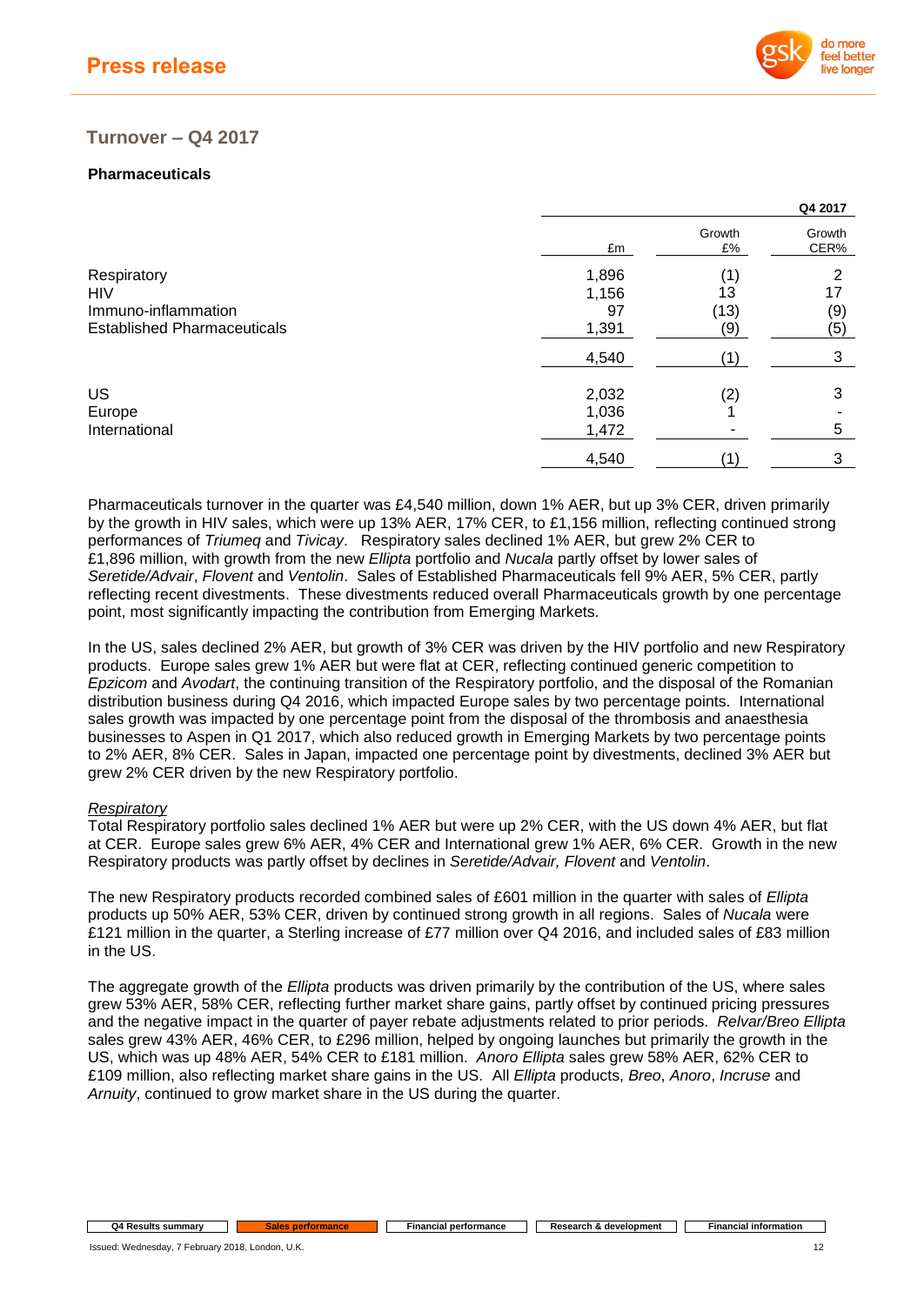

*Seretide/Advair* sales declined 19% AER, 16% CER to £787 million. Sales of *Advair* in the US declined 27% AER, 22% CER (1% volume decline and a 21% negative impact of price) reflecting continued pricing pressures and the negative impact of payer rebate adjustments in the quarter. In Europe, *Seretide* sales were down 8% AER, 10% CER to £184 million (12% volume decline and a 2% positive impact of price, including a five percentage point benefit from an adjustment to a clawback provision). This reflected continued competition from generic products and the transition of the Respiratory portfolio to newer products. In International, sales of *Seretide* were down 10% AER, 7% CER, to £196 million (6% volume decline; and a 1% impact of price), reflecting increased generic competition and the transition to the newer Respiratory products.

Pricing pressures also affected other older products, with *Ventolin* sales declining 12% AER, 9% CER to £215 million, including the negative impact of payer rebate adjustments related to prior periods in the US. *Flixotide/Flovent* sales declined 15% AER, 12% CER to £162 million, with the US down 21% AER, 17% CER. Europe and International combined were broadly flat.

The net impact of adjustments to prior quarters for payer rebates across the Respiratory portfolio reduced US Respiratory growth by approximately 11 percentage points.

### *HIV*

HIV sales increased 13% AER, 17% CER to £1,156 million in the quarter, with the US up 13% AER, 19% CER, Europe up 9% AER, 7% CER and International up 24% AER, 28% CER. The growth was driven by continued increases in market share for *Triumeq* and *Tivicay*, partly offset by the impact of generic competition to *Epzicom/Kivexa*, particularly affecting the European market. The ongoing increase in patient numbers for both *Triumeq* and *Tivicay* resulted in sales of £653 million and £399 million, respectively, in the quarter. *Juluca* was approved in the US in November 2017, and recorded initial sales of £5 million.

*Epzicom/Kivexa* sales declined 63% AER, 61% CER to £42 million, reflecting ongoing generic competition.

#### *Immuno-inflammation*

Sales in the quarter were down 13% AER, 9% CER due to the divestment of Raxibacumab which recorded strong sales in Q4 2016. *Benlysta* sales grew 10% AER, 15% CER to £97 million.

### *Established Pharmaceuticals*

Sales of Established Pharmaceuticals in the quarter were £1,391 million, down 9% AER, 5% CER, impacted by the disposals of the Romanian distribution business during Q4 2016 and the thrombosis and anaesthesia businesses to Aspen during the first quarter of 2017. The impact of the disposals on the growth of the Established Pharmaceuticals portfolio was approximately two percentage points.

The *Avodart* franchise was down 9% AER, 8% CER to £149 million, primarily due to loss of exclusivity in the US and Europe.

Dermatology sales grew 4% AER, 6% CER to £117 million, reflecting improved supply in Emerging Markets and growth in Japan, while *Augmentin* sales declined 2% AER, but grew 3% CER to £143 million.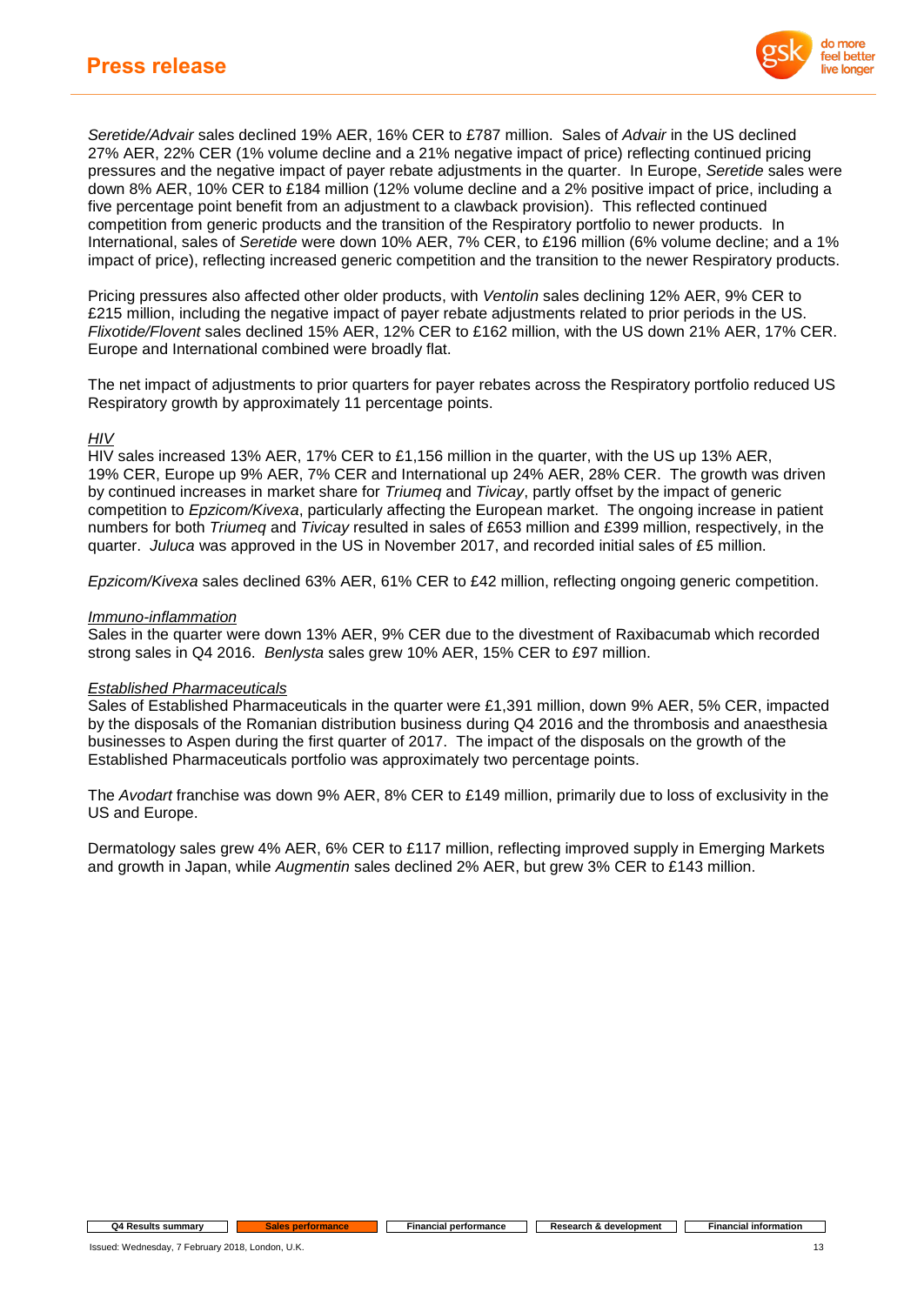

**Q4 2017**

## **Vaccines**

|                             |       |              | ----           |
|-----------------------------|-------|--------------|----------------|
|                             | £m    | Growth<br>£% | Growth<br>CER% |
| Meningitis                  | 201   | 17           | 20             |
| Influenza                   | 111   | 76           | 86             |
| Shingles                    | 22    |              |                |
| <b>Established Vaccines</b> | 874   | (3)          |                |
|                             | 1,208 | 6            | 9              |
| <b>US</b>                   | 374   | 6            | 16             |
| Europe                      | 386   | 4            | ົ              |
| International               | 448   | 8            | 9              |
|                             | 1,208 | 6            | 9              |
|                             |       |              |                |

Vaccines turnover grew 6% AER, 9% CER to £1,208 million with continued growth in Meningitis vaccines, notably *Bexsero* in International and Europe and *Menveo* in the US, which benefited from favourable CDC stockpile movements. Influenza products were up 76% AER, 86% CER, primarily in the US. *Shingrix*  recorded initial channel sales in the US after its FDA approval*.* Established Vaccines were down 3% AER, 1% CER, primarily driven by the unfavourable impact of year-on-year CDC stockpile movements in the US, increasing competitive pressures on *Infanrix, Pediarix* in the US and Europe, and supply constraints for *Priorix/Priorix Tetra/Varilrix.* These declines were partly offset by higher demand for *Rotarix* and the launch of *Cervarix* in China.

### *Meningitis*

Meningitis sales grew 17% AER, 20% CER to £201 million, with *Bexsero* sales up 17% AER, 20% CER, primarily driven by national immunisation programmes in Europe and private market sales in Europe and International. *Menveo* sales were up 30% AER, 38% CER, with growth primarily reflecting favourable CDC stockpile movements, partly offset by the reversal of phasing benefits and supply constraints in International.

### *Influenza*

*Fluarix/FluLaval* sales grew 76% AER, 86% CER to £111 million, reflecting continued strong sales execution and higher demand in the US, as well as a benefit from the later phasing of shipments in the US.

### *Shingles*

*Shingrix* recorded initial channel sales of £22 million in the US after its FDA approval and favourable ACIP recommendations.

### *Established Vaccines*

Sales of DTPa-containing vaccines (*Infanrix, Pediarix* and *Boostrix*) were down 16% AER, 13% CER to £291 million. *Infanrix, Pediarix* sales declined 28% AER, 25% CER, primarily driven by the unfavourable impact of prior year CDC stockpile movements in the US and increased competitive pressure in the US and Europe, together with a new market entrant in Europe. *Boostrix* was up 6% AER, 8% CER, driven by stronger demand in Europe.

Hepatitis vaccines grew 3% AER, 6% CER to £161 million, benefiting from a competitor supply shortage and higher demand in the US, together with a tender award in International, partly offset by unfavourable year-onyear CDC stockpile movements in the US.

*Rotarix* sales were up 19% AER, 22% CER to £126 million, mainly driven by higher demand, including market expansions in International.

*Synflorix* sales declined 9% AER, 10% CER to £111 million reflecting the impact of lower pricing in developing markets and a tender award with lower volumes in Europe, partly offset by higher demand in International.

*Priorix/Priorix Tetra/Varilrix* sales declined 21% AER, 21% CER to £66 million, mainly due to supply constraints in International.

*Cervarix* sales were £62 million, more than double Q4 2016, driven by its recent launch in China.

**Q4 Results summary <b>Sales** performance **Financial performance Research &** development **Financial information**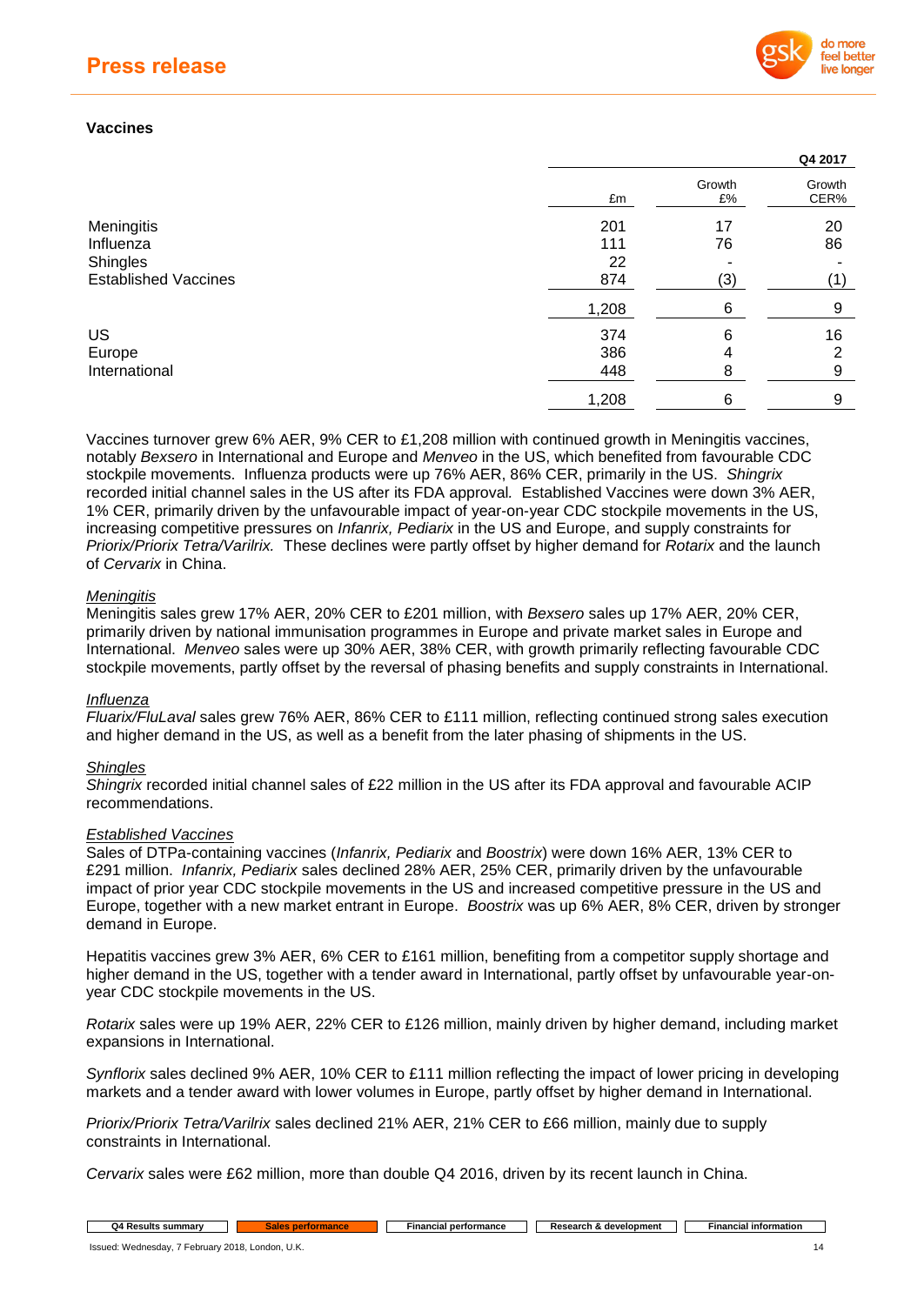

**Q4 2017**

## **Consumer Healthcare**

|               |       |              | Q4 2017        |
|---------------|-------|--------------|----------------|
|               | £m    | Growth<br>£% | Growth<br>CER% |
| Wellness      | 992   |              | 4              |
| Oral health   | 602   |              | 5              |
| Nutrition     | 163   | 9            | 11             |
| Skin health   | 134   | (3)          |                |
| Total         | 1,891 |              | 4              |
| US            | 440   | (6)          |                |
| Europe        | 571   | 2            |                |
| International | 880   | 4            | 9              |
|               | 1,891 |              | 4              |
|               |       |              |                |

Consumer Healthcare turnover was up 1% AER, 4% CER in the quarter at £1,891 million with stronger consumption growth reflecting slightly improved global growth. A continuing strong performance by power brands in the Respiratory, Pain and Oral health categories, which together grew in high single digits, was partly offset by ongoing competitive pressures in the US allergy category and weak tail-brand performance in the Skin health category. The adverse impact on growth in the quarter from generic competition to *Transderm Scop* in the US and the implementation of the Goods & Service Tax (GST) in India in July was offset by the benefit of the comparison with the impact of demonetisation in India in Q4 2016.

Sales from new GSK innovations (product introductions within the last three years on a rolling basis) represented approximately 12% of sales in the quarter. *Voltaren No Mess* launched in the first market in Europe in the quarter and next generation *Sensodyne Rapid* achieved successful launches in 40 markets.

### *Wellness*

Wellness sales were flat at AER, but grew 4% CER to £992 million. This reflected a strong performance from *Voltaren* and a good start to the cold and flu season, partly offset by continued competitive pressures in the US allergy sector.

Respiratory sales were up 1% AER, 4% CER, with good performances in Europe and International, partly offset by further declines in US allergy sales. *Otrivin* grew in double digits, driven largely by the Middle East, which benefited from new variants launched earlier in the year as well as a good start to the cold and flu season, while *Theraflu* recorded a strong performance in the US, benefiting from seasonal sales.

Pain relief continued to perform well in the quarter, up 5% AER, 8% CER. Both *Voltaren* and *Excedrin* grew in double digits with strong growth in International for *Voltaren* and new marketing campaigns for *Excedrin* in the US driving growth. *Panadol* was impacted by an adverse comparison with a strong performance in Q4 2016, the impact of the removal of OTC status for part of the range in Australia and lower sales in Latin America.

Generic competition to *Transderm Scop* continued to build in the US during the quarter, leading to a decline of 60% AER, 52% CER.

### *Oral health*

Oral health sales grew 1% AER, 5% CER to £602 million. The Oral health power brands together grew at 3% AER, 7% CER. *Sensodyne* continued to drive performance, reporting growth of 2% AER, 6% CER with strong delivery in US and International following the successful roll out of next generation *Sensodyne Rapid* to 40 markets and the launch of *Pronamel Strong & Bright* partly offset by the adverse impact of wholesaler stocking patterns. Emerging market growth was particularly strong, most notably in India and China with the launch of *Sensodyne Deep Clean*. Sales of *parodontax* grew in double digits following the launch in the US earlier in the year. Denture care reported stronger growth, with good momentum across emerging markets and with the fixative format delivering strong results in the US and Japan following the introduction of new marketing programmes.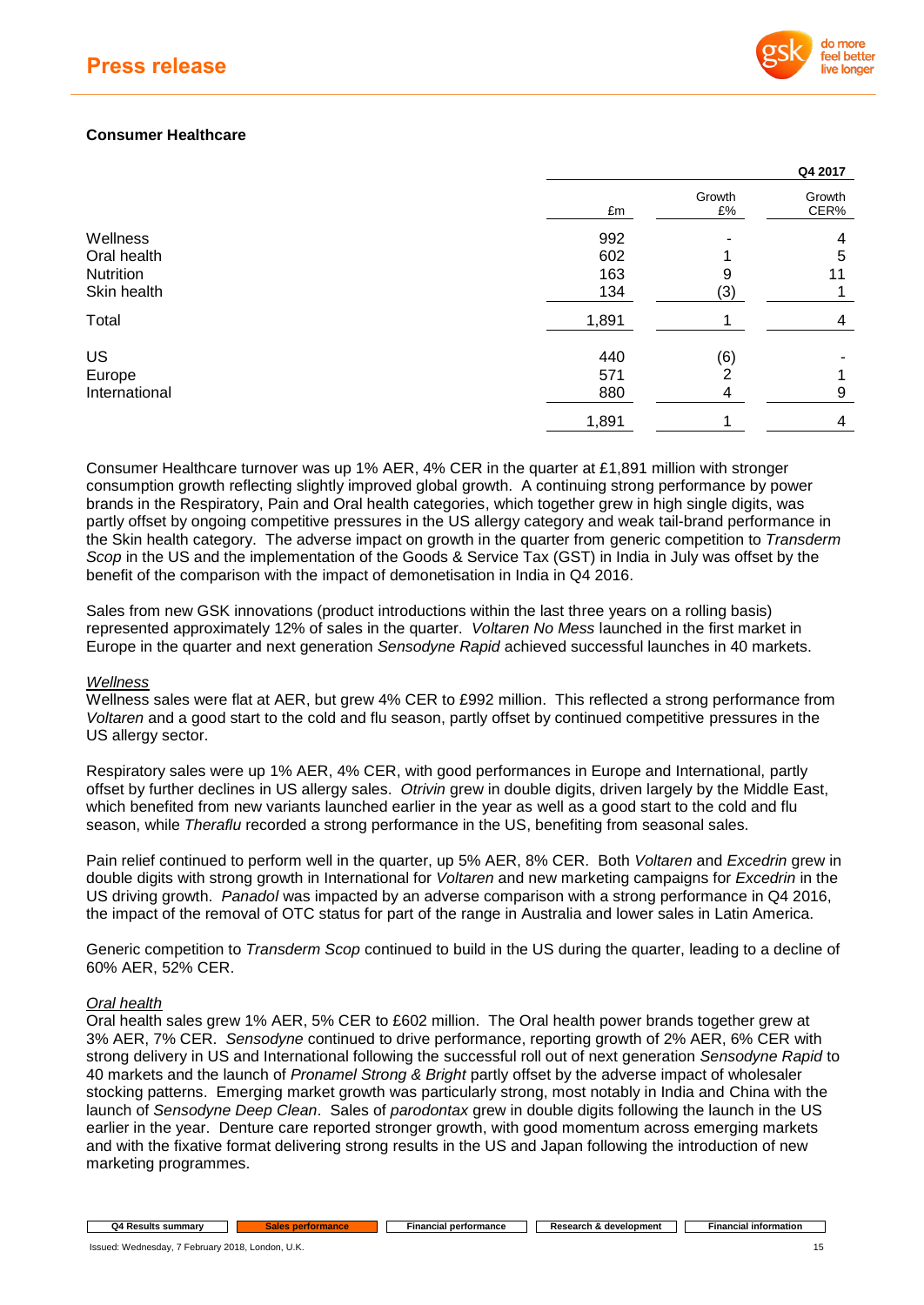

## *Nutrition*

Nutrition sales grew 9% AER, 11% CER to £163 million despite the ongoing impact of GST, benefiting from a favourable comparison with Q4 2016, which was impacted by demonetisation in India. These factors together increased Nutrition growth by approximately three percentage points. In addition, growth was driven by a return to growth for *Horlicks* in India, and stronger performances of Vitamins and Minerals.

## *Skin health*

Skin health sales declined 3% AER but grew 1% CER to £134 million, with a good performance in the US, driven by seasonal Lip care sales, and strong performances in International in the Middle East and China, largely offset by a challenging quarter in Europe, mainly due to heightened competition.

**Q4 Results summary Cales performance Financial performance Research &** development **Financial information**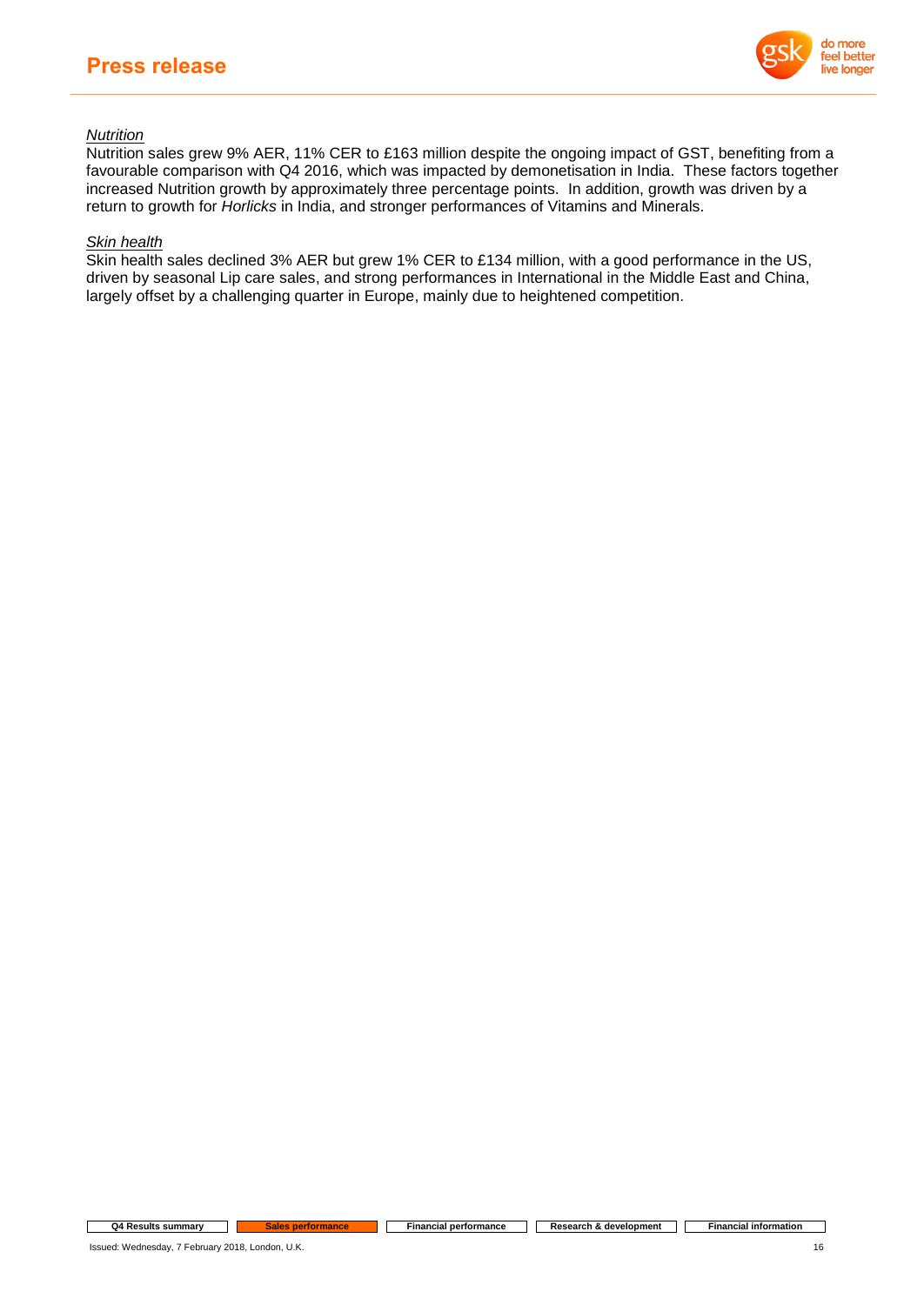

# **Sales from new Pharmaceuticals and Vaccine products**

|                        |       |              | 2017           |       |              | Q4 2017        |
|------------------------|-------|--------------|----------------|-------|--------------|----------------|
|                        | £m    | Growth<br>£% | Growth<br>CER% | £m    | Growth<br>£% | Growth<br>CER% |
| <b>Pharmaceuticals</b> |       |              |                |       |              |                |
| <b>Respiratory</b>     |       |              |                |       |              |                |
| Anoro Ellipta          | 342   | 70           | 63             | 109   | 58           | 62             |
| <b>Arnuity Ellipta</b> | 35    | >100         | >100           | 12    | 100          | 100            |
| Incruse Ellipta        | 201   | 76           | 68             | 61    | 61           | 63             |
| Nucala                 | 344   | >100         | >100           | 121   | >100         | >100           |
| Relvar/Breo Ellipta    | 1,006 | 62           | 55             | 296   | 43           | 46             |
|                        | 1,928 | 83           | 75             | 599   | 65           | 68             |
| <b>CVMU</b>            |       |              |                |       |              |                |
| Eperzan/Tanzeum        | 87    | (28)         | (31)           | 14    | (63)         | (58)           |
| <b>HIV</b>             |       |              |                |       |              |                |
| Tivicay                | 1,404 | 47           | 40             | 399   | 38           | 41             |
| <b>Triumeq</b>         | 2,461 | 42           | 35             | 653   | 23           | 27             |
|                        | 5,880 | 52           | 45             | 1,665 | 36           | 40             |
| <b>Vaccines</b>        |       |              |                |       |              |                |
| Bexsero                | 556   | 43           | 34             | 115   | 17           | 20             |
| Menveo                 | 274   | 36           | 29             | 65    | 30           | 38             |
| <b>Shingrix</b>        | 22    |              |                | 22    |              |                |
|                        | 852   | 44           | 36             | 202   | 36           | 40             |
| <b>Total</b>           | 6,732 | 51           | 44             | 1,867 | 36           | 40             |

In 2015, GSK identified a series of New Pharmaceutical and Vaccine products that were expected to deliver at least £6 billion of revenues per annum on a CER basis by 2020. Those products are as set out above and do not include *Trelegy Ellipta* and *Juluca*, which had initial sales in 2017 of £2 million and £5 million, respectively. The Group has previously announced its plans to withdraw *Tanzeum*. At 2015 exchange rates the equivalent value of the 2017 sales was £5.7 billion.

## **2017**

Sales of New Pharmaceutical and Vaccine products were £6,732 million, grew £2,279 million in Sterling terms (51% AER, 44% CER) and represented approximately 30% of Pharmaceuticals and Vaccines turnover in the year.

## **Q4 2017**

Sales of New Pharmaceutical and Vaccine products were £1,867 million, grew £497 million in Sterling terms (36% AER, 40% CER) and represented approximately 32% of Pharmaceuticals and Vaccines turnover in the quarter.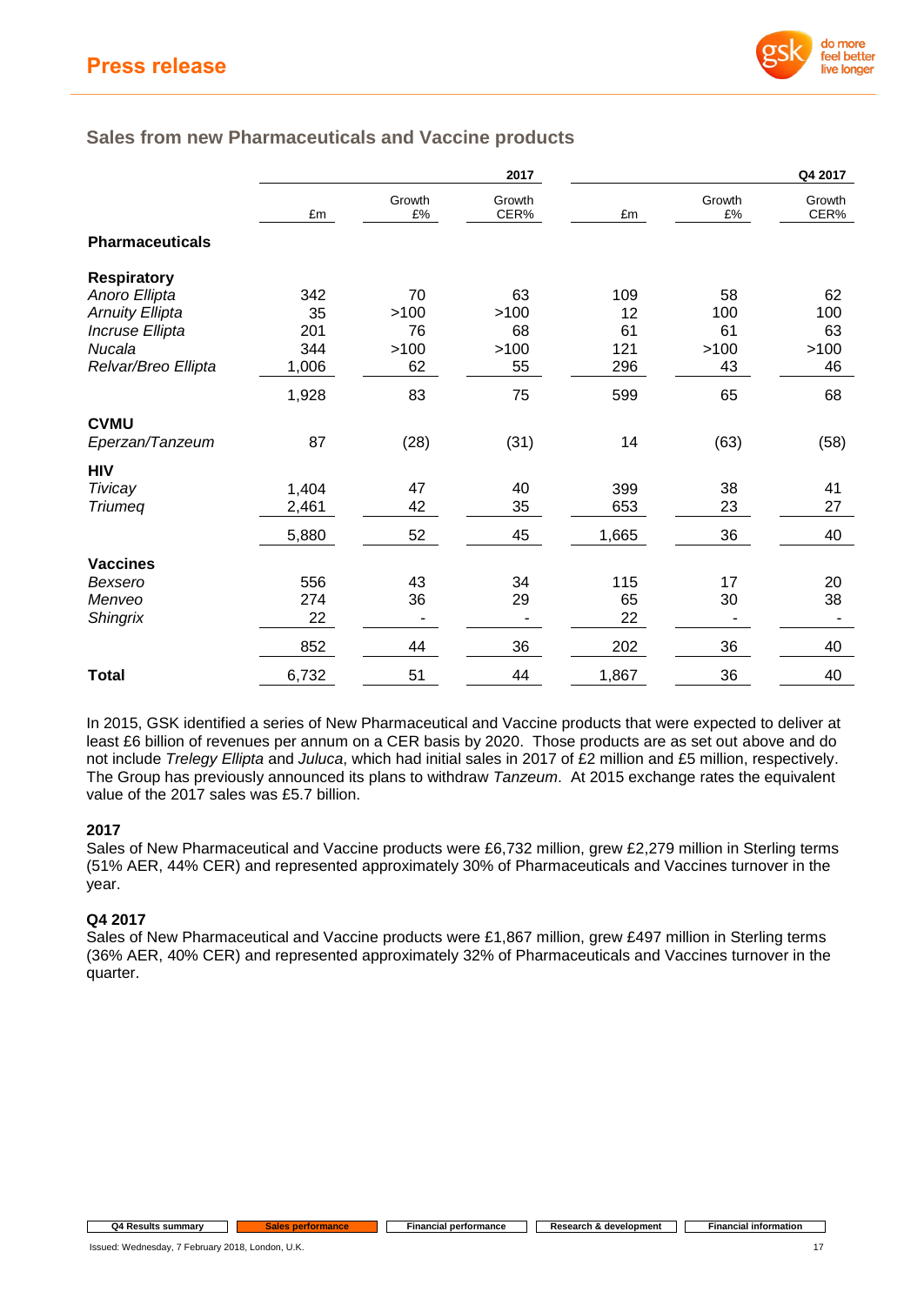

# **Financial performance – 2017**

## **Total results**

The Total results for the Group are set out below.

|                                                                                                                                         | 2017<br>£m                             | 2016<br>£m                            | Growth<br>£%    | Growth<br>CER%    |
|-----------------------------------------------------------------------------------------------------------------------------------------|----------------------------------------|---------------------------------------|-----------------|-------------------|
| <b>Turnover</b>                                                                                                                         | 30,186                                 | 27,889                                | 8               | 3                 |
| Cost of sales                                                                                                                           | (10,342)                               | (9,290)                               | 11              | 8                 |
| Gross profit                                                                                                                            | 19,844                                 | 18,599                                | 7               | 1                 |
| Selling, general and administration<br>Research and development<br>Royalty income<br>Other operating income/(expense)                   | (9,672)<br>(4, 476)<br>356<br>(1, 965) | (9,366)<br>(3,628)<br>398<br>(3, 405) | 3<br>23<br>(11) | (1)<br>19<br>(13) |
| Operating profit                                                                                                                        | 4,087                                  | 2,598                                 | 57              | 39                |
| Finance income<br>Finance expense<br>Profit on disposal of associates<br>Share of after tax profits of associates<br>and joint ventures | 65<br>(734)<br>94<br>13                | 72<br>(736)<br>5                      |                 |                   |
| <b>Profit before taxation</b>                                                                                                           | 3,525                                  | 1,939                                 | 82              | 58                |
| Taxation<br>Tax rate %                                                                                                                  | (1, 356)<br>38.5%                      | (877)<br>45.2%                        |                 |                   |
| <b>Profit after taxation</b>                                                                                                            | 2,169                                  | 1,062                                 | >100            | 71                |
| Profit attributable to non-controlling interests<br>Profit attributable to shareholders                                                 | 637<br>1,532                           | 150<br>912                            |                 |                   |
|                                                                                                                                         | 2,169                                  | 1,062                                 | >100            | 71                |
| <b>Earnings per share</b>                                                                                                               | 31.4p                                  | 18.8p                                 | 67              | 36                |

## **Cost of sales**

Cost of sales as a percentage of turnover was 34.3%, up 1.0 percentage points in Sterling terms and up 1.4 percentage points in CER terms compared with 2016. This primarily reflected the phasing of costs of manufacturing restructuring programmes including non-cash write downs as a result of plant closures and the write down of assets related to the progressive withdrawal of *Tanzeum*, as well as continued adverse pricing pressure in Pharmaceuticals, primarily Respiratory, and additional supply chain investments. This was partly offset by a more favourable product mix across all three businesses, particularly in Pharmaceuticals, reflecting the impact of higher HIV sales, and in Vaccines, reflecting the benefit of a settlement for lost third party supply volume and a favourable year-on-year comparison to inventory adjustments in 2016. There was also a continued contribution from integration and restructuring savings in all three businesses.

## **Selling, general and administration**

SG&A costs were 32.0% of turnover, 1.5 percentage points lower than in 2016 in Sterling and CER terms. This primarily reflected lower restructuring costs and tight control of ongoing operating costs, particularly in Consumer Healthcare, as well as continued cost reductions in Pharmaceuticals, including the benefits of the Pharmaceuticals restructuring programme, and integration benefits in Vaccines and Consumer Healthcare. This was partly offset by an increased investment in promotional product support, particularly for new launches in Respiratory, HIV and Vaccines.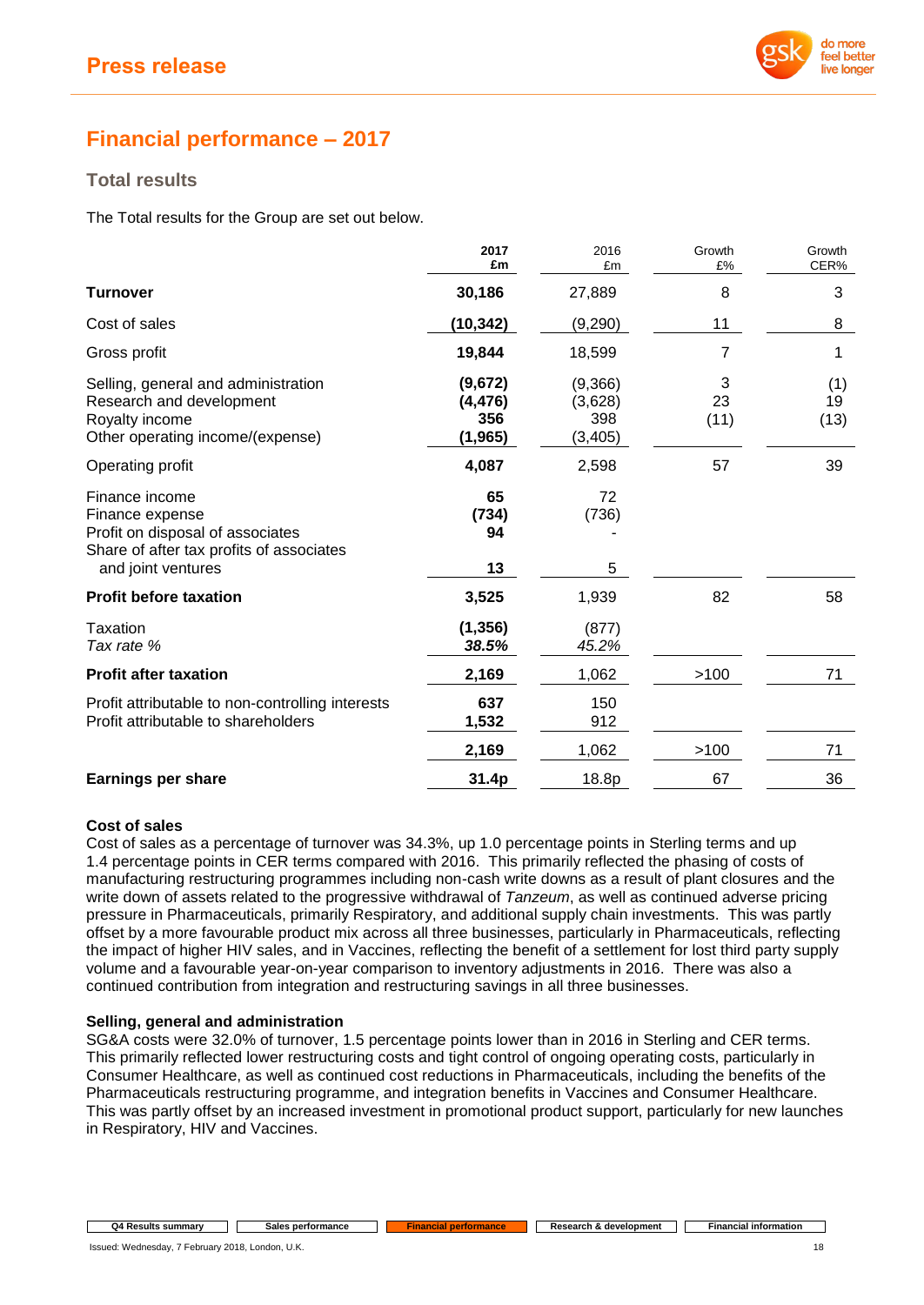

## **Research and development**

R&D expenditure was £4,476 million (14.8% of turnover), 23% higher than in 2016 at AER and 19% higher at CER. This included charges of £106 million from the utilisation of the Priority Review Voucher in Q2 2017 as well as increased investment in the progression of a number of mid and late-stage programmes. In addition, there were higher restructuring costs, primarily as a result of the provision for future clinical obligations as a result of the progressive withdrawal of *Tanzeum* and the decision to terminate the rights to sirukumab, and higher intangible asset impairments.

## **Royalty and other operating income/(expense)**

Net other operating expense of £1,609 million (2016: £3,007 million) primarily reflected lower accounting charges arising from the re-measurement of the contingent consideration liabilities related to the former Shionogi-ViiV Healthcare joint venture and the acquisition of the former Novartis Vaccines business, the value attributable to the Consumer Healthcare Joint Venture put option and the liabilities for the Pfizer put option and Pfizer and Shionogi preferential dividends in ViiV Healthcare. These re-measurement charges of £2,185 million (2016: £3,914 million) reflected updated trading forecasts and changes in exchange rate assumptions as well as the unwinding of the discount applied to these future liabilities of £1,001 million. They also included charges of £666 million arising from the positive impact of US tax reform on the valuation of the Consumer Healthcare and HIV businesses. These charges were partly offset by the gain of £250 million on the disposal of the anaesthesia business to Aspen and royalty income of £356 million (2016: £398 million).

## **Operating profit**

Total operating profit was £4,087 million in 2017 compared with £2,598 million in 2016. The increase primarily reflected a reduced impact from accounting charges related to the re-measurement of the liabilities for contingent consideration, put options and preferential dividends. In addition operating profit benefited from an improved operating margin driven by sales growth across all three businesses, but particularly Vaccines, and a more favourable mix in all three businesses. In Vaccines, there was also a favourable year-on-year comparison with inventory adjustments in 2016 and the benefit of a one-off settlement in cost of sales. Continued tight control of ongoing costs and benefits from restructuring and integration also contributed to improved margins in Vaccines and Consumer Healthcare but were offset by the impact of the Priority Review Voucher, as well as an overall increase in R&D investment in Pharmaceuticals, continuing price pressure, particularly in Respiratory, and supply chain investments in Pharmaceuticals to support new products.

### **Net finance costs**

Net finance expense was £669 million compared with £664 million in 2016.

### **Taxation**

A tax charge of £1,356 million on Total profit represented an effective tax rate of 38.5% (2016: 45.2%) and included a charge of £1,078 million arising from US tax reform as described in more detail on page 22. This was partly offset by a £483 million benefit from Swiss tax reform, arising from the revaluation of deferred tax liabilities on acquired Consumer Healthcare brands to reflect a reduction in the headline tax rate.

### **Non-controlling interests**

The allocation of earnings to non-controlling interests amounted to £637 million (2016: £150 million), including the non-controlling interest allocations of Consumer Healthcare profits of £415 million (2016: £203 million) and the allocation of ViiV Healthcare profits, which increased to £187 million (2016: £83 million loss) including the impact of changes in the proportions of preferential dividends due to each shareholder. The increase in allocation of ViiV Healthcare profits primarily reflected the negative impact of higher re-measurement charges in 2016 and the increase in allocation of Consumer Healthcare profits primarily reflected the benefit of Swiss tax reform in 2017.

### **Earnings per share**

Total earnings per share was 31.4p, compared with 18.8p in 2016. The increase reflected the reduced impact of charges arising from the revaluations of the liabilities for contingent consideration and the put options associated with increases in the Sterling value of the Group's HIV and Consumer Healthcare businesses, the benefit from Swiss tax reform and improved performances by the relevant businesses, partly offset by the charges arising from US tax reform.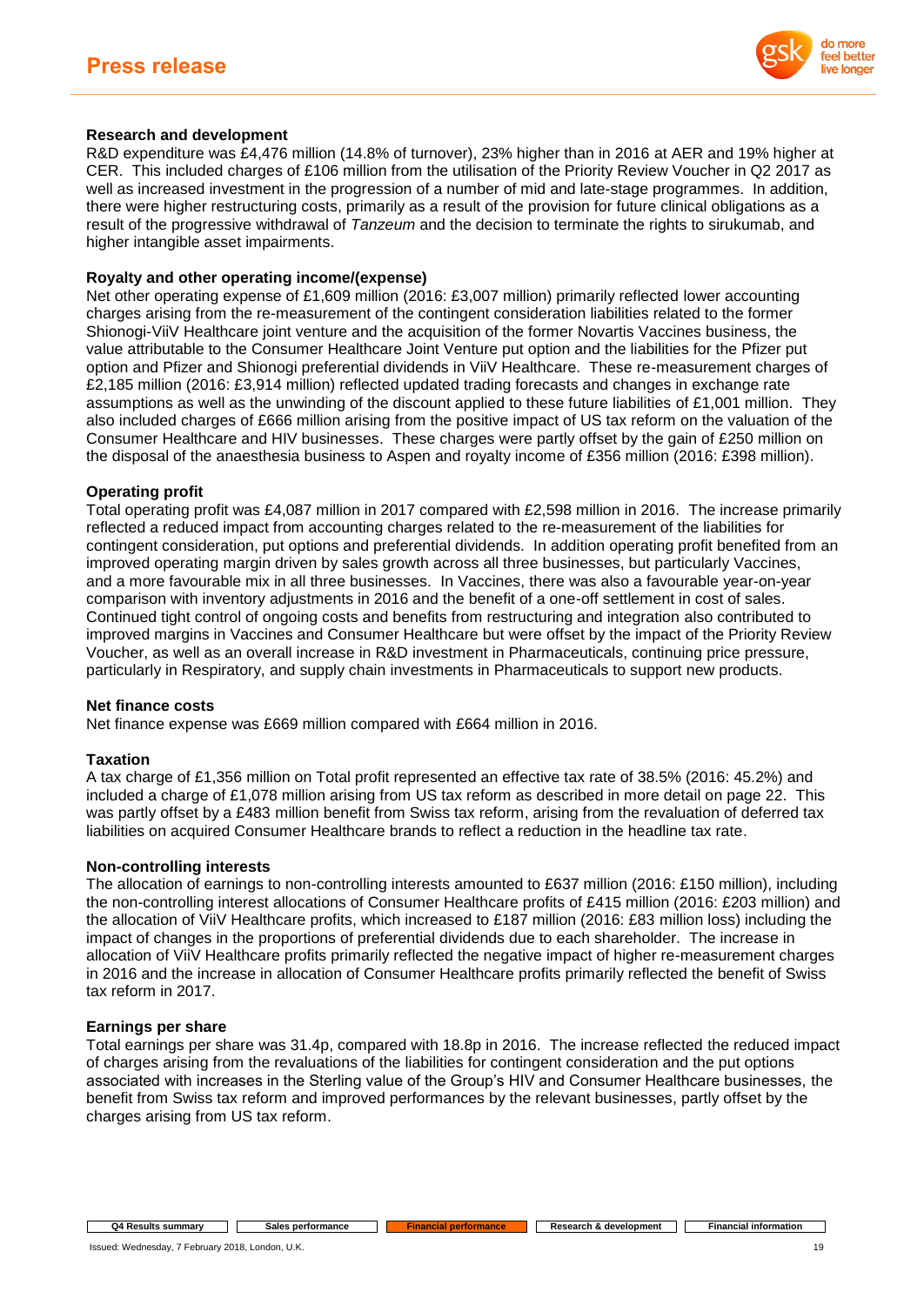

## **Adjusting items**

GSK presents Total results and Adjusted results in order to assist shareholders in better understanding the Group's operational performance.

Total results represent the Group's overall performance. However, these results can contain material unusual or non-operational items that may obscure the key trends and factors determining the Group's operational performance. GSK therefore also reports Adjusted results to help shareholders identify and assess more clearly the key drivers of the Group's performance. This approach aligns the presentation of the Group's results more closely with the majority of GSK's peer group.

From Q1 2017, Adjusted results have been amended to exclude, instead of all legal charges, only significant legal charges, as set out in 'Accounting policies and basis of preparation' on page 54. Comparative information has been revised accordingly. In addition, due to their magnitude and distorting effect, GSK has reported as an adjusting item in 2017, the charges arising from the initial application of the US Tax Cuts and Jobs Act.

The charges for US tax reform represent management's best estimates of the impact of US tax reform on the Group based on the information currently available. As more information on the detailed application of the US Tax Cuts and Jobs Act becomes available, the assumptions underlying these estimates could change with consequent adjustments to the charges taken that could have a material impact on the results of the Group.

Adjusted results exclude the following items from Total results: amortisation and impairments of intangible assets and goodwill; major restructuring costs; significant legal charges and expenses; transaction-related accounting adjustments; disposals and other operating income other than royalty income, together with the tax effects of all of these items and the impact of the implementation of the US Tax Cuts and Jobs Act in 2017.

The adjusting items that reconcile Total operating profit, profit after tax and earnings per share to Adjusted results are as follows:

|                                                             |                           |                                  | 2017                                 |                           |                           | 2016<br>(revised)             |
|-------------------------------------------------------------|---------------------------|----------------------------------|--------------------------------------|---------------------------|---------------------------|-------------------------------|
|                                                             | Operating<br>profit<br>£m | <b>Profit</b><br>after tax<br>£m | <b>Earnings</b><br>per<br>share<br>p | Operating<br>profit<br>£m | Profit<br>after tax<br>£m | Earnings<br>per<br>share<br>p |
| <b>Total results</b>                                        | 4,087                     | 2,169                            | 31.4                                 | 2,598                     | 1,062                     | 18.8                          |
| Intangible asset amortisation                               | 591                       | 457                              | 9.4                                  | 588                       | 458                       | 9.4                           |
| Intangible asset impairment                                 | 688                       | 512                              | 10.5                                 | 20                        | 15                        | 0.3                           |
| Major restructuring costs                                   | 1,056                     | 851                              | 17.4                                 | 970                       | 757                       | 15.6                          |
| Transaction-related items<br>Divestments, significant legal | 1,599                     | 980                              | 19.2                                 | 3,919                     | 3,480                     | 61.6                          |
| and other items                                             | (119)                     | (456)                            | (9.4)                                | (424)                     | (246)                     | (5.1)                         |
| US tax reform                                               | 666                       | 1,744                            | 33.3                                 |                           |                           |                               |
| Adjusting items                                             | 4,481                     | 4,088                            | 80.4                                 | 5,073                     | 4,464                     | 81.8                          |
| <b>Adjusted results</b>                                     | 8,568                     | 6,257                            | 111.8                                | 7,671                     | 5,526                     | 100.6                         |

Full reconciliations between Total results and Adjusted results are set out on pages 61 to 64 and the definition of Adjusted results is set out on page 39.

### **Intangible asset amortisation and impairment**

Intangible asset amortisation was £591 million, compared with £588 million in 2016. Intangible asset impairments of £688 million (2016: £20 million) included impairments related to the progressive withdrawal of *Tanzeum* and a number of commercial and R&D assets following the refocusing of the R&D pipeline during 2017. Both of the amortisation and impairment charges were non-cash items.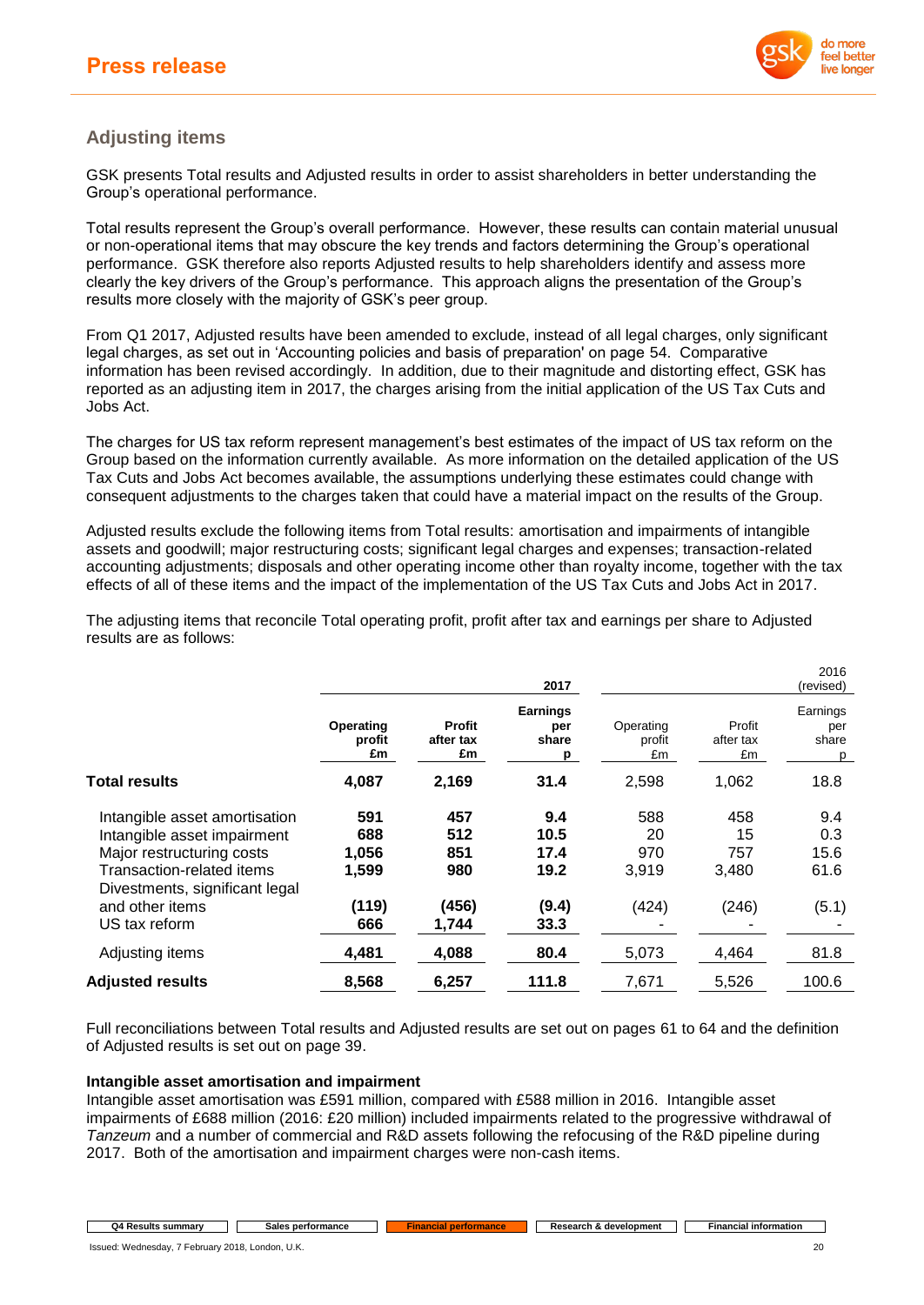

## **Major restructuring and integration**

Major restructuring and integration charges of £1,056 million have been incurred (2016: £970 million). Non-cash charges were £525 million, primarily reflecting the write down of assets as a result of the decision to withdraw *Tanzeum* and terminate rights to sirukumab arising from the establishment of the Group's new business priorities, as well as the write down of assets related to reductions in the site network. Cash charges were £531 million, including charges as a result of the decisions to withdraw *Tanzeum* and terminate rights to sirukumab. Cash payments made were £555 million (2016: £1,077 million), including the settlement of certain charges previously accrued, but also reflecting the deferral of some payments into 2018. Cash payments of approximately £0.5 billion are expected in 2018. The programme delivered incremental cost savings in the year of £0.7 billion, including £0.2 billion of currency benefits.

Charges for the combined restructuring and integration programme to date are £4.8 billion, of which cash charges are £3.5 billion. Cash payments of £3.1 billion have been made to date. Non-cash charges are £1.3 billion.

An extension to the existing combined programme was agreed by the Board in July 2017, with total cash charges of the combined programme now expected to be approximately £4.1 billion and non-cash charges up to £1.6 billion. The programme has now delivered approximately £3.7 billion of annual savings, including a currency benefit of £0.4 billion. The extended programme is now expected to deliver by 2020 total annual savings of £4.0 billion on a constant currency basis, together with an estimated £0.4 billion of currency benefits on the basis of 2017 exchange rates.

## **Transaction-related adjustments**

Transaction-related adjustments resulted in a net charge of £1,599 million (2016: £3,919 million). This primarily reflected accounting charges for the re-measurement of the liability and the unwinding of the discounting effects on the contingent consideration related to the acquisition of the former Shionogi-ViiV Healthcare joint venture, the contingent consideration related to the acquisition of the former Novartis Vaccines business, and the value attributable to the Consumer Healthcare Joint Venture put option held by Novartis. These transaction-related adjustments exclude the impact on these liabilities arising from the implementation of the US Tax Cuts and Jobs Act in 2017 which is set out on page 22.

| Charge/(credit)                                                                                                          | 2017<br>£m | 2016<br>£m |
|--------------------------------------------------------------------------------------------------------------------------|------------|------------|
| Consumer Healthcare Joint Venture put option                                                                             | 986        | 1.133      |
| Contingent consideration on former Shionogi-ViiV Healthcare Joint Venture<br>(including Shionogi preferential dividends) | 556        | 2,162      |
| ViiV Healthcare put options and Pfizer preferential dividends                                                            | (126)      | 577        |
| Contingent consideration on former Novartis Vaccines business                                                            | 101        | 69         |
| Other adjustments                                                                                                        | 82         | (22)       |
| Total transaction-related charges                                                                                        | 1,599      | 3.919      |

The aggregate impact of unwinding the discount on these future and potential liabilities was £1,001 million (2016: £905 million), including £543 million on the Consumer Healthcare Joint Venture put option and £408 million on the contingent consideration related to the former Shionogi-ViiV Healthcare Joint Venture. The remaining charge of £598 million was driven by adjustments to trading forecasts and the impact of updated exchange rate assumptions on those forecasts for the relevant businesses as well as updated multiples used in the valuation of the Consumer Healthcare Joint Venture put option.

Contingent consideration cash payments which are made to Shionogi and other companies reduce the balance sheet liability and hence are not recorded in the income statement. Total contingent consideration cash payments in 2017 amounted to £685 million (2016: £431 million). This included cash payments made by ViiV Healthcare to Shionogi in relation to its contingent consideration liability (including preferential dividends) which amounted to £671 million (2016: £417 million).

An explanation of the accounting for the non-controlling interests in ViiV Healthcare is set out on page 59.

The impact on profit after tax from transaction-related adjustments includes an accounting credit in respect of Swiss tax reform of £483 million, arising from the revaluation of deferred tax liabilities on acquired Consumer Healthcare brands to reflect a reduction in the headline Swiss tax rate.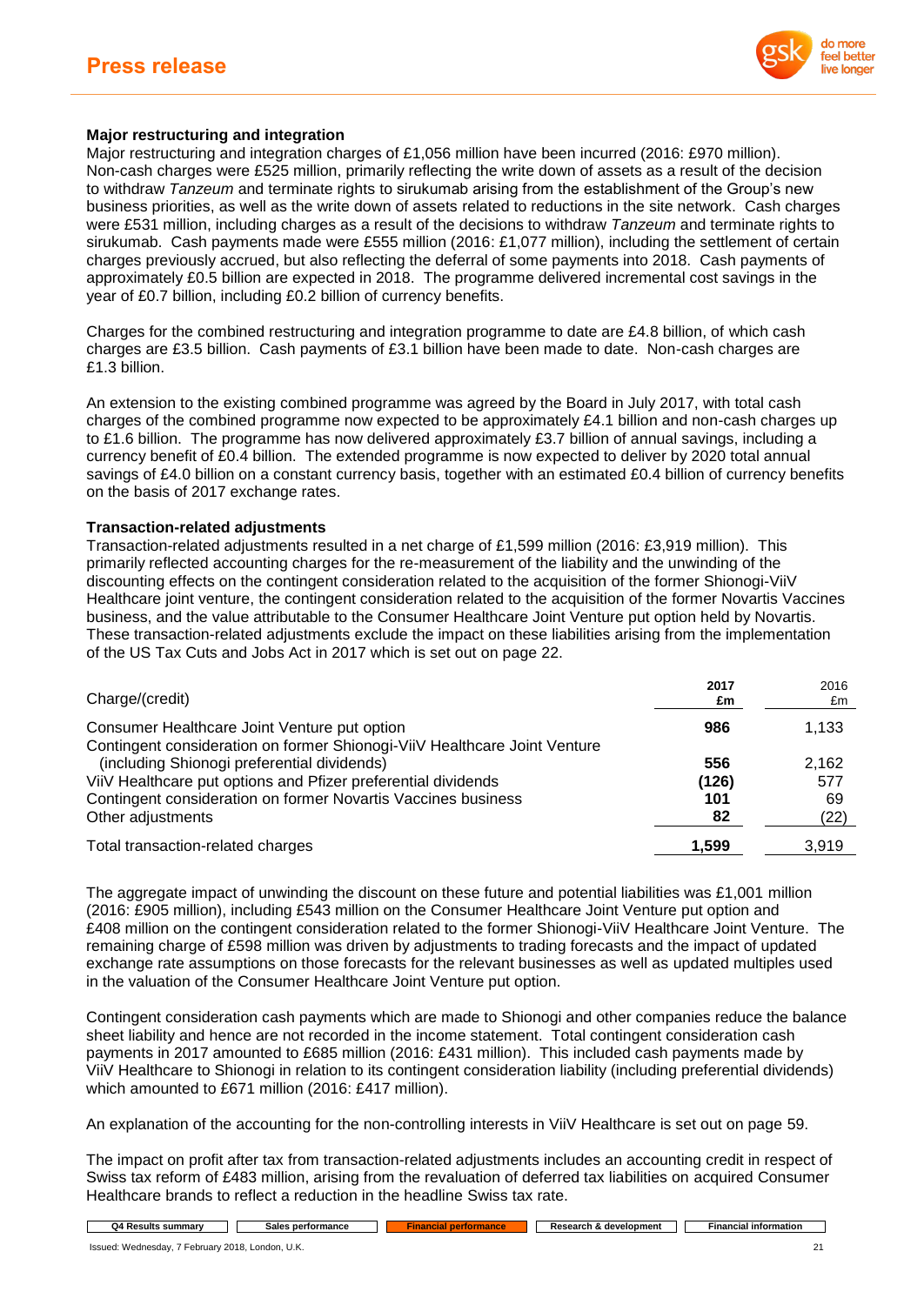

## **Divestments, significant legal charges and other items**

Divestments and other items included the profit on disposal of the anaesthesia business to Aspen of £250 million, a number of other asset disposals, equity investment impairments and certain other adjusting items. Significant legal charges of £68 million (2016: £62 million) included the benefit of the settlement of existing matters as well as provisions for ongoing litigation. Significant legal cash payments were £192 million (2016: £102 million).

### **US tax reform**

The enactment of the US Tax Cuts and Jobs Act has resulted in a number of additional charges in 2017, which reduced Total earnings by £1,630 million.

Firstly, increased valuations of the HIV and Consumer Healthcare businesses due to lower US tax rates resulted in an increase in the related liabilities for contingent consideration and the put options of £666 million.

Secondly, an additional tax charge of £1,078 million comprised a reduction in the value of US deferred tax assets held against future liabilities, such as pensions, of £730 million, and a charge of £348 million arising on the reserves of subsidiaries of US entities in the Group. The cash impact of this latter charge will be spread over eight years from 2018, with approximately 60% expected to be payable in years six to eight.

These charges were partly offset by an allocation to non-controlling interests amounting to £114 million, as many of the adjustments related to ViiV Healthcare and the Consumer Healthcare Joint Venture.

These charges represent management's estimates of the impact of US tax reform on the Group based on the information currently available. As more information on the detailed application of the Act becomes available, the assumptions underlying these estimates could change, with consequent adjustments to the charges taken that could have a material impact on the results of the Group.

**Q4 Results summary Sales performance Financial performance Research &** development **Financial information**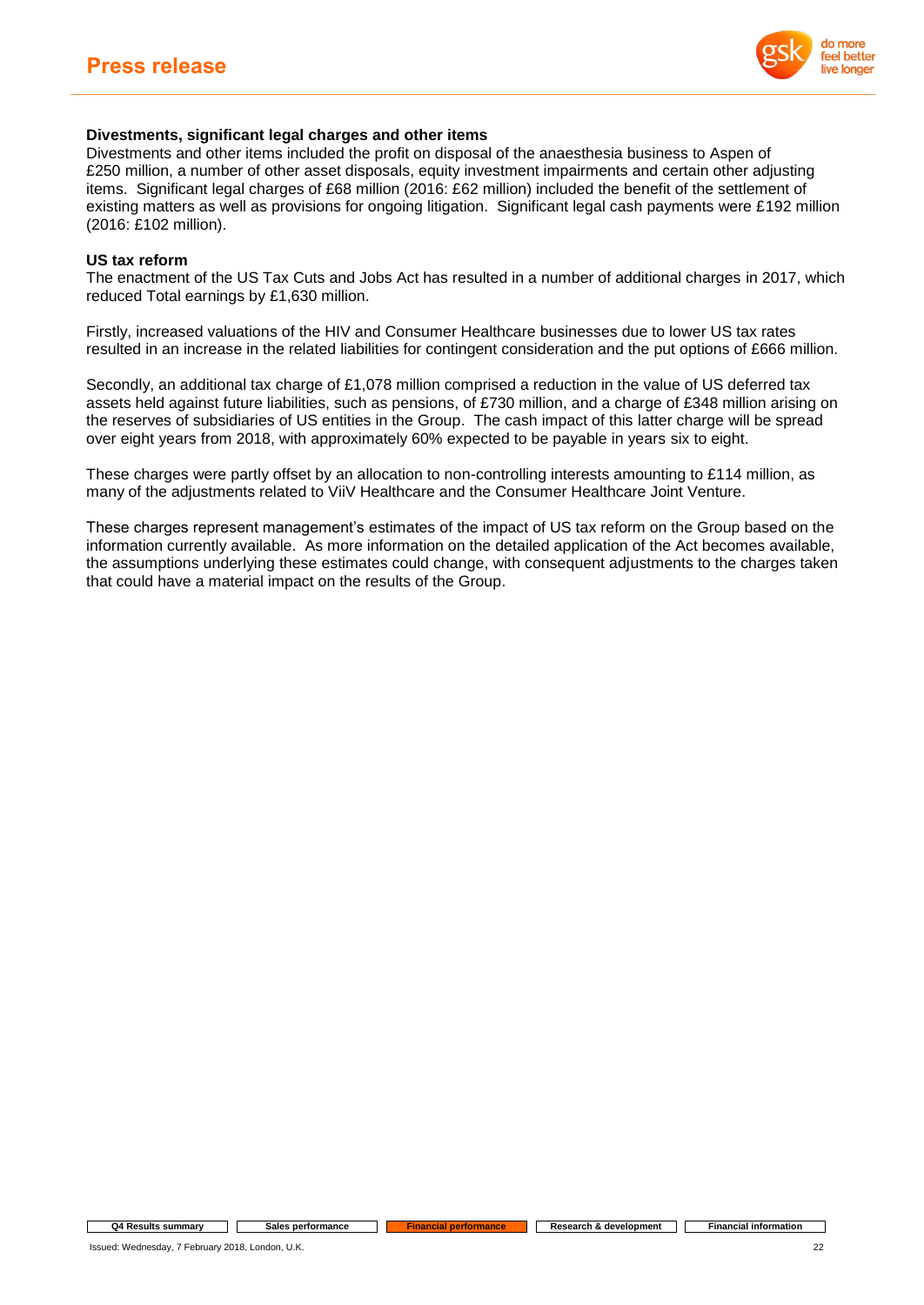

# **Adjusted results**

|                                              |         |                    |              | 2017           |
|----------------------------------------------|---------|--------------------|--------------|----------------|
|                                              | £m      | $%$ of<br>turnover | Growth<br>£% | Growth<br>CER% |
| Turnover                                     | 30,186  | 100.0              | 8            | 3              |
| Cost of sales                                | (8,771) | (29.1)             | 5            |                |
| Selling, general and administration          | (9,341) | (30.9)             | 6            |                |
| Research and development                     | (3,862) | (12.8)             | 11           | 8              |
| Royalty income                               | 356     | 1.2                | (11)         | (13)           |
| Adjusted operating profit                    | 8,568   | 28.4               | 12           | 5              |
| Adjusted profit before tax                   | 7,924   |                    | 13           | 5              |
| Adjusted profit after tax                    | 6,257   |                    | 13           | 6              |
| Adjusted profit attributable to shareholders | 5,464   |                    | 12           | 5              |
| Adjusted earnings per share                  | 111.8p  |                    | 11           |                |

## **Adjusted operating profit by business 2017**

|                                                                        | £m                      | % of<br>turnover     | Growth<br>£%  | Growth<br>CER% |
|------------------------------------------------------------------------|-------------------------|----------------------|---------------|----------------|
| <b>Pharmaceuticals</b><br><b>Pharmaceuticals R&amp;D</b>               | 8,667<br>(2,740)        | 50.2                 | 9<br>10       |                |
| <b>Total Pharmaceuticals</b><br>Vaccines<br><b>Consumer Healthcare</b> | 5.927<br>1.644<br>1,373 | 34.3<br>31.9<br>17.7 | 8<br>15<br>23 | 11<br>11       |
| Corporate & other unallocated costs                                    | 8,944<br>(376)          | 29.6                 | 11<br>4       | 4<br>(3)       |
| Adjusted operating profit                                              | 8,568                   | 28.4                 | 12            | 5              |

## **Adjusted operating profit**

Adjusted operating profit was £8,568 million, 12% AER higher than in 2016 and 5% CER higher on a turnover increase of 3% CER. The Adjusted operating margin of 28.4% was 0.9 percentage points higher than in 2016 and 0.4 percentage points higher on a CER basis. This reflected improved operating leverage driven by sales growth and a more favourable mix in all three businesses, together with, in Vaccines the benefit of a settlement for lost third party supply volume and a favourable year-on-year comparison to inventory adjustments in 2016. There was also continued tight control of ongoing costs across all three businesses as well as benefits from restructuring and integration. This was partly offset by the charge of £106 million on the utilisation of the Priority Review Voucher in Q2 2017 as well as other increases in R&D investment, continuing price pressure, particularly in Respiratory, and supply chain investments.

## **Cost of sales**

Cost of sales as a percentage of turnover was 29.1%, down 0.9 percentage points in Sterling terms and down 0.5 percentage points in CER terms compared with 2016. This reflected a more favourable product mix across all three businesses, particularly in Pharmaceuticals, including the impact of higher HIV sales, as well as favourable product mix, the benefit of a settlement for lost third party supply volume and a favourable year-onyear comparison to inventory adjustments in 2016 in Vaccines. There was also a further contribution from integration and restructuring savings in all three businesses, offset by continued adverse pricing pressure in Pharmaceuticals, primarily Respiratory, and additional supply chain investments.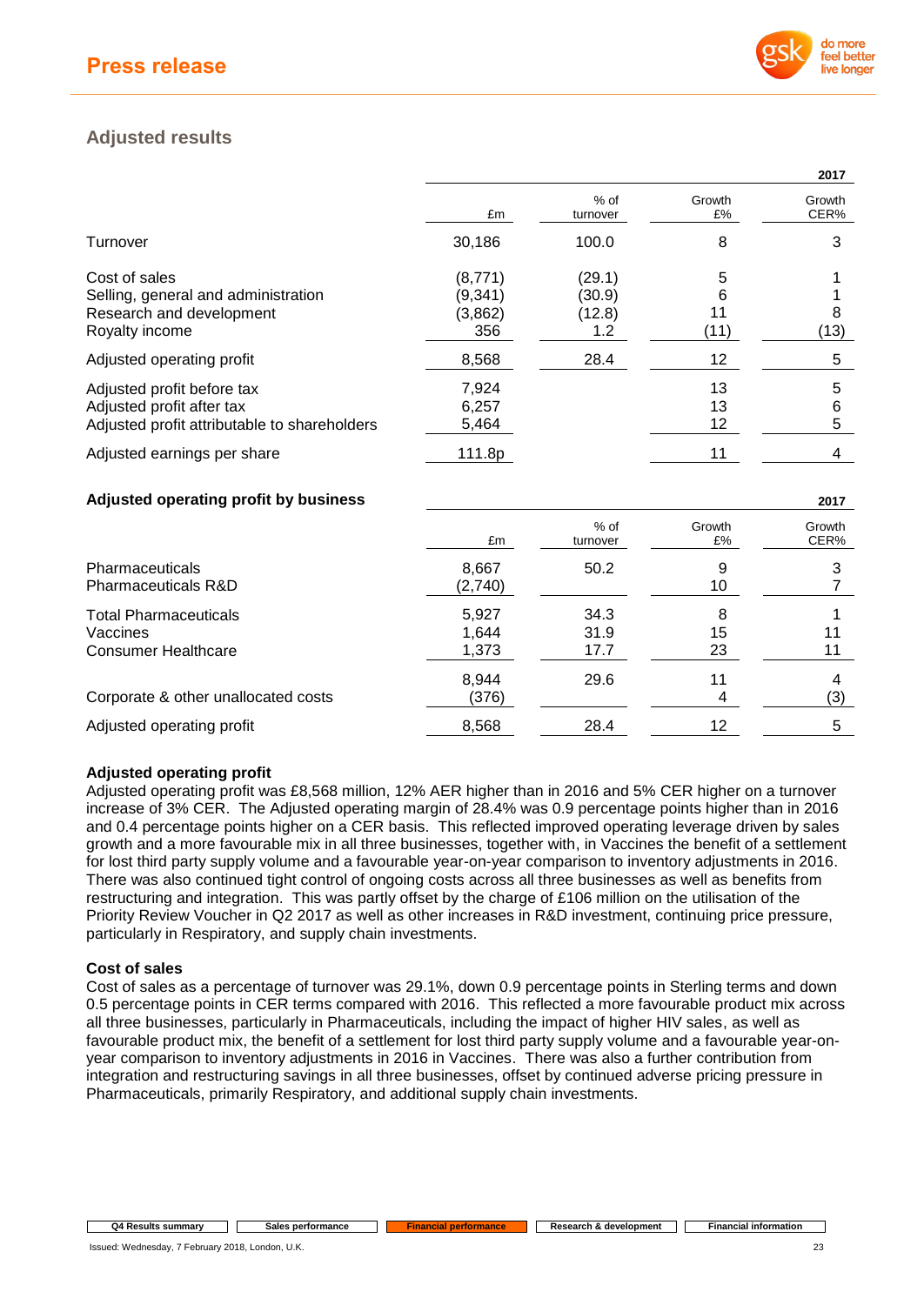

## **Selling, general and administration**

SG&A costs were 30.9% of turnover, 0.6 percentage points lower in Sterling terms than in 2016 and 0.5 percentage points lower on a CER basis. This primarily reflected tight control of ongoing costs, particularly in Consumer Healthcare, continued cost reductions in Pharmaceuticals, including the benefits of the Pharmaceuticals restructuring programme, and integration benefits in Vaccines and Consumer Healthcare. This was partly offset by increased investment in promotional product support, particularly for new launches in Respiratory, HIV and Vaccines.

### **Research and development**

R&D expenditure was £3,862 million (12.8% of turnover), 11% higher than 2016 at AER and 8% higher at CER. This included a charge of £106 million on the utilisation of the Priority Review Voucher in Q2 2017 as well as increased investment in the progression of a number of mid and late-stage programmes.

#### **Royalty income**

Royalty income was £356 million (2016: £398 million). The reduction was primarily due to the patent expiry of Cialis in Q4 2016 and a catch-up adjustment recorded in Q1 2016.

#### **Operating profit by business**

Pharmaceuticals operating profit was £5,927 million, 8% AER higher than in 2016 and 1% CER higher on a turnover increase of 3% CER. The operating margin of 34.3% was 0.2 percentage points higher than in 2016 on a Sterling basis but 0.6 percentage points down on a CER basis. This primarily reflected increased R&D investment, including the impact of the utilisation of the Priority Review Voucher in Q2 2017. The operating margin also reflected increased investment in new product support, as well as the continued impact of lower prices, particularly in Respiratory, and the broader transition of the Respiratory portfolio, partly offset by a more favourable product mix, primarily driven by the growth in HIV sales, and the continued cost reduction benefit of the Group's Pharmaceuticals restructuring programme.

Vaccines operating profit was £1,644 million, 15% AER higher than in 2016 and 11% CER higher on a turnover increase of 6% CER. The operating margin of 31.9% was 0.8 percentage points higher than in 2016 on a Sterling basis and 1.3 percentage points higher on a CER basis. This was primarily driven by improved product mix, the benefit of a settlement for lost third party supply volume and a favourable year-on-year comparison with inventory adjustments in 2016, together with continued restructuring and integration benefits. This was partly offset by increased SG&A resources to support business growth and new launches, increased supply chain costs and lower royalty income.

Consumer Healthcare operating profit was £1,373 million, 23% AER higher than in 2016 and 11% CER higher on a turnover increase of 2%. The operating margin of 17.7% was 2.2 percentage points higher than in 2016 and 1.3 percentage points higher on a CER basis, reflecting tight control of costs, integration synergies, principally in SG&A, partly offset by increased investment in power brands.

#### **Net finance costs**

Net finance expense was £657 million compared with £652 million in 2016.

### **Taxation**

Tax on Adjusted profit amounted to £1,667 million and represented an effective Adjusted tax rate of 21.0% (2016: 21.3%). See 'Taxation' on page 53 for further details.

#### **Non-controlling interests**

The allocation of Adjusted earnings to non-controlling interests amounted to £793 million (2016: £637 million), including the non-controlling interest allocations of Consumer Healthcare profits of £344 million (2016: £288 million) and the allocation of ViiV Healthcare profits, which increased to £414 million (2016: £324 million) including the impact of changes in the proportions of preferential dividends due to each shareholder. The increase in allocation also reflected comparison with the reduction in the allocation to non-controlling interests due to higher net losses in some of the Group's other entities with non-controlling interests in 2016.

### **Earnings per share**

Adjusted EPS of 111.8p was up 11% AER, 4% CER compared with a 5% CER increase in Adjusted operating profit.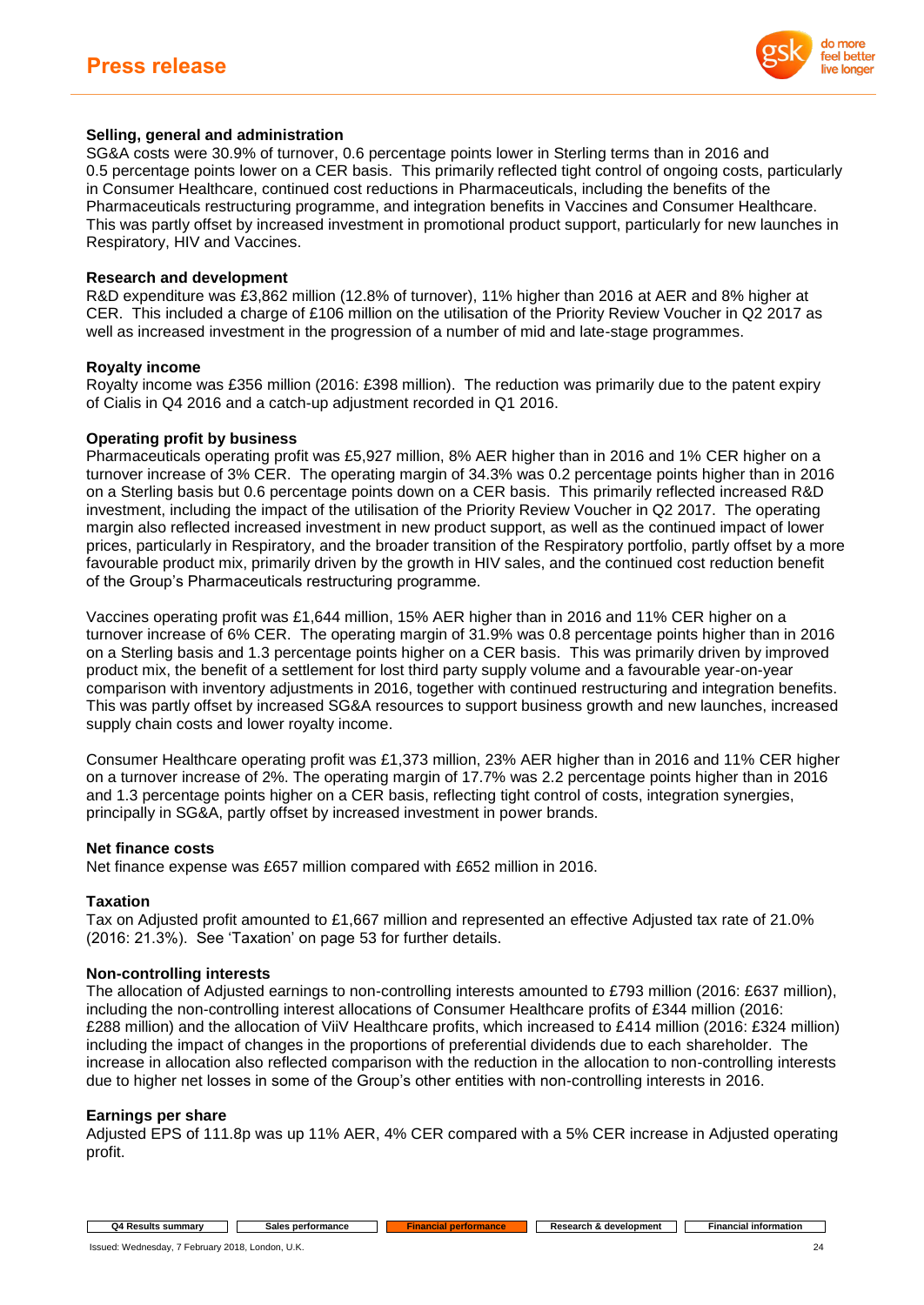

# **Financial performance – Q4 2017**

The Total results for the Group are set out below.

|                                                                                                                                         | Q4 2017<br>£m                       | Q4 2016<br>£m                      | Growth<br>£%      | Growth<br>CER%    |
|-----------------------------------------------------------------------------------------------------------------------------------------|-------------------------------------|------------------------------------|-------------------|-------------------|
| <b>Turnover</b>                                                                                                                         | 7,639                               | 7,586                              | 1                 | 4                 |
| Cost of sales                                                                                                                           | (2, 558)                            | (2,508)                            | $\overline{2}$    | 4                 |
| Gross profit                                                                                                                            | 5,081                               | 5,078                              |                   | 4                 |
| Selling, general and administration<br>Research and development<br>Royalty income<br>Other operating income/(expense)                   | (2, 533)<br>(1, 209)<br>69<br>(896) | (2,711)<br>(1,003)<br>117<br>(886) | (7)<br>21<br>(41) | (3)<br>24<br>(39) |
| Operating profit                                                                                                                        | 512                                 | 595                                | (14)              | (4)               |
| Finance income<br>Finance expense<br>Profit on disposal of associates<br>Share of after tax profits of<br>associates and joint ventures | 16<br>(154)<br>66<br>$\mathbf{2}$   | 20<br>(193)                        |                   |                   |
| <b>Profit before taxation</b>                                                                                                           | 442                                 | 423                                | 4                 | 17                |
| Taxation<br>Tax rate %                                                                                                                  | (805)<br>>100%                      | (106)<br>25.1%                     |                   |                   |
| (Loss)/profit after taxation                                                                                                            | (363)                               | 317                                | >(100)            | > (100)           |
| Profit attributable to non-controlling<br>interests<br>(Loss)/profit attributable to shareholders                                       | 183<br>(546)                        | 60<br>257                          |                   |                   |
|                                                                                                                                         | (363)                               | 317                                | > (100)           | >(100)            |
| (Loss)/earnings per share                                                                                                               | (11.2)p                             | 5.3p                               | >(100)            | > (100)           |

## **Cost of sales**

Cost of sales as a percentage of turnover was 33.5%, up 0.4 percentage points in Sterling terms and up 0.1 percentage points in CER terms compared with Q4 2016. This reflected continued adverse pricing pressure in Pharmaceuticals, particularly in Respiratory, and additional supply chain investments. The increase was partly offset by a more favourable product mix in Pharmaceuticals in the quarter, particularly the impact of higher HIV sales, as well as a favourable year-on-year comparison with inventory adjustments in Q4 2016. There was also a further contribution from integration and restructuring savings in all three businesses together with lower costs from manufacturing restructuring programmes.

## **Selling, general and administration**

SG&A costs were 33.2% of turnover, 2.6 percentage points lower than in Q4 2016 in Sterling terms and 2.4 percentage points lower on a CER basis. This primarily reflected lower restructuring costs as well as tight control of ongoing operating costs, particularly in Consumer Healthcare, continued cost reductions in Pharmaceuticals, including the benefits of the Pharmaceuticals restructuring programme, and integration benefits in Vaccines. The cost reductions were partly offset by an increased investment in promotional product support, particularly for new launches in Respiratory, HIV and Vaccines.

### **Research and development**

R&D expenditure was £1,209 million (15.8% of turnover), 21% higher than in Q4 2016 at AER and 24% higher at CER. This primarily reflected increased investment in the progression of a number of mid and late-stage programmes and higher intangible asset impairments.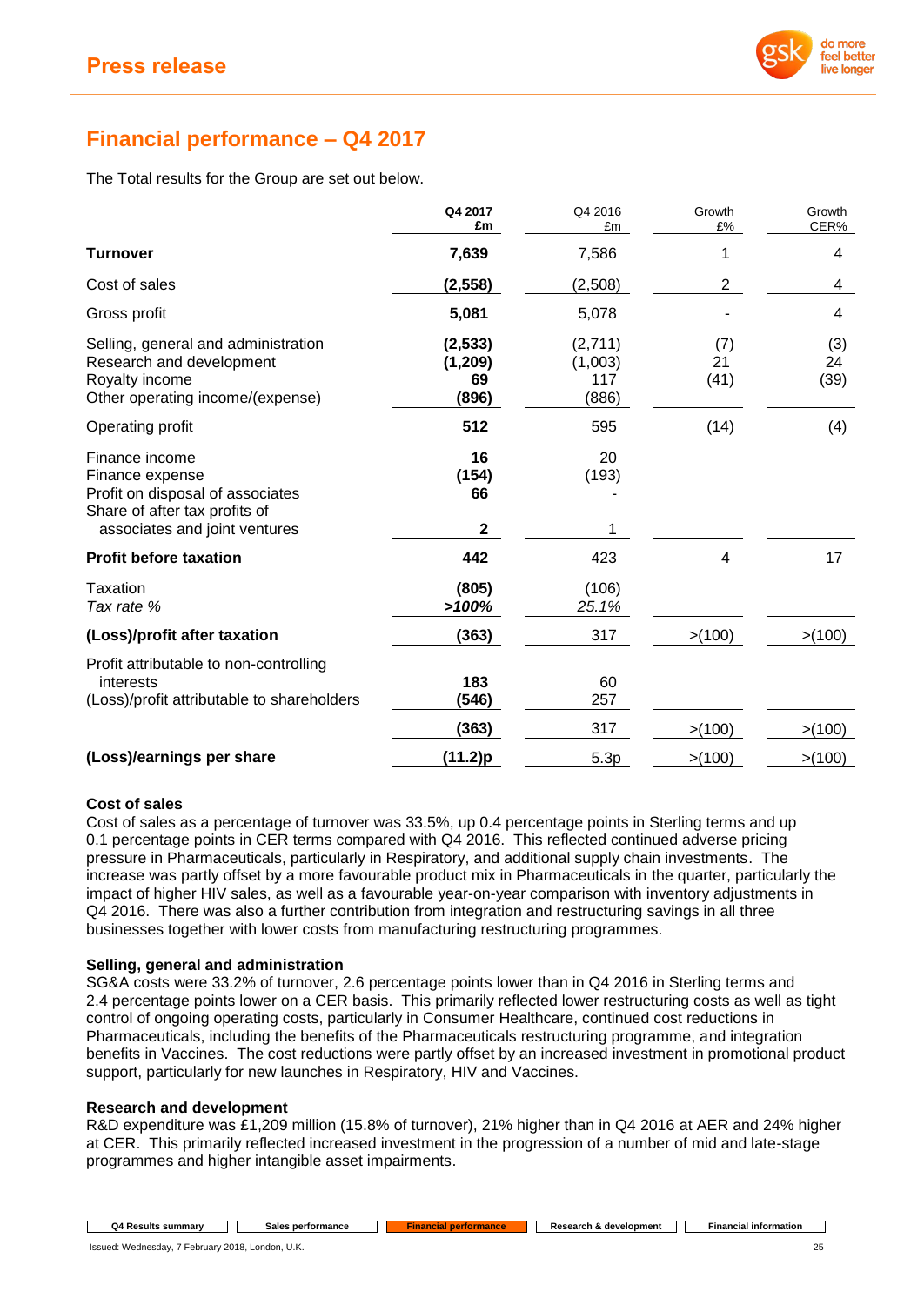

## **Royalty and other operating income/(expense)**

Net other operating expense of £827 million (Q4 2016: £769 million) primarily reflected £888 million (Q4 2016: £915 million) of accounting charges arising from the re-measurement of the contingent consideration liabilities related to the former Shionogi-ViiV Healthcare joint venture and the acquisition of the former Novartis Vaccines business, the value attributable to the Consumer Healthcare Joint Venture put option and the liabilities for the Pfizer put option and Pfizer and Shionogi preferential dividends in ViiV Healthcare. These re-measurement charges were driven primarily by the impact of US tax reform, which increased the fair value of these liabilities by £666 million, as well as the unwinding of the discount applied to these future liabilities of £267 million, partly offset by accounting credits related to changes in exchange rate assumptions and the impact of lower multiples on the value of the Consumer Healthcare Joint Venture put option. Royalty income was £69 million (Q4 2016: £117 million), partly reflecting the impact of the patent expiry of Cialis in Q4 2016.

## **Operating profit**

Total operating profit was £512 million in Q4 2017 compared with £595 million in Q4 2016. The reduction in operating profit reflected the increased impact of accounting charges related to re-measurement of the liabilities for contingent consideration, put options and preferential dividends, as well as continuing price pressure, particularly in Respiratory, and supply chain investments, partly offset by sales growth and tight control of ongoing costs.

### **Net finance costs**

Net finance expense was £138 million compared with £173 million in Q4 2016. The reduction primarily reflected the benefit of releases of provisions for interest on tax of £24 million following a number of settlements during the year and the change in basis of reporting to report movements in such accrued interest within finance costs, as explained on page 54. In addition, there was a benefit from the translation impact of exchange rate movements on the reported Sterling costs of foreign currency denominated interest-bearing instruments.

### **Taxation**

The charge of £805 million represented an effective tax rate of 182.1% (Q4 2016: 25.1%) and included a charge of £1,078 million arising from US tax reform as set out on page 28. This was partly offset by a £483 million benefit from Swiss tax reform, arising from the revaluation of deferred tax liabilities on the Swiss Consumer Healthcare brands to reflect a reduction in the headline tax rate.

### **Non-controlling interests**

The allocation of earnings to non-controlling interests amounted to £183 million (Q4 2016: £60 million), including the non-controlling interest allocations of Consumer Healthcare profits of £218 million (Q4 2016: £79 million) and the allocation of ViiV Healthcare losses of £39 million (Q4 2016: £35 million loss), including the impact of changes in the proportions of preferential dividends due to each shareholder. The allocation of ViiV Healthcare losses primarily reflected the impact of re-measurement charges and the increase in allocation of Consumer Healthcare profits primarily reflected the benefit of Swiss tax reform in the quarter.

### **Loss per share**

The Total loss per share was 11.2p, compared with earnings per share of 5.3p in Q4 2016. The reduction in earnings per share primarily reflected the impact of US tax reform together with an increased impact of charges arising from increases in the valuations of the liabilities for contingent consideration and the put options associated with increases in the Sterling value of the Group's HIV and Consumer Healthcare businesses. This was partly offset by improved performance and reduced restructuring costs.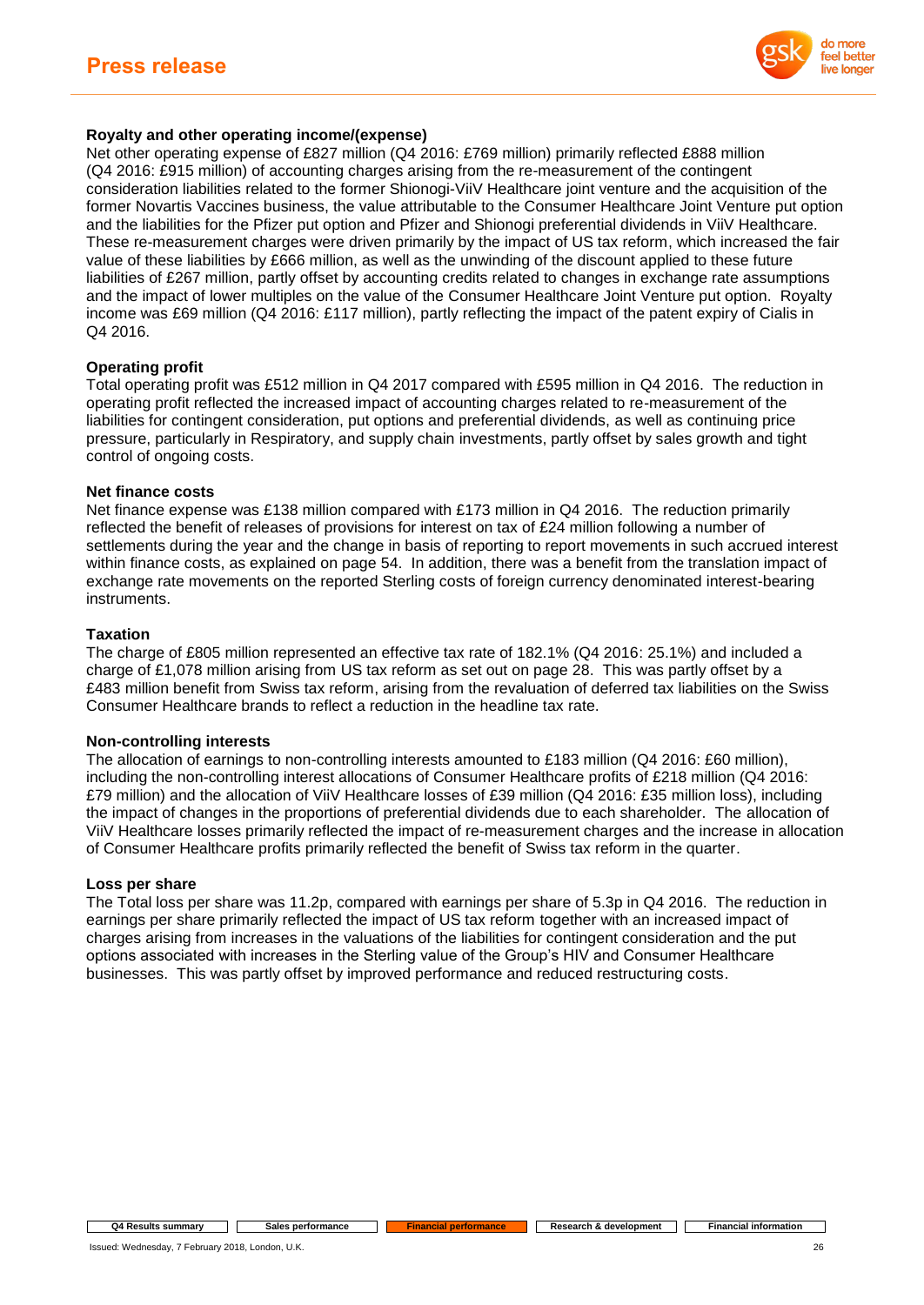

Q4 2016

# **Adjusting items**

|                                |                           |                                      | Q4 2017                                  |                           |                           | Q4 2010<br>(revised) |
|--------------------------------|---------------------------|--------------------------------------|------------------------------------------|---------------------------|---------------------------|----------------------|
|                                | Operating<br>profit<br>£m | (Loss)/<br>profit<br>after tax<br>£m | (Loss)/<br>earnings<br>per<br>share<br>р | Operating<br>profit<br>£m | Profit<br>after tax<br>£m | <b>EPS</b><br>p      |
| Total results                  | 512                       | (363)                                | (11.2)                                   | 595                       | 317                       | 5.3                  |
| Intangible asset amortisation  | 147                       | 113                                  | 2.3                                      | 144                       | 117                       | 2.4                  |
| Intangible asset impairment    | 267                       | 216                                  | 4.4                                      | 29                        | 21                        | 0.4                  |
| Major restructuring costs      | 184                       | 225                                  | 4.6                                      | 397                       | 296                       | 6.1                  |
| Transaction-related items      | 241                       | (226)                                | (2.5)                                    | 862                       | 716                       | 11.6                 |
| Divestments, significant legal |                           |                                      |                                          |                           |                           |                      |
| and other items                | 21                        | (185)                                | (3.7)                                    |                           | (15)                      | (0.3)                |
| US tax reform                  | 666                       | 1.744                                | 33.3                                     |                           |                           |                      |
| Adjusting items                | 1,526                     | 1,887                                | 38.4                                     | 1,432                     | 1,135                     | 20.2                 |
| <b>Adjusted results</b>        | 2,038                     | 1,524                                | 27.2                                     | 2,027                     | 1,452                     | 25.5                 |

Full reconciliations between Total results and Adjusted results are set out on pages 61 to 64 and the definition of Adjusted results is set out on page 39.

## **Intangible asset amortisation and impairment**

Intangible asset amortisation was £147 million, compared with £144 million in Q4 2016. There were also intangible asset impairments of £267 million (Q4 2016: £29 million) related to a number of commercial and R&D assets taken as part of the disposal programmes in Pharmaceuticals and Consumer Healthcare as well as the prioritisation of the R&D portfolio, both of which were announced as part of the Strategic update in July 2017. Both of these charges were non-cash items.

### **Major restructuring and integration**

Major restructuring and integration charges incurred in the quarter were £184 million (Q4 2016: £397 million). Non-cash charges were £150 million and cash charges were £34 million. Cash payments made in the quarter were £106 million (Q4 2016: £279 million) including the settlement of certain charges accrued in previous quarters. The programme delivered incremental annual cost savings in the quarter of £0.1 billion.

## **Transaction-related adjustments**

Transaction-related adjustments resulted in a net charge of £241 million (Q4 2016: £862 million). This primarily reflected accounting charges for the re-measurement of the liability and the unwinding of the discounting effects on the contingent consideration related to the acquisition of the former Shionogi-ViiV Healthcare joint venture, the contingent consideration related to the acquisition of the former Novartis Vaccines business, and the value attributable to the Consumer Healthcare Joint Venture put option held by Novartis. These transaction-related adjustments exclude the impact on these liabilities arising from the implementation of the US Tax Cuts and Jobs Act in 2017 which is set out on page 28.

| Charge/(credit)                                                                                                          | Q4 2017<br>£m | Q4 2016<br>£m |
|--------------------------------------------------------------------------------------------------------------------------|---------------|---------------|
| Consumer Healthcare Joint Venture put option                                                                             | 163           | 133           |
| Contingent consideration on former Shionogi-ViiV Healthcare Joint Venture<br>(including Shionogi preferential dividends) | 151           | 673           |
| ViiV Healthcare put options and Pfizer preferential dividends                                                            | (40)          | 37            |
| Contingent consideration on former Novartis Vaccines business                                                            | (56)          | 62            |
| Other adjustments                                                                                                        | 23            | (43)          |
| Total transaction-related charges                                                                                        | 241           | 862           |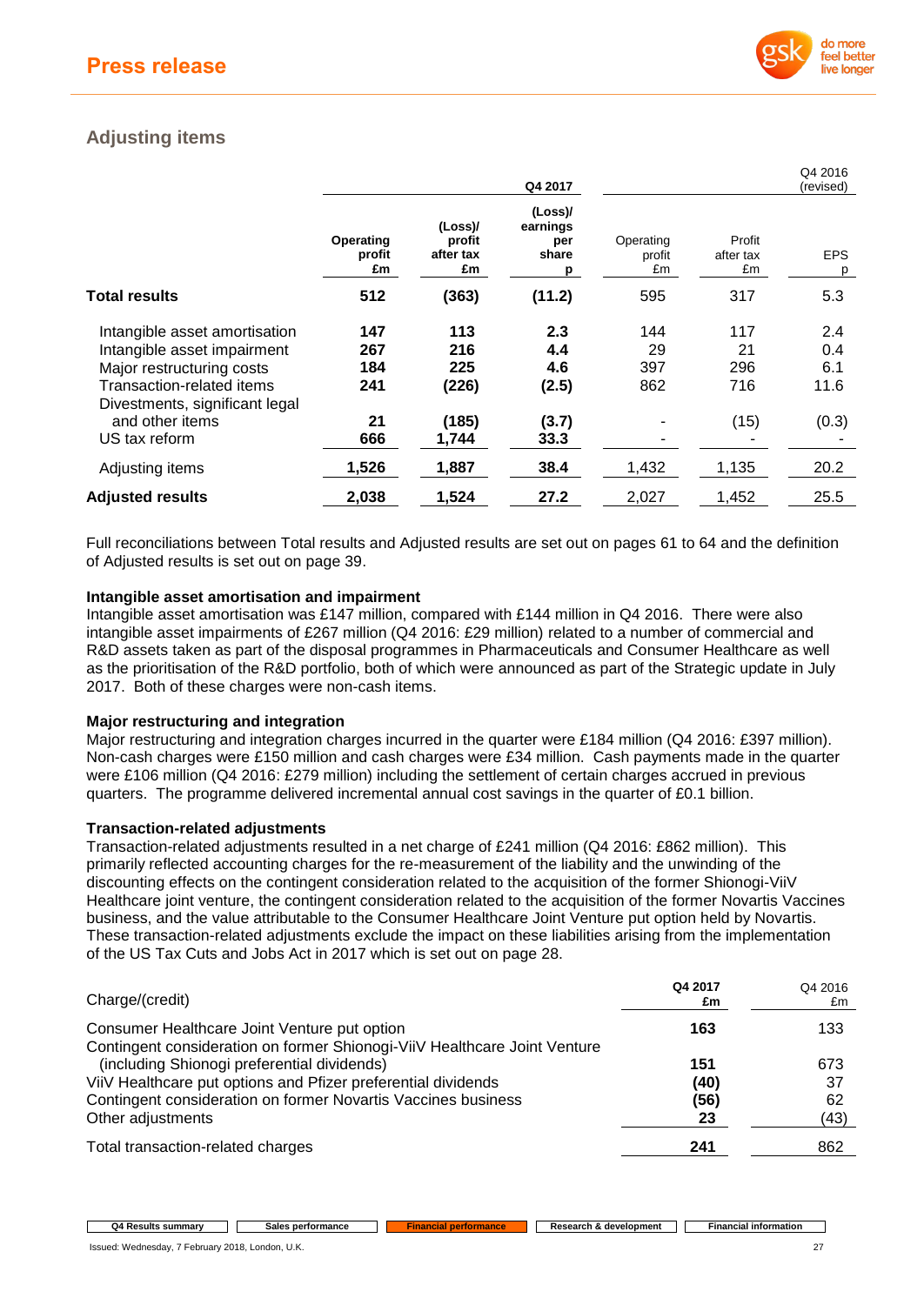

The aggregate impact of unwinding the discount on these future and potential liabilities was £267 million (Q4 2016: £256 million), including £148 million on the Consumer Healthcare Joint Venture put option and £104 million on the contingent consideration related to the former Shionogi-ViiV Healthcare Joint Venture. This was offset by a credit of £26 million which was driven primarily by the impact of updated exchange rate assumptions on those forecasts for the relevant businesses as well as a reduction in the multiples used in the valuation of the Consumer Healthcare Joint Venture put option and adjustments to trading forecasts.

Contingent consideration cash payments which are made to Shionogi and other companies reduce the balance sheet liability and hence are not recorded in the income statement. Total contingent consideration cash payments in the quarter amounted to £193 million (Q4 2016: £146 million). This included cash payments made by ViiV Healthcare to Shionogi in relation to its contingent consideration liability (including preferential dividends) which amounted to £186 million (Q4 2016: £137 million).

An explanation of the accounting for the non-controlling interests in ViiV Healthcare is set out on page 59.

The impact on profit after tax for transaction-related adjustments included an accounting credit in respect of Swiss tax reform of £483 million, arising from the revaluation of deferred tax liabilities on the Swiss Consumer Healthcare brands to reflect a reduction in the headline tax rate.

### **Divestments, significant legal charges and other items**

Divestments and other items included the profit on disposal of a number of other asset disposals, equity investment impairments and certain other adjusting items. A charge of £8 million (Q4 2016: charge of £12 million) for significant legal matters included the benefit of the settlement of existing matters as well as provisions for ongoing litigation. Significant legal cash payments were £8 million (Q4 2016: £25 million).

#### **US tax reform**

The enactment of the US Tax Cuts and Jobs Act has resulted in a number of additional charges in 2017, which reduced Total earnings by £1,630 million.

Firstly, increased valuations of the HIV and Consumer Healthcare businesses due to lower US tax rates resulted in an increase in the related liabilities for contingent consideration and the put options of £666 million.

Secondly, an additional tax charge of £1,078 million comprised a reduction in the value of US deferred tax assets held against future liabilities, such as pensions, of £730 million, and a charge of £348 million arising on the reserves of subsidiaries of US entities in the Group. The cash impact of this latter charge will be spread over eight years from 2018, with approximately 60% expected to be payable in years six to eight.

These charges were partly offset by an allocation to non-controlling interests amounting to £114 million, as many of the adjustments related to ViiV Healthcare and the Consumer Healthcare Joint Venture.

These charges represent management's estimates of the impact of US tax reform on the Group based on the information currently available. As more information on the detailed application of the Act becomes available, the assumptions underlying these estimates could change, with consequent adjustments to the charges taken that could have a material impact on the results of the Group.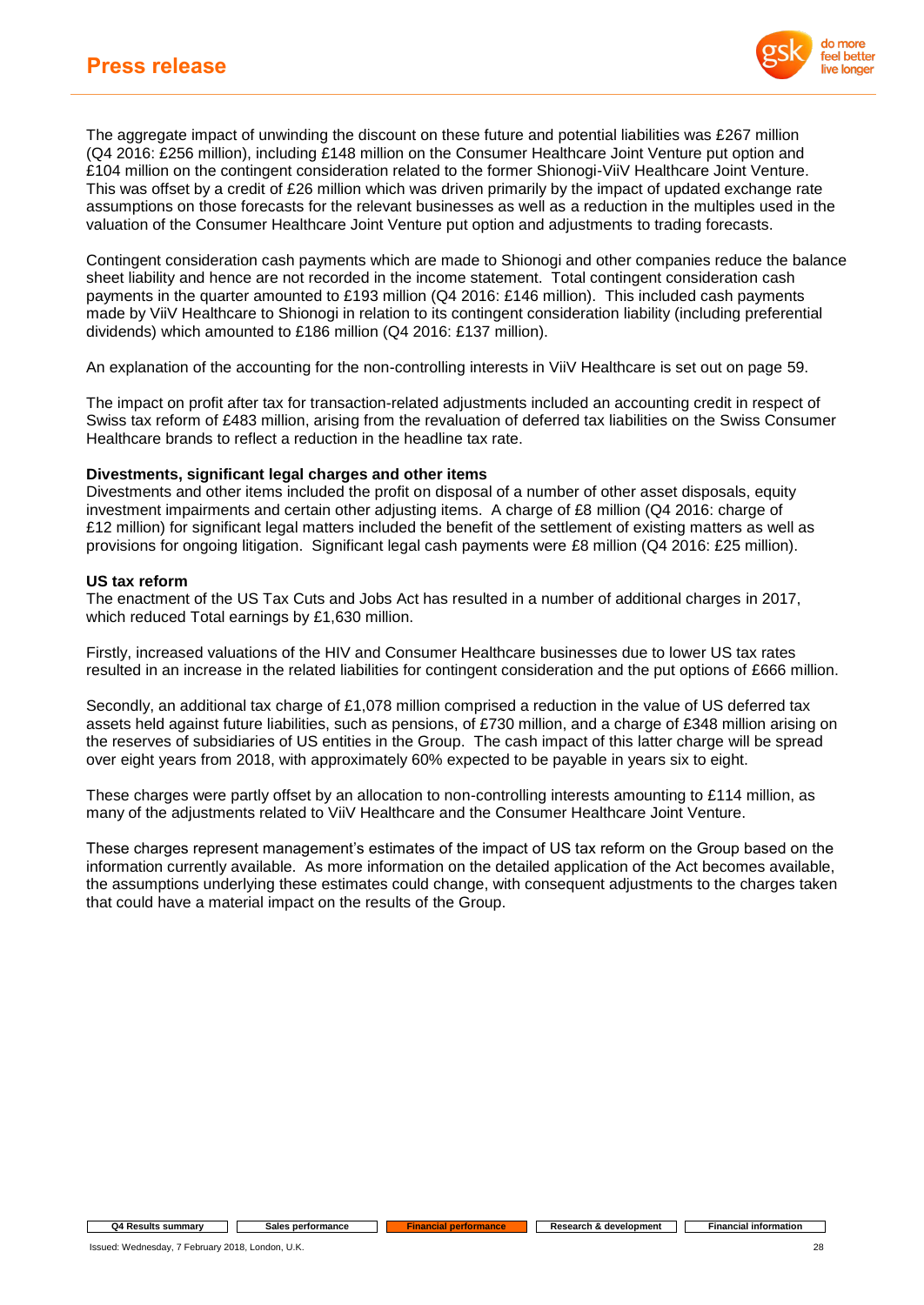

# **Adjusted results**

|                                                                                                         |                                     |                                   |                                                     | Q4 2017        |
|---------------------------------------------------------------------------------------------------------|-------------------------------------|-----------------------------------|-----------------------------------------------------|----------------|
|                                                                                                         | £m                                  | $%$ of<br>turnover                | Growth<br>£%                                        | Growth<br>CER% |
| Turnover                                                                                                | 7,639                               | 100                               |                                                     | 4              |
| Cost of sales<br>Selling, general and administration<br>Research and development<br>Royalty income      | (2, 258)<br>(2, 420)<br>(992)<br>69 | (29.6)<br>(31.7)<br>(13.0)<br>1.0 | 3<br>$\left( 2\right)$<br>$\left( 2\right)$<br>(41) | 5<br>2<br>(39) |
| Adjusted operating profit                                                                               | 2,038                               | 26.7                              |                                                     | 5              |
| Adjusted profit before tax<br>Adjusted profit after tax<br>Adjusted profit attributable to shareholders | 1,905<br>1,524<br>1,332             |                                   | 3<br>5                                              | 9<br>12        |
| Adjusted earnings per share                                                                             | 27.2p                               |                                   |                                                     | 11             |

## **Adjusted operating profit by business Q4 2017**

|                                                                        | £m                  | % of<br>turnover     | Growth<br>£% | Growth<br>CER% |
|------------------------------------------------------------------------|---------------------|----------------------|--------------|----------------|
| <b>Pharmaceuticals</b><br><b>Pharmaceuticals R&amp;D</b>               | 2,314<br>(717)      | 51.0                 | (1)<br>(3)   | 3              |
| <b>Total Pharmaceuticals</b><br>Vaccines<br><b>Consumer Healthcare</b> | 1,597<br>231<br>302 | 35.2<br>19.1<br>16.0 | (17)<br>10   | 4<br>(3)<br>12 |
| Corporate & other unallocated costs                                    | 2,130<br>(92)       | 27.9                 | (1)<br>(28)  | 4<br>(12)      |
| Adjusted operating profit                                              | 2,038               | 26.7                 |              | 5              |

## **Adjusted operating profit**

Adjusted operating profit was £2,038 million, 1% AER higher than in Q4 2016 and 5% CER higher on a turnover increase of 4%. The Adjusted operating margin of 26.7% was in line with Q4 2016 and 0.2 percentage points higher on a CER basis. This primarily reflected sales growth in all three businesses, a more favourable mix and continued tight control of ongoing costs across all three businesses as well as benefits from restructuring and integration partly offset by continuing price pressure, particularly in Respiratory, supply chain investments and investments in promotional product support, particularly for new launches in Respiratory, HIV and Vaccines.

### **Cost of sales**

Cost of sales as a percentage of turnover was 29.6%, up 0.6 percentage points in Sterling terms and up 0.2 percentage points in CER terms compared with Q4 2016. This reflected continued adverse pricing pressure in Pharmaceuticals, particularly in Respiratory, and additional supply chain investments, partly offset by a more favourable product mix in Pharmaceuticals in the quarter, particularly the impact of higher HIV sales, as well as a favourable year-on-year comparison with inventory adjustments in Q4 2016. There was also a further contribution from integration and restructuring savings in all three businesses.

### **Selling, general and administration**

SG&A costs were 31.7% of turnover, 0.8 percentage points lower in Sterling terms than in Q4 2016 and 0.6 percentage points lower on a CER basis. This primarily reflected tight control of ongoing costs, particularly in Consumer Healthcare, continued cost reductions in Pharmaceuticals, including the benefits of the Pharmaceuticals restructuring programme, and integration benefits in Vaccines. This was partly offset by an increased investment in promotional product support, particularly for new launches in Respiratory, HIV and Vaccines.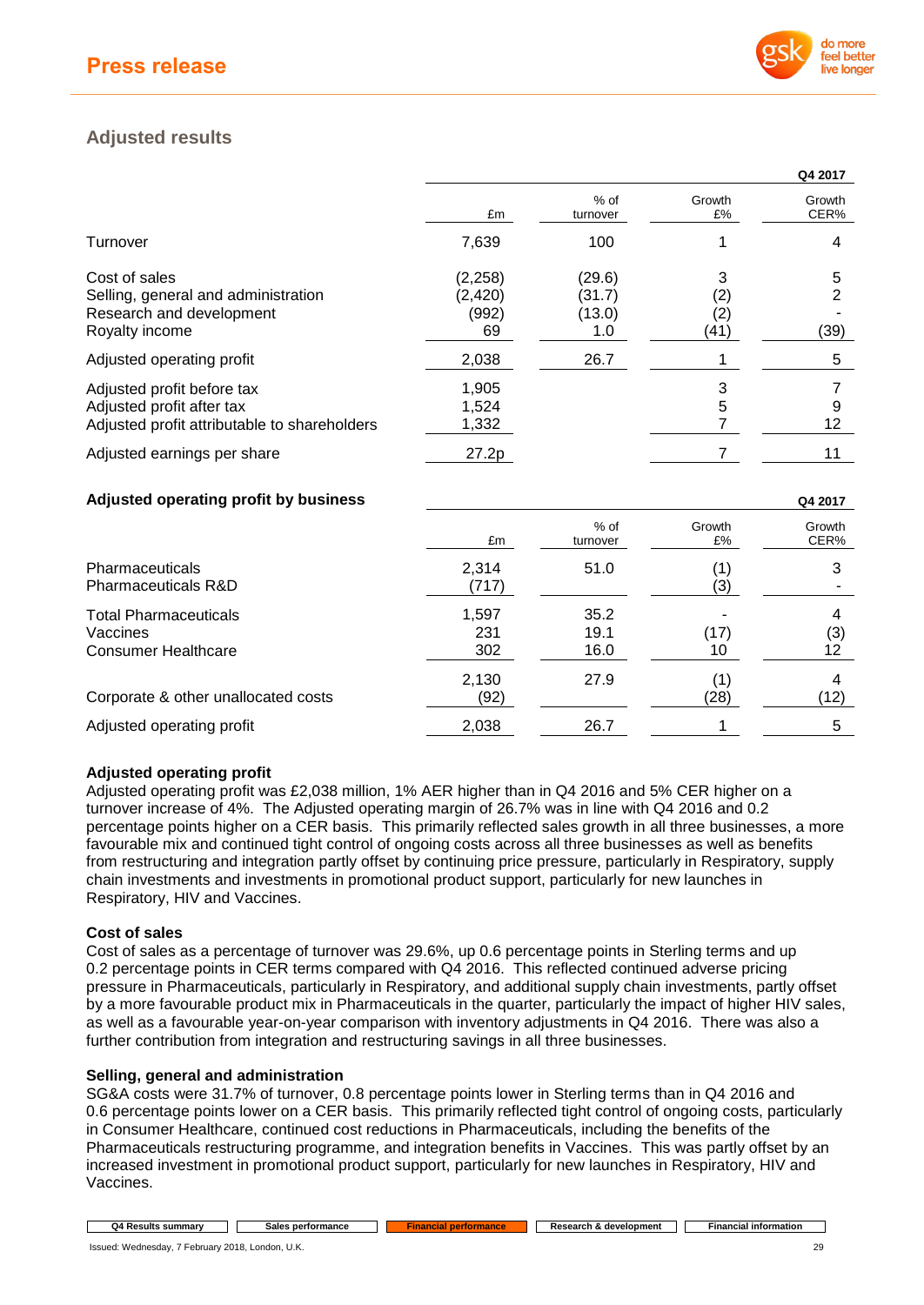

## **Research and development**

R&D expenditure was £992 million (13.0% of turnover), 2% AER lower than Q4 2016 but flat at CER. This primarily reflected increased investment in the progression of a number of mid and late-stage programmes and the step-up in investments in R&D in the quarter, offset by the benefit of the recent prioritisation initiatives.

## **Royalty income**

Royalty income was £69 million (Q4 2016: £117 million), partly reflecting the patent expiry of Cialis in Q4 2016.

## **Operating profit by business**

Pharmaceuticals operating profit was £1,597 million, flat AER compared with Q4 2016 and 4% CER higher on a turnover increase of 3% CER. The operating margin of 35.2% was 0.2 percentage points higher on a Sterling basis than in Q4 2016 and 0.3 percentage points higher on a CER basis. This reflected a more favourable product mix, primarily driven by the growth in HIV sales, as well as continued cost reduction benefits from the Group's Pharmaceuticals restructuring programme and prioritisation within R&D, partly offset by increased investment in new product support and the continued impact of lower prices, particularly in Respiratory, and the broader transition of the Respiratory portfolio.

Vaccines operating profit was £231 million, 17% AER lower than in Q4 2016 and 3% CER lower on a turnover increase of 9% CER. The operating margin of 19.1% was 5.3 percentage points lower than in Q4 2016 on a Sterling basis and 2.7 percentage points lower on a CER basis. This was primarily driven by increased SG&A resources to support business growth and new launches, lower royalty income and increased supply chain costs. The decrease was partly offset by improved product mix and a favourable year-on-year comparison with inventory adjustments in Q4 2016.

Consumer Healthcare operating profit was £302 million, 10% AER higher than in Q4 2016 and 12% CER higher on a turnover increase of 4% CER. The operating margin of 16.0% was 1.4 percentage points higher than in Q4 2016 and 1.2 percentage points higher on a CER basis. This reflected tight control of costs, partly offset by marketing investment for the cold and flu season and increased investment in seasonal R&D clinical activity.

### **Net finance costs**

Net finance expense was £135 million compared with £170 million in Q4 2016. The reduction primarily reflected the benefit of releases for provisions for interest on tax of £23 million following a number of settlements during the year and the change in basis of reporting to record movements in such accrued interest within finance costs, as explained on page 54. In addition, there was a benefit from the translation impact of exchange rate movements on the reported Sterling costs of foreign currency denominated interest-bearing instruments.

### **Taxation**

Tax on Adjusted profit amounted to £381 million and represented an effective Adjusted tax rate of 20.0% (Q4 2016: 21.9%). See 'Taxation' on page 53 for further details.

## **Non-controlling interests**

The allocation of Adjusted earnings to non-controlling interests amounted to £192 million (Q4 2016: £212 million), including the non-controlling interest allocations of Consumer Healthcare profits of £85 million (Q4 2016: £103 million) and the allocation of ViiV Healthcare profits, of £103 million (Q4 2016: £93 million) including the impact of changes in the proportions of preferential dividends due to each shareholder based on the relative performance of different products in the quarter. The reduction in allocation also reflected comparison with the higher allocation to non-controlling interests in Q4 2016 due to lower net profits in some of the Group's other entities with non-controlling interests.

### **Earnings per share**

Adjusted EPS of 27.2p was up 7% AER, 11% CER, compared with a 5% CER increase in Adjusted operating profit.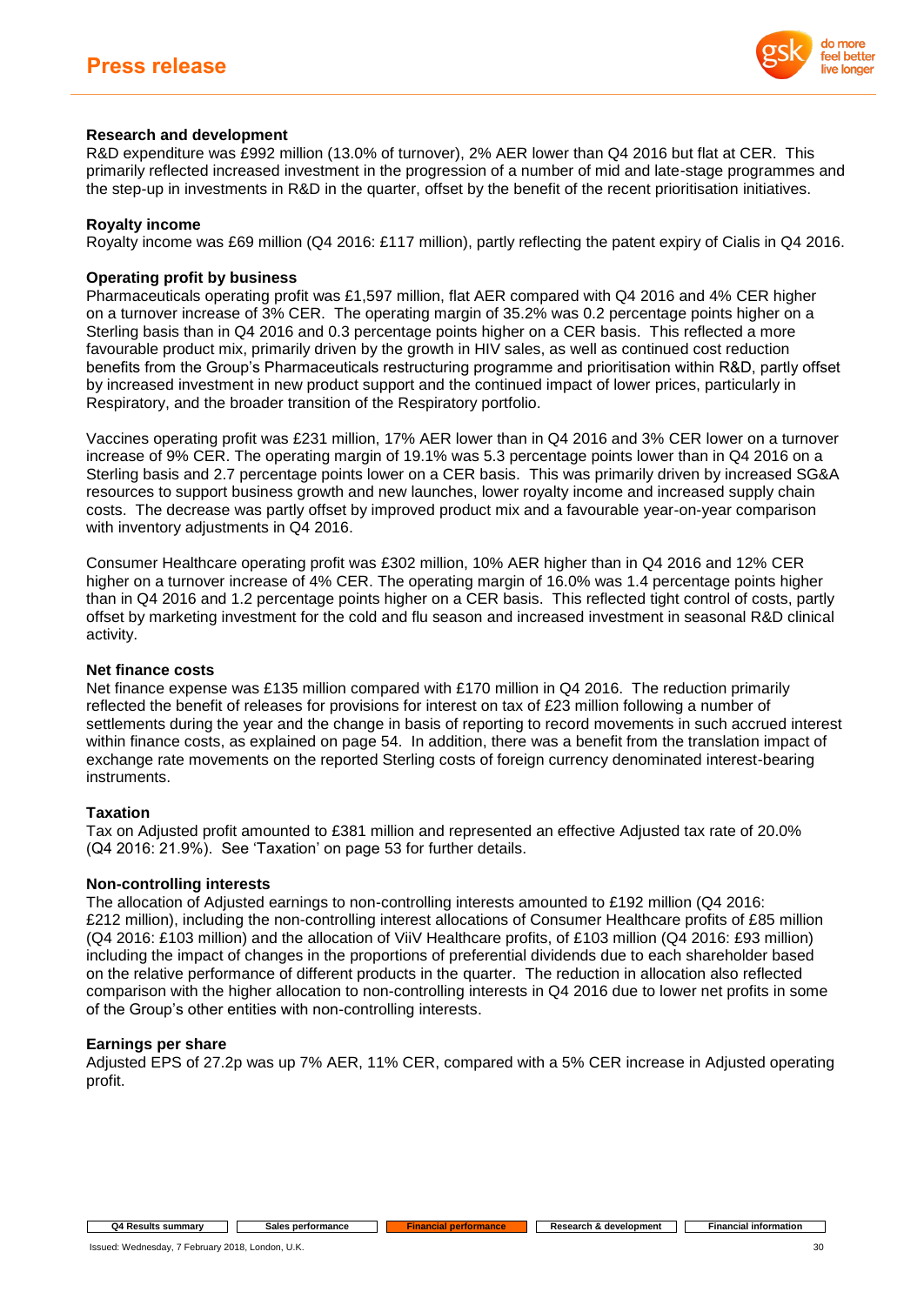

## **Currency impact on Q4 2017 and 2017 results**

The 2017 results are based on average exchange rates, principally £1/\$1.30, £1/€1.15 and £1/Yen 145. Comparative exchange rates are given on page 55. The period-end exchange rates were £1/\$1.35, £1/€1.13 and £1/Yen 152.

In the year, turnover increased 8% in Sterling terms and 3% CER. Total EPS was 31.4p compared with earnings per share of 18.8p in 2016 and Adjusted EPS was 111.8p compared with 100.6p in 2016, up 11% AER, 4% CER. The positive currency impact reflected the weakness of Sterling against the majority of the Group's trading currencies relative to 2016. Exchange gains or losses on the settlement of intercompany transactions had around one percentage point negative impact on the positive currency impact of seven percentage points on Adjusted EPS.

In the quarter, turnover increased 1% in Sterling terms and 4% CER. Total loss per share was 11.2p compared with earnings per share of 5.3p in Q4 2016 and Adjusted EPS was 27.2p compared with 25.5p in Q4 2016, up 7% AER, and up 11% CER. The negative currency impact reflected the recent strength of Sterling, particularly against the US\$, relative to Q4 2016. Exchange gains or losses on the settlement of intercompany transactions had around one percentage point positive impact on the negative currency impact of four percentage points on Adjusted EPS.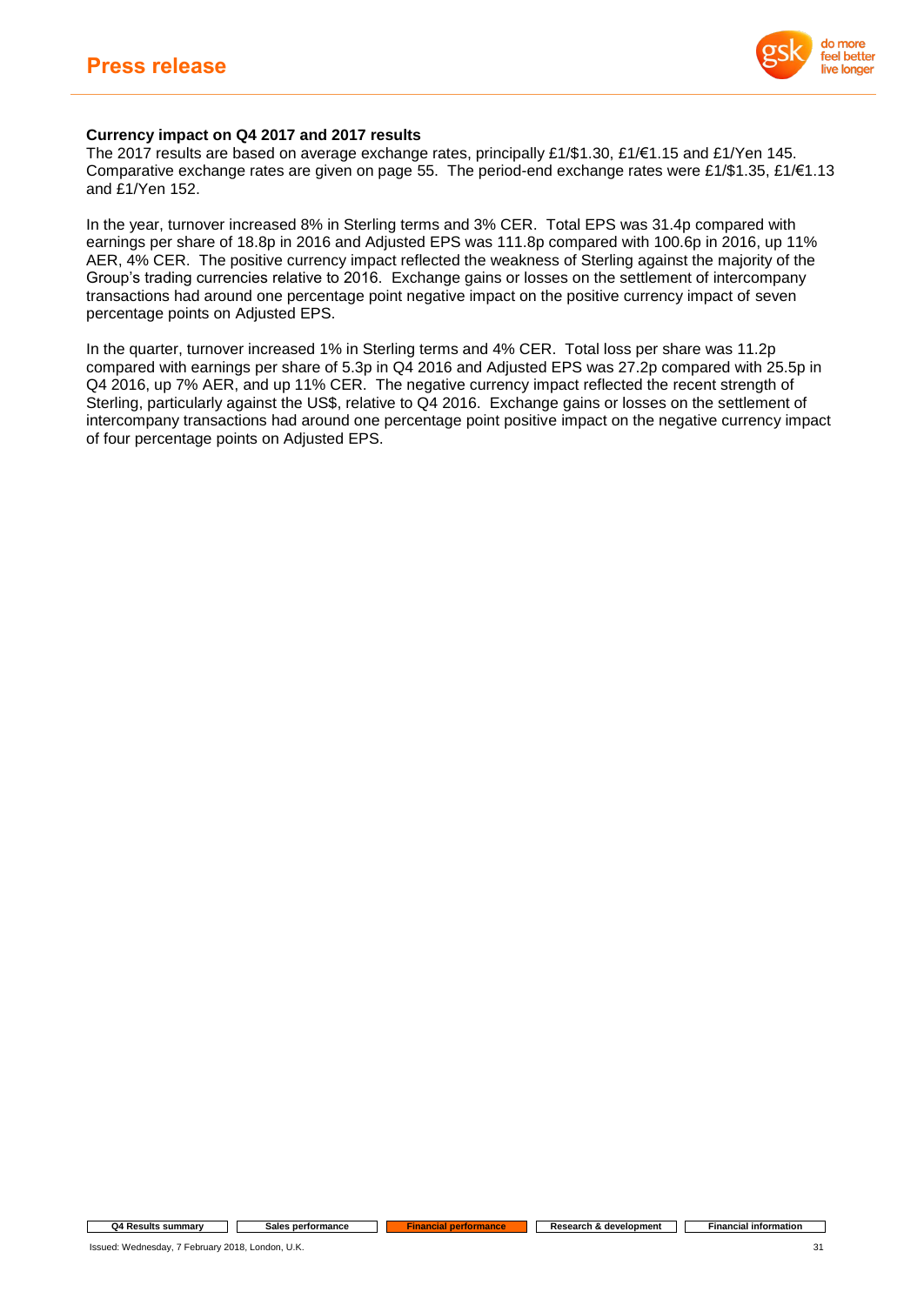

# **Cash generation and conversion**

## **Cash flow and net debt**

|                                                | 2017     | 2016     | Q4 2017  |
|------------------------------------------------|----------|----------|----------|
| Net cash inflow from operating activities (£m) | 6,918    | 6.497    | 2,869    |
| Free cash flow* $(\text{Em})$                  | 3.437    | 3.014    | 1.793    |
| Free cash flow growth (%)                      | 14%      | $>100\%$ | 3%       |
| Free cash flow conversion* (%)                 | $>100\%$ | $>100\%$ | $>100\%$ |
| Net debt (£m)                                  | 13,178   | 13.804   | 13.178   |

Free cash flow and free cash flow conversion are defined on page 39.

## **2017**

The net cash inflow from operating activities for the year was £6,918 million (2016: £6,497 million). The increase primarily reflected improved operating profit performance, as well as a positive currency benefit, partly offset by increased working capital reflecting the building of inventory in advance of new product launches, increased contingent consideration payments and legal settlements.

Total cash payments to Shionogi in relation to the ViiV Healthcare contingent consideration liability in the year were £671 million, of which £587 million was recognised in cash flows from operating activities and £84 million was recognised in contingent consideration paid within investing cash flows. These payments are deductible for tax purposes.

Free cash flow was £3,437 million for the year (2016: £3,014 million). The increase primarily reflected improved operating profit performance, as well as a positive currency benefit and increases in returns and rebates, partly offset by increased working capital, reflecting seasonal factors and the building of inventory in advance of new product launches, increased contingent consideration payments, the purchase of the Priority Review Voucher, increased dividends to non-controlling interests, including a catch up adjustment, and higher legal settlements. Free cash flow in 2016 was also impacted by the costs of acquiring the HIV Clinical assets from BMS for £221 million.

## **Q4 2017**

The net cash inflow from operating activities for the quarter was £2,869 million (Q4 2016: £2,991 million). The reduction primarily reflected a negative currency impact, increased contingent consideration payments and a smaller reduction in inventory and receivables compared with Q4 2016, partly offset by an improved operating profit and the timing of payments for returns and rebates.

Total cash payments to Shionogi in relation to the ViiV Healthcare contingent consideration liability in the quarter were £186 million, of which £163 million was recognised in cash flows from operating activities and £23 million was recognised in contingent consideration paid within investing cash flows. These payments are deductible for tax purposes.

Free cash flow was £1,793 million for the quarter (Q4 2016: £1,742 million). The increase primarily reflected an improved operating profit, a benefit from the timing of payments for returns and rebates and higher proceeds from disposal of fixed assets. This was partly offset by a negative currency impact, increased contingent consideration payments and a lower reduction in inventory and receivables compared with Q4 2016.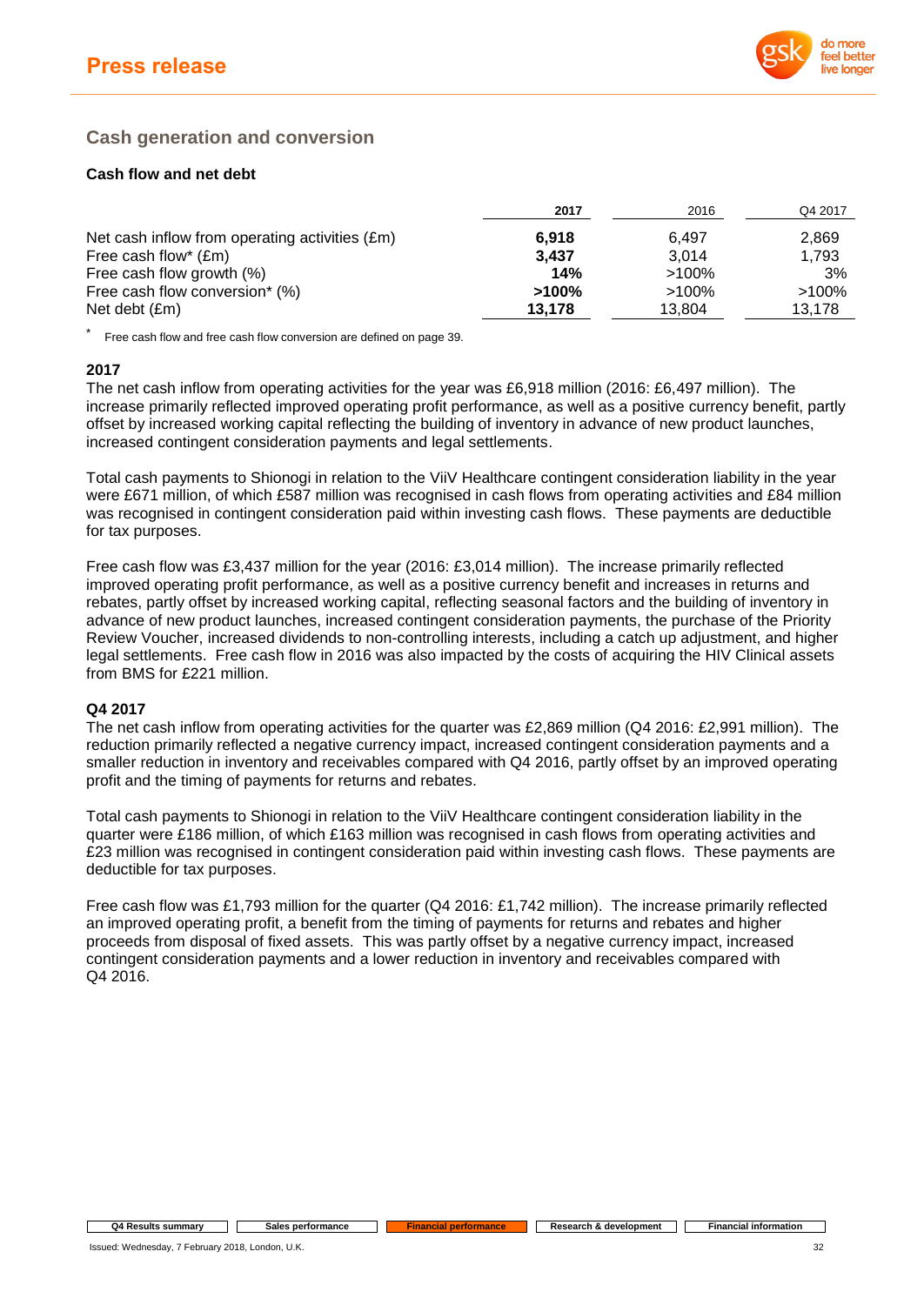

## **Net debt**

At 31 December 2017, net debt was £13.2 billion, compared with £13.8 billion at 31 December 2016, comprising gross debt of £17.1 billion and cash and liquid investments of £3.9 billion. Net debt reduced as the improved free cash flow of £3.4 billion and disposal proceeds of £0.6 billion, together with a £0.6 billion favourable exchange impact from the translation of non-Sterling denominated debt more than offset the cost of dividends paid to shareholders of £3.9 billion.

At 31 December 2017, GSK had short-term borrowings (including overdrafts) repayable within 12 months of £2.8 billion with loans of £1.3 billion repayable in the subsequent year.

## **Working capital**

|                                            | 31 December | 30 September | 30 June | 31 March | 31 December |
|--------------------------------------------|-------------|--------------|---------|----------|-------------|
|                                            | 2017        | 2017         | 2017    | 2017     | 2016        |
| Working capital conversion cycle* (days)   | 191         | 210          | 207     | 203      | 193         |
| Working capital percentage of turnover (%) | 22          | 25           | 24      |          | 22          |

\* Working capital conversion cycle is defined on page 39.

The reduction of two days in 2017 compared with 2016 was predominantly due to a beneficial impact from exchange of approximately seven days, partly offset by a build in inventory in advance of new product launches and an increase in trade receivables from higher sales.

#### **Q4 Results summary Sales performance Financial performance Research &** development **Financial information**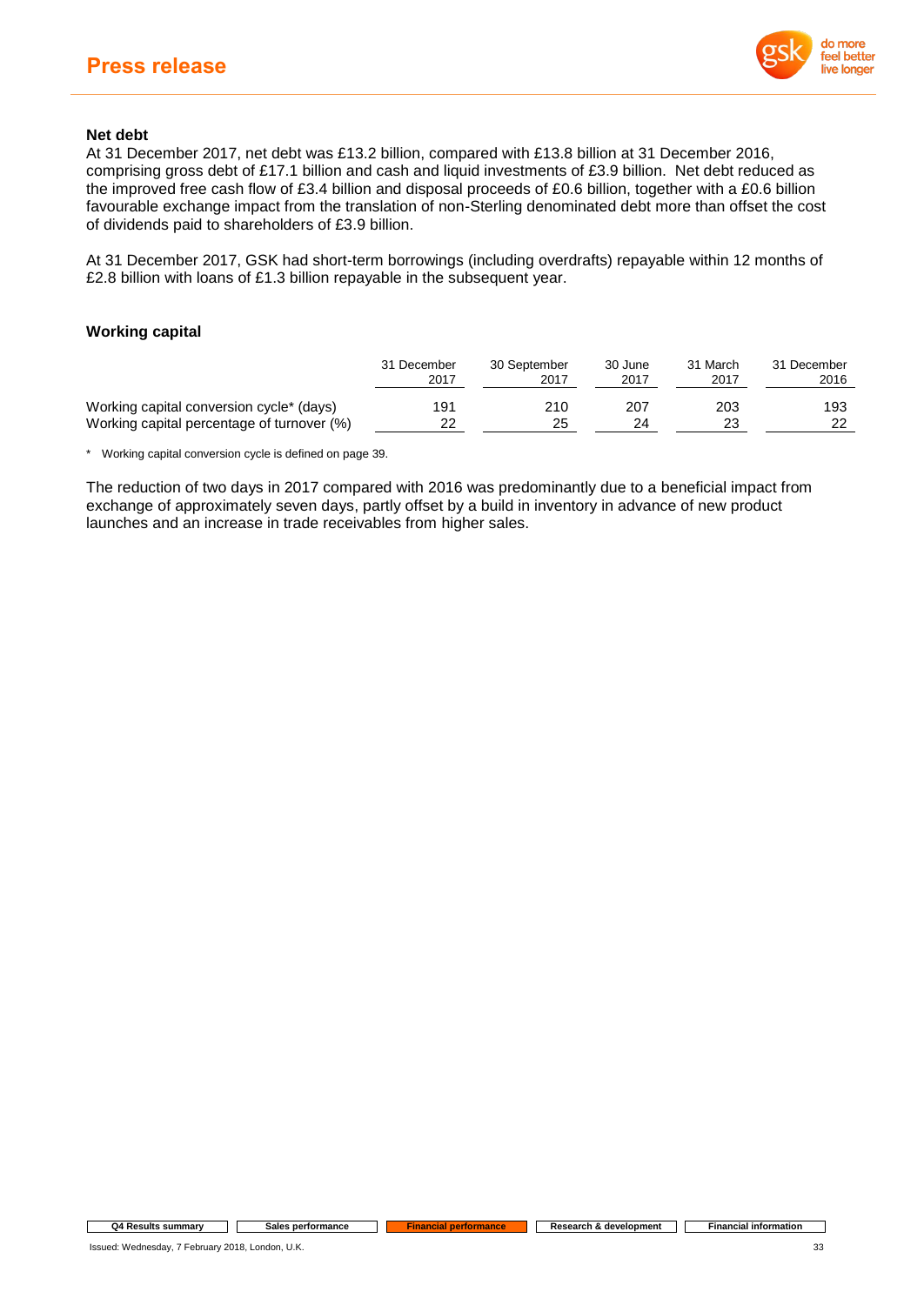

## **Returns to shareholders**

## **Quarterly dividends**

The Board has declared a fourth interim dividend for 2017 of 23 pence per share (Q4 2016 : 23 pence per share).

GSK recognises the importance of dividends to shareholders and aims to distribute regular dividend payments that will be determined primarily with reference to the free cash flow generated by the business after funding the investment necessary to support the Group's future growth.

The Board intends to maintain the dividend for 2018 at the current level of 80p per share, subject to any material change in the external environment or performance expectations. Over time, as free cash flow strengthens, it intends to build free cash flow cover of the annual dividend to a target range of 1.25-1.50x, before returning the dividend to growth.

### **Payment of dividends**

The equivalent interim dividend receivable by ADR holders will be calculated based on the exchange rate on 10 April 2018. An annual fee of \$0.02 per ADS (or \$0.005 per ADS per quarter) is charged by the Depositary.

The ex-dividend date will be 22 February 2018, with a record date of 23 February 2018 and a payment date of 12 April 2018.

|                | Paid/<br>payable | Pence per<br>share | £m    |
|----------------|------------------|--------------------|-------|
| 2017           |                  |                    |       |
| First interim  | 13 July 2017     | 19                 | 928   |
| Second interim | 12 October 2017  | 19                 | 929   |
| Third interim  | 11 January 2018  | 19                 | 929   |
| Fourth interim | 12 April 2018    | 23                 | 1,125 |
|                |                  | 80                 | 3,911 |
| 2016           |                  |                    |       |
| First interim  | 14 July 2016     | 19                 | 923   |
| Second interim | 13 October 2016  | 19                 | 925   |
| Third interim  | 12 January 2017  | 19                 | 925   |
| Fourth interim | 13 April 2017    | 23                 | 1,124 |
|                |                  | 80                 | 3,897 |

GSK made no share repurchases during the year. The company issued 4.2 million shares under employee share schemes for proceeds of £56 million (2016: £89 million).

The weighted average number of shares for 2017 was 4,886 million, compared with 4,860 million in 2016.

The weighted average number of shares for Q4 2017 was 4,891 million, compared with 4,867 million in Q4 2016.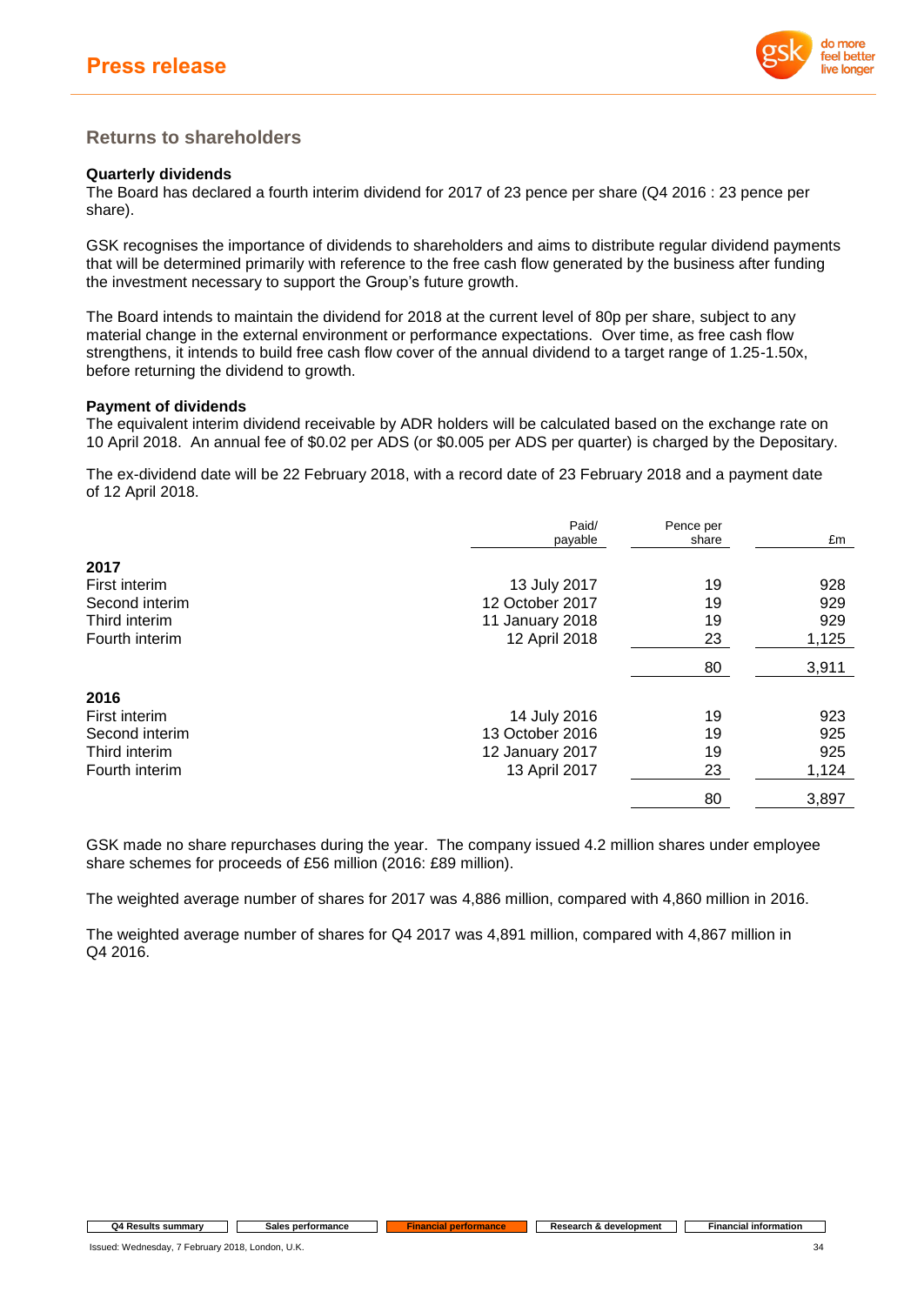

# **Research and development**

GSK remains focused on delivering an improved return on its investment in R&D. Sales contribution, reduced attrition and cost reduction and time to market are all important drivers of an improving internal rate of return. R&D expenditure is not determined as a percentage of sales but instead capital is allocated using strict returns based criteria depending on the pipeline opportunities available.

The R&D operations in Pharmaceuticals are broadly split into Discovery activities (up to the completion of Phase IIa trials) and Development work (from Phase IIb onwards) each supported by specific and common infrastructure and other shared services where appropriate. With effect from 1 January 2017, depreciation is reported within the central support functions rather than against individual business units. Comparative information has been revised accordingly. R&D expenditure for 2017 and Q4 2017 is analysed below.

 $2012$ 

|                                             | 2017<br>£m    | 2016<br>(revised)<br>£m    | Growth<br>£%               | Growth<br>CER% |
|---------------------------------------------|---------------|----------------------------|----------------------------|----------------|
| <b>Discovery</b>                            | 1,020         | 821                        | 24                         | 21             |
| Development                                 | 1,450         | 1,249                      | 16                         | 13             |
| Facilities and central<br>support functions | 536           | 558                        | (4)                        | (7)            |
| Pharmaceuticals                             | 3,006         | 2,628                      | 14                         | 11             |
| Vaccines                                    | 621           | 597                        | 4                          | (2)            |
| <b>Consumer Healthcare</b>                  | 235           | 243                        | (3)                        | (7)            |
| Adjusted R&D<br>Amortisation and impairment | 3,862         | 3,468                      | 11                         | 8              |
| of intangible assets                        | 333           | 54                         |                            |                |
| Major restructuring costs                   | 263           | 159                        |                            |                |
| Other items                                 | 18            | (53)                       |                            |                |
| <b>Total R&amp;D</b>                        | 4,476         | 3,628                      | 23                         | 19             |
|                                             | Q4 2017<br>£m | Q4 2016<br>(revised)<br>£m | Growth<br>$\mathfrak{L}\%$ | Growth<br>CER% |
| <b>Discovery</b>                            | 290           | 252                        | 15                         | 18             |
| Development                                 | 335           | 384                        | (13)                       | (9)            |
| Facilities and central<br>support functions | 140           | 154                        | (9)                        | (8)            |
| Pharmaceuticals                             | 765           | 790                        | (3)                        |                |
| Vaccines                                    | 161           | 161                        |                            | (1)            |
| <b>Consumer Healthcare</b>                  | 66            | 66                         |                            |                |
| Adjusted R&D<br>Amortisation and impairment | 992           | 1,017                      | (2)                        |                |
| of intangible assets                        | 212           | 23                         |                            |                |
| Major restructuring costs                   | 10            | 31                         |                            |                |
| Other items                                 | (5)           | (68)                       |                            |                |
| <b>Total R&amp;D</b>                        | 1,209         | 1,003                      | 21                         | 24             |

In 2017, Adjusted R&D expenditure increased 11% AER, 8% CER. The growth in Development expenditure was driven by the progression of a number of mid and late-stage programmes in HIV, Respiratory and Anaemia, together with the utilisation of the Priority Review Voucher in Q2 2017. The continuing high growth in Discovery expenditure reflected further investment in the early stage Oncology portfolio.

In Q4 2017, Adjusted R&D expenditure declined 2% AER, and was flat at CER, driven by Pharmaceuticals, down 3% AER, flat at CER. The reduced growth of Discovery and Development primarily reflected the quarterly phasing of expenditure on specific programmes.

| . Results summar<br>. YA | : pertormance<br>- הור<br>эан | rmance<br>Financial pert∈ | . . | … infor∽<br>----<br>Financial<br>. mauvr |
|--------------------------|-------------------------------|---------------------------|-----|------------------------------------------|
|                          |                               |                           |     |                                          |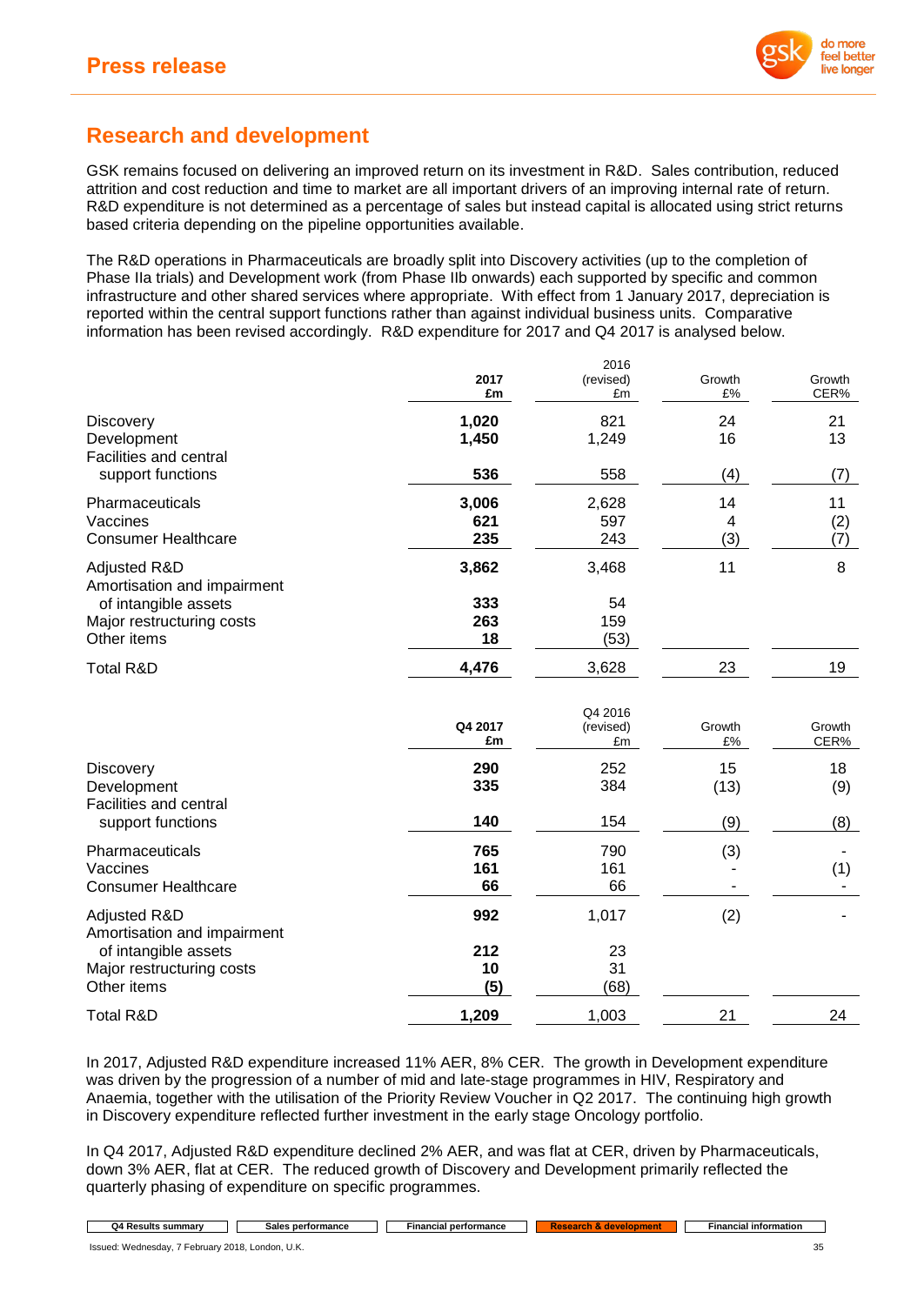

# **R&D pipeline**

## **Key Pharmaceuticals assets**

At our Business update to investors on 26 July 2017, we confirmed an increased focus on delivery of several key assets in our Pharmaceuticals pipeline. We remain focused on delivering value and continue to evaluate and explore the best route to market for these assets, including potential options for partnering or collaborations.

## **Pipeline news flow since Q3 2017:**

## **Vaccines**

Our Vaccines business is one of the largest in the world with the broadest portfolio of any company. The focus of GSK Vaccines' pipeline is to maintain GSK's meningococcal meningitis market leadership with both licensed and candidate vaccines. In addition, we are pursuing a full RSV portfolio for infants, maternal immunisation and immunisations for older adults, with different approaches tailored to the specific segments. This portfolio has the potential to deliver a series of first and/or best in class vaccines. In addition, we continue to leverage our unique technology platforms to target new, emerging or remaining medical needs.

### *Shingrix*

- On 25 October 2017, the US Centers for Disease Control and Prevention's (CDC) Advisory Committee on Immunization Practices (ACIP) voted in favour of three recommendations for the use of *Shingrix* for the prevention of shingles. The recommendations were officially published in the CDC's Mortality & Morbidity Weekly Report (MMWR) on 26 January 2018:
	- $\triangleright$  recommended for the prevention of herpes zoster and related complications for adults aged 50 years and older;
	- $\triangleright$  recommended for the prevention of herpes zoster and related complications for adults who previously received Zoster Vaccine Live (Zostavax);
	- ➢ preferred over Zostavax for the prevention of herpes zoster and related complications.
- On 6 December 2017, GSK announced that new data from a Phase III study supports the safety and efficacy of *Shingrix* in preventing shingles when given to adults 18 years and above shortly after undergoing autologous haematopoietic stem cell transplant.
- On 25 January 2018, GSK announced that the European Medicines Agency's (EMA) Committee for Medicinal Products for Human Use (CHMP) has issued a positive opinion recommending marketing authorisation for *Shingrix* for the prevention of shingles and related complications, such as post-herpetic neuralgia (PHN), in adults aged 50 years or older.

### *Bexsero*

• On 7 February 2018, GSK announced that the FDA have granted Breakthrough Designation for *Bexsero* in children aged 2 to 10 years old.

## **Respiratory**

GSK has been a leader in respiratory disease for nearly 50 years. We remain at the cutting-edge of scientific research into respiratory medicine, working in collaboration with patients and the scientific community to offer innovative medicines aimed at helping to treat patients' symptoms and reduce the risk of their disease worsening. While respiratory diseases are clinically distinct, there are important pathophysiological features that span them, and our ambition is to have the most comprehensive portfolio of medicines to address a diverse range of respiratory diseases. To achieve this, we are focusing on targeting the underlying diseasedriving biological processes to develop medicines with applicability across multiple respiratory diseases. This approach requires extensive bioinformatics, data analytic capabilities, careful patient selection and stratification by phenotype in our clinical trials.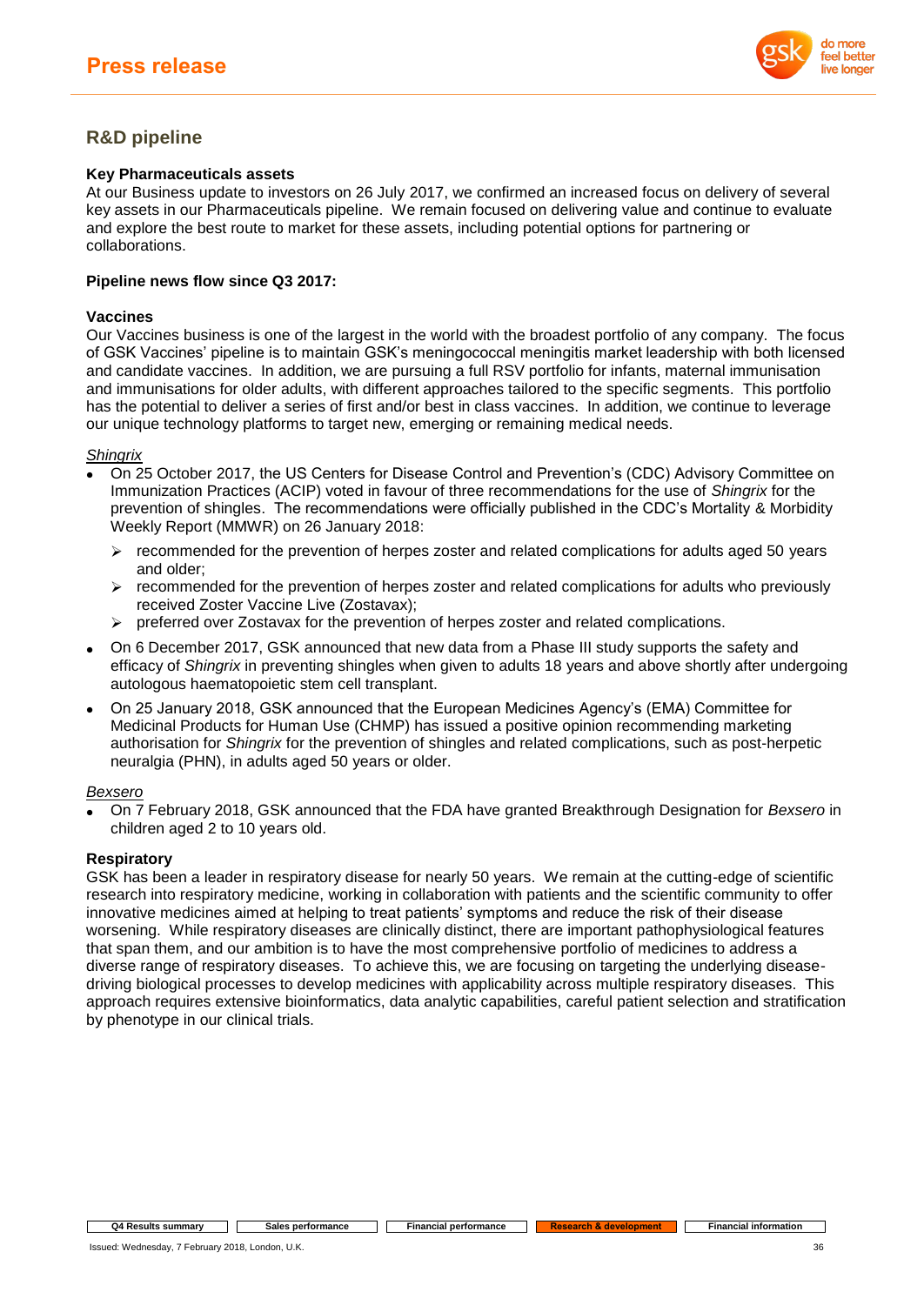

## *Relvar/Breo Ellipta*

- In October 2017, a Phase III study of *Relvar Ellipta* was commenced in paediatric patients aged 5–11 years with asthma, to support potential future EU regulatory filing;
- In January 2018, positive data reported in-house from the Phase III Fregate study of *Relvar Ellipta* versus Symbicort Turbohaler, which will be presented at a future scientific forum;
- On 25 January 2018, GSK announced receiving a positive opinion from the European Medicine Agency's Committee for Medicinal Products for Human Use (CHMP) recommending a label update for the use of once-daily *Relvar Ellipta* in patients with asthma who are already adequately controlled on both inhaled corticosteroid and long-acting beta2-agonist.

## *Anoro Ellipta*

• On 1 November 2017, GSK and Innoviva announced results of a study demonstrating superiority of *Anoro Ellipta* to Stiolto Respimat in improving lung function in chronic obstructive pulmonary disease. The data were published in *Advances in Therapy* and presented at the CHEST annual meeting of the American College of Chest Physicians in Toronto, Canada.

## *Trelegy Ellipta*

- On 16 November 2017, GSK and Innoviva announced EU approval of *Trelegy Ellipta* as a maintenance treatment in adult patients with moderate to severe chronic obstructive pulmonary disease (COPD) who are not adequately treated by a combination of an inhaled corticosteroid and a long-acting beta2-agonist;
- On 23 November 2017, GSK and Innoviva announced the filing of a supplemental New Drug Application (sNDA) with the FDA for the use of *Trelegy Ellipta* for an expanded indication for the maintenance treatment of airflow obstruction and reduction of exacerbations in patients with COPD based on results of the landmark IMPACT clinical trial.

### mepolizumab

- On 7 November 2017, GSK announced the submission of a supplemental Biologics License Application (sBLA) to the FDA, seeking approval of mepolizumab as an add-on to maintenance treatment for patients who have COPD with an eosinophilic phenotype;
- In November 2017, a filing application was submitted to the EU regulators for the use of mepolizumab in paediatric patients with severe refractory eosinophilic asthma;
- In November 2017, GSK stopped the Phase II study of mepolizumab in atopic dermatitis and has taken the decision not to progress this indication;
- On 12 December 2017, GSK announced that the FDA approved *Nucala* as the first targeted treatment for eosinophilic granulomatosis with polyangiitis (EGPA);
- In December 2017, positive results reported in-house from the Phase III OSMO study of uncontrolled asthma patients switching from Xolair to *Nucala.* To be reported at a future scientific forum.

ICS/LABA combination products (including *Breo Ellipta*, *Advair Diskus* and *Advair* HFA)

• On 21 December 2017, GSK announced it had received approval from the FDA of labelling changes to remove the boxed warning from inhaled corticosteroid (ICS)/long-acting beta2-agonist (LABA) combination medicines.

### **HIV/Infectious diseases**

GSK has a long-standing commitment to HIV and infectious diseases – our scientists discovered amoxycillin, the widely used antibiotic, over 40 years ago, and developed the first medicines approved to treat HIV (AZT), HBV (lamivudine), herpes viruses (acyclovir) and influenza (zanamivir). Today, we are investigating new medicines to treat, prevent and possibly, ultimately cure HIV and other infectious diseases. Our scientists are committed to developing medicines that advance HIV care by exploring new treatment paradigms (2-drug regimens), new modalities (long-acting injectables) and new mechanisms of actions (including maturation inhibitors and broadly neutralising antibodies).

### fostemsavir

• On 27 October 2017, ViiV Healthcare announced positive results from the Phase III BRIGHTE study of the HIV-1 attachment inhibitor, fostemsavir, in heavily treatment-experienced patients with HIV-1 infection. Regulatory filings now expected to begin in 2019. The data were presented at the 16<sup>th</sup> European AIDS Conference in Milan.

#### **Q4 Results summary Sales performance Financial** information Financial information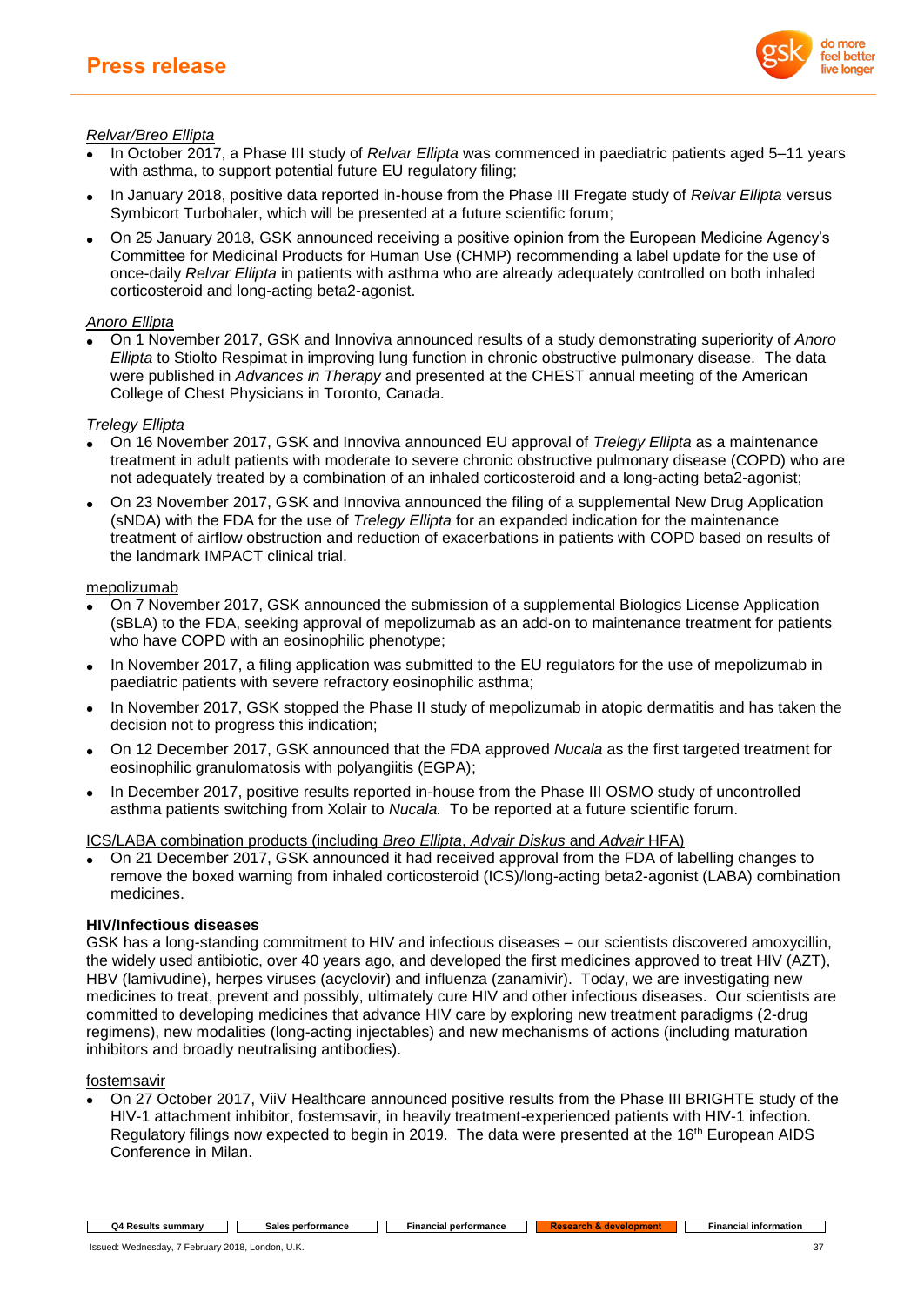

*Juluca*

• On 21 November 2017, ViiV Healthcare announced that *Juluca* (dolutegravir and rilpivirine) had been approved in the US as the first 2-drug regimen, once-daily, single pill.

cabotegravir

- On 27 November 2017, ViiV Healthcare announced the start of a Phase III ATLAS-2M study with a 2-drug, two month dosing regimen of long-acting, injectable cabotegravir and long-acting, injectable rilpivirine in virally suppressed adults with HIV-1 infection;
- On 30 November 2017, ViiV Healthcare announced the start of a Phase III study to evaluate long-acting cabotegravir for the prevention of HIV infection in sexually active women. The study will evaluate injections of cabotegravir given every two months compared with daily oral pre-exposure prophylaxis (PrEP) with emtricitabine/tenofovir disoproxil fumarate.

## **Immuno-inflammation**

Immuno-inflammatory diseases are relatively common, chronic, debilitating conditions. While diverse in presentation, they are collectively hallmarked by impairment of quality of life and can lead to premature mortality. There is significant unmet need for improved treatment options for immuno-inflammatory diseases in terms of higher levels of remission and more durable maintenance of benefit. To discover the next breakthrough for immune-mediated diseases, we are working to develop transformational medicines that could potentially alter the course of inflammatory disease and induce sustainable remission. Our highly innovative discovery programme focuses on cytokines, chemokines and complement, epigenetics, T-cell biology and pattern recognition receptors.

## *Benlysta*

- On 8 November 2017, GSK announced results of the first study assessing levels of organ damage in patients with active systemic lupus erythematosus (SLE) treated with *Benlysta* plus standard of care (SoC) versus SoC alone. The data, also presented at the 2017 American College of Rheumatology/Association for Rheumatology Health Professionals Annual Meeting, showed that patients treated with *Benlysta* plus SoC had significantly less organ damage over 5 years compared with those on SoC alone;
- On 13 November 2017, GSK announced the EU approval of a new subcutaneous formulation of *Benlysta*, as an add-on therapy in adult patients with active autoantibody-positive SLE with a high degree of disease activity despite standard therapy.

### **Oncology**

Cancer is one of the leading causes of death in the developed world. GSK is focused on delivering transformational therapies for cancer patients that may help to maximise their survival. GSK's pipeline is focused on immuno-oncology, cell therapy, and epigenetics. Our goal is to achieve a sustainable flow of new treatments for cancer patients based on a diversified portfolio of investigational medicines utilising modalities such as small molecules, antibodies, multi-specific molecules, adjuvants and cells, either alone or in combination.

2857916 (BCMA antibody-drug conjugate)

- On 2 November 2017, GSK announced that it has received Breakthrough Therapy Designation in the US from the FDA for '916 monotherapy in patients with multiple myeloma;
- On 11 December 2017, GSK presented promising new data from the DREAMM-1 study of '916 monotherapy in heavily pre-treated multiple myeloma patients showing a 60% response rate and a median progression free survival of 7.9 months. Results were presented at the 59th annual meeting of the American Society for Hematology (ASH).

## **Future pipeline optionality**

To retain scientific optionality outside of the four core areas, we have established three groups primarily focused on early stage activities in areas where the emerging science suggests the potential to develop future transformational medicines. These include Neuroscience, where GSK has several highly competitive programmes in the areas of neurodegeneration and neuro-excitation; Exploratory discovery, where we are pursuing novel targets in new pathways and emerging areas of science, and Global health discovery, with a particular focus on diseases of the developing world and other areas of global health.

• On 28 November 2017, GSK and Medicines for Malaria Venture (MMV) announced the submission of an NDA by GSK to the FDA, seeking approval of single-dose tafenoquine for the radical cure (prevention of relapse) of *Plasmodium vivax* malaria in patients 16 years of age and older. On 14 December 2017, this was filed with the Australian Therapeutics Goods Administration (TGA).

**Q4 Results summary Cales performance Financial performance Research & development Financial information**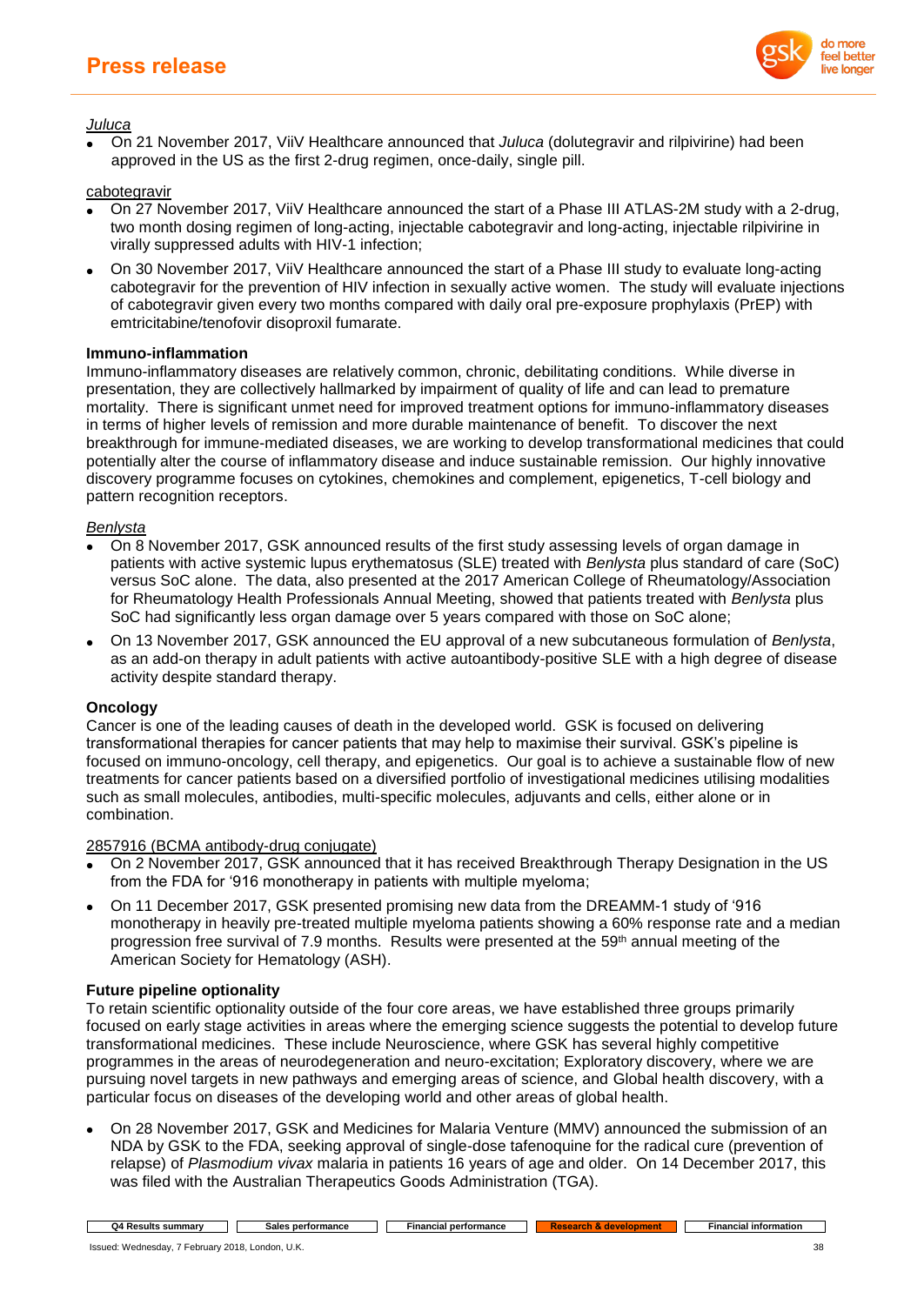

# **Definitions**

GSK uses a number of adjusted, non-IFRS, measures to report the performance of its business. These measures are used by management for planning and reporting purposes and in discussions with and presentations to investment analysts and rating agencies and may not be directly comparable with similarly described measures used by other companies. Non-IFRS measures may be considered in addition to, but not as a substitute for or superior to, information presented in accordance with IFRS.

#### **Adjusted results**

Total reported results represent the Group's overall performance. However, these results can contain material unusual or non-operational items that may obscure the key trends and factors determining the Group's operational performance. As a result, GSK also reports Adjusted results, which is a non-IFRS measure.

As announced on 11 April 2017 in the 'Change to financial reporting framework' press release, from Q1 2017 core results has been renamed Adjusted results and, instead of all legal charges and expenses, only significant legal charges and expenses are excluded in order to present Adjusted results. All other legal charges and expenses are included in Adjusted results. Significant legal charges and expenses are those arising from the settlement of litigation or a government investigation that are not in the normal course and materially larger than more regularly occurring individual matters. They also include certain major legacy legal matters. Any new significant legal matters excluded in order to present Adjusted results will be disclosed at the time.

As a result of the enactment of the US Tax Cuts and Jobs Act on 22 December 2017, GSK has recorded charges on initial application which reduced Total earnings by £1.6 billion, as set out on page 3. Due to their magnitude, GSK has reported these charges as Adjusting items in 2017 so that they do not obscure the key trends in the Group's operational performance for the year.

Adjusted results now exclude the following items from Total results: amortisation and impairment of intangible assets (excluding computer software) and goodwill; major restructuring costs, including those costs following material acquisitions; significant legal charges (net of insurance recoveries) and expenses on the settlement of litigation and government investigations, transaction-related accounting adjustments for significant acquisitions, and other items, including disposals of associates, products and businesses and other operating income other than royalty income, together with the tax effects of all of these items and the impact of the enactment of the US Tax Cuts and Jobs Act in 2017.

GSK believes that Adjusted results are more representative of the performance of the Group's operations and allow the key trends and factors driving that performance to be more easily and clearly identified by shareholders. The definition of Adjusted results, as set out above, also aligns the Group's results with the majority of its peer companies and how they report earnings.

Reconciliations between Total and Adjusted results, as set out on pages 20, 27 and 61 to 64, including detailed breakdowns of the key adjusting items, are provided to shareholders to ensure full visibility and transparency as they assess the Group's performance.

### **CER and AER growth**

In order to illustrate underlying performance, it is the Group's practice to discuss its results in terms of constant exchange rate (CER) growth. This represents growth calculated as if the exchange rates used to determine the results of overseas companies in Sterling had remained unchanged from those used in the comparative period. CER% represents growth at constant exchange rates. £% or AER% represents growth at actual exchange rates.

#### **Free cash flow**

From Q1 2017, adjusted free cash flow is no longer being reported and the free cash flow definition has been amended to include all contingent consideration payments made during the period.

Free cash flow, which is a non-IFRS measure, is now defined as the net cash inflow from operating activities less capital expenditure, contingent consideration payments, net interest, and dividends paid to non-controlling interests plus proceeds from the sale of property, plant and equipment, and dividends received from joint ventures and associates. It is used by management for planning and reporting purposes and in discussions with and presentations to investment analysts and rating agencies. Free cash flow growth is calculated on a reported basis. A reconciliation of net cash inflow from operations to free cash flow is set out on page 58.

#### **Free cash flow conversion**

Free cash flow conversion is free cash flow as a percentage of earnings.

#### **Working capital conversion cycle**

The working capital conversion cycle is calculated as the number of days sales outstanding plus days inventory outstanding, less days purchases outstanding.

### **Brand names and partner acknowledgements**

Brand names appearing in italics throughout this document are trademarks of GSK or associated companies or used under licence by the Group. Zostavax is a trademark of Merck & Co., Symbicort Turbohaler is a trademark of AstraZeneca plc, Stiolto Respimat is a trademark of Boehringer Ingelheim International GmbH, Xolair is a trademark of Novartis AG and Cialis is a trademark of Eli Lilly and Company.

| summarv<br>∛esult | ırmancı<br>nerto<br>aloc<br>. | formance<br>-inancial<br>nerform | elopment<br>Research<br>٢e | l information<br>Financial |
|-------------------|-------------------------------|----------------------------------|----------------------------|----------------------------|
|                   |                               |                                  |                            |                            |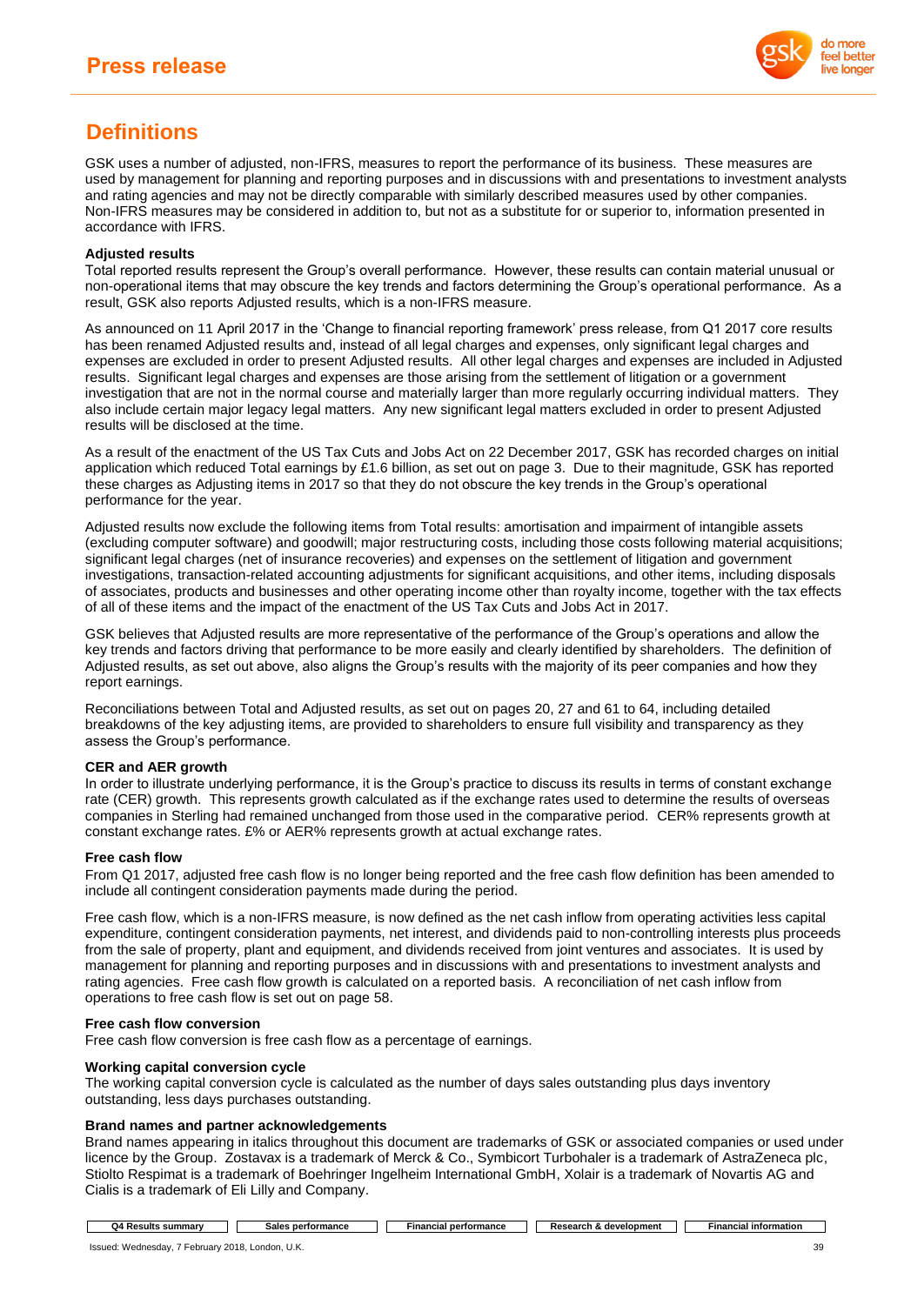

# **Outlook assumptions and cautionary statements**

#### **Assumptions related to 2018 guidance and 2016-2020 outlook**

In outlining the expectations for 2018 and the five-year period 2016-2020, the Group has made certain assumptions about the healthcare sector, the different markets in which the Group operates and the delivery of revenues and financial benefits from its current portfolio, pipeline and restructuring programmes.

For the Group specifically, over the period to 2020 GSK expects further declines in sales of *Seretide/Advair*. The introduction of a generic alternative to *Advair* in the US has been factored into the Group's assessment of its future performance. The Group assumes no premature loss of exclusivity for other key products over the period. The Group expects at least £6 billion of revenues per annum on a CER basis in 2018 from products launched since 2013 including contributions from *Shingrix*.

The assumptions for the Group's revenue and earnings expectations assume no material interruptions to supply of the Group's products and no material mergers, acquisitions, disposals, litigation costs or share repurchases for the Company; and no change in the Group's shareholdings in ViiV Healthcare or Consumer Healthcare. They also assume no material changes in the macro-economic and healthcare environment. The 2018 guidance and 2016-2020 outlook have factored in all divestments and product exits since 2015, including the divestment and exit of more than 130 non-core tail brands (£0.5 billion in annual sales) as announced on 26 July 2017.

The Group's expectations assume successful delivery of the Group's integration and restructuring plans over the period 2016-2020 including the extension and enhancement to the combined programme announced on 26 July 2017. Material costs for investment in new product launches and R&D have been factored into the expectations given. Given the potential development options in the Group's pipeline, the outlook may be affected by additional data-driven R&D investment decisions. The expectations are given on a constant currency basis (2016-2020 outlook at 2015 CER). Subject to material changes in the product mix, and following the enactment of US tax reform, the Group's medium-term effective tax rate is expected to be in the region of 19-20% of Adjusted profits. This incorporates management's best estimates of the impact of US tax reform on the Group based on the information currently available. As more information on the detailed application of the US Tax Cuts and Jobs Act becomes available, the assumptions underlying these estimates could change with consequent adjustments to the charges taken that could have a material impact on the results of the Group.

#### **Assumptions and cautionary statement regarding forward-looking statements**

The Group's management believes that the assumptions outlined above are reasonable, and that the aspirational targets described in this report are achievable based on those assumptions. However, given the longer term nature of these expectations and targets, they are subject to greater uncertainty, including potential material impacts if the above assumptions are not realised, and other material impacts related to foreign exchange fluctuations, macroeconomic activity, changes in regulation, government actions or intellectual property protection, actions by our competitors, and other risks inherent to the industries in which we operate.

This document contains statements that are, or may be deemed to be, "forward-looking statements". Forward-looking statements give the Group's current expectations or forecasts of future events. An investor can identify these statements by the fact that they do not relate strictly to historical or current facts. They use words such as 'anticipate', 'estimate', 'expect', 'intend', 'will', 'project', 'plan', 'believe', 'target' and other words and terms of similar meaning in connection with any discussion of future operating or financial performance. In particular, these include statements relating to future actions, prospective products or product approvals, future performance or results of current and anticipated products, sales efforts, expenses, the outcome of contingencies such as legal proceedings, and financial results. Other than in accordance with its legal or regulatory obligations (including under the Market Abuse Regulation, the UK Listing Rules and the Disclosure and Transparency Rules of the Financial Conduct Authority), the Group undertakes no obligation to update any forward-looking statements, whether as a result of new information, future events or otherwise. The reader should, however, consult any additional disclosures that the Group may make in any documents which it publishes and/or files with the SEC. All readers, wherever located, should take note of these disclosures. Accordingly, no assurance can be given that any particular expectation will be met and investors are cautioned not to place undue reliance on the forward-looking statements.

Forward-looking statements are subject to assumptions, inherent risks and uncertainties, many of which relate to factors that are beyond the Group's control or precise estimate. The Group cautions investors that a number of important factors, including those in this document, could cause actual results to differ materially from those expressed or implied in any forward-looking statement. Such factors include, but are not limited to, those discussed under Item 3.D 'Risk Factors' in the Group's Annual Report on Form 20-F for 2016. Any forward looking statements made by or on behalf of the Group speak only as of the date they are made and are based upon the knowledge and information available to the Directors on the date of this report.

#### **Q4 Results summary Sales performance Financial performance Research & development Financial information**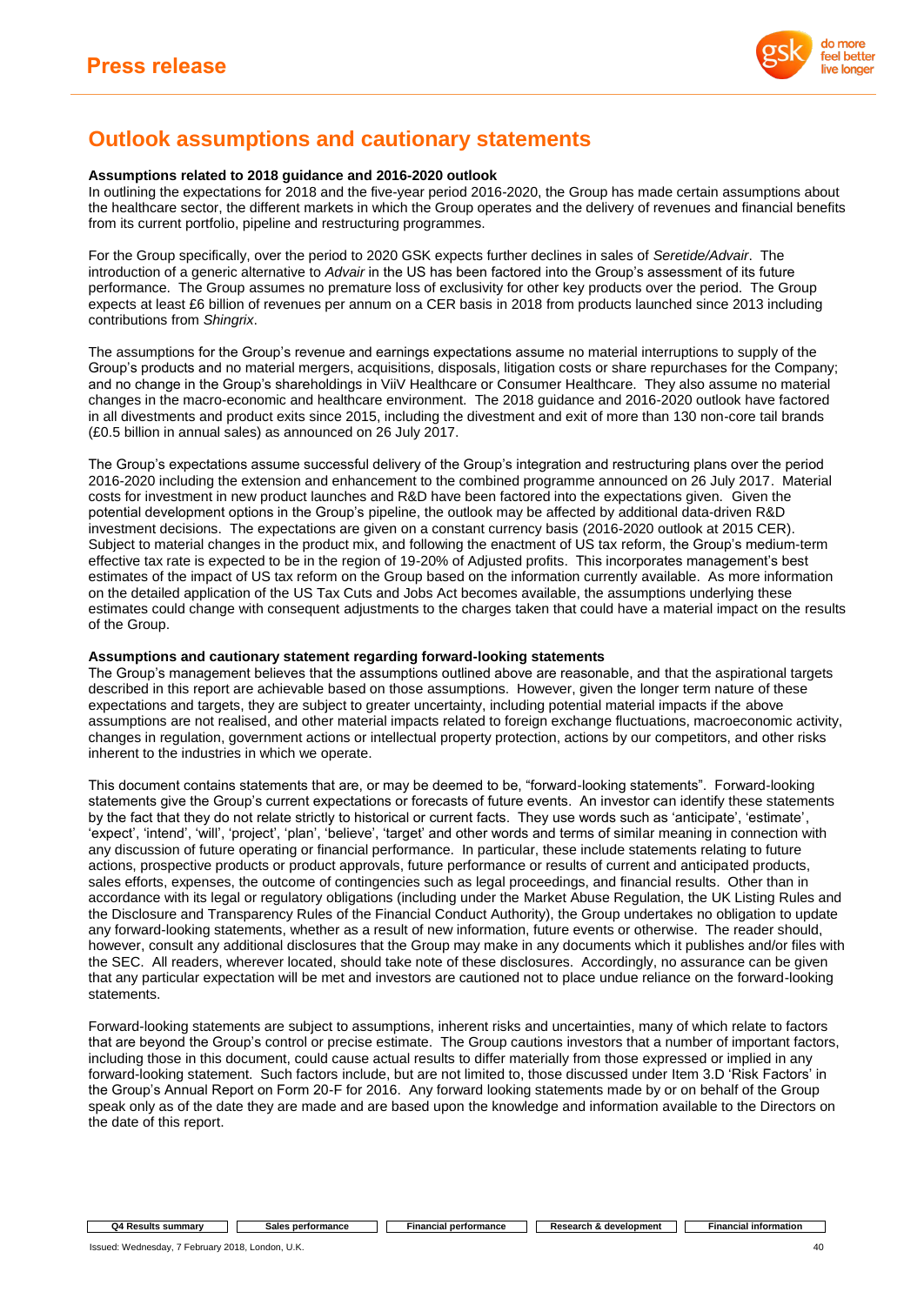

# **Contacts**

**GSK** – one of the world's leading research-based pharmaceutical and healthcare companies – is committed to improving the quality of human life by enabling people to do more, feel better and live longer. For further information please visit *[www.gsk.com](http://www.gsk.com/)*.

# **GSK enquiries:**

| UK Media enquiries:         | David Mawdsley     | +44 (0) 20 8047 5502 | (London)       |
|-----------------------------|--------------------|----------------------|----------------|
|                             | Simon Steel        | +44 (0) 20 8047 5502 | (London)       |
| US Media enquiries:         | Sarah Alspach      | +1 202 715 1048      | (Washington)   |
|                             | Sarah Spencer      | +1 215 751 3335      | (Philadelphia) |
| Analyst/Investor enquiries: | Sarah Elton-Farr   | +44 (0) 20 8047 5194 | (London)       |
|                             | <b>Gary Davies</b> | +44 (0) 20 8047 5503 | (London)       |
|                             | James Dodwell      | +44 (0) 20 8047 2406 | (London)       |
|                             | Sarah Webster      | +44 (0) 20 8047 0246 | (London)       |
|                             | <b>Tom Curry</b>   | +1 215 751 5419      | (Philadelphia) |
|                             | Jeff McLaughlin    | +1 215 751 7002      | (Philadelphia) |

**Registered in England & Wales:** No. 3888792

**Registered Office:** 980 Great West Road Brentford, Middlesex TW8 9GS

**Q4 Results summary Sales performance Financial performance Research & development Financial information**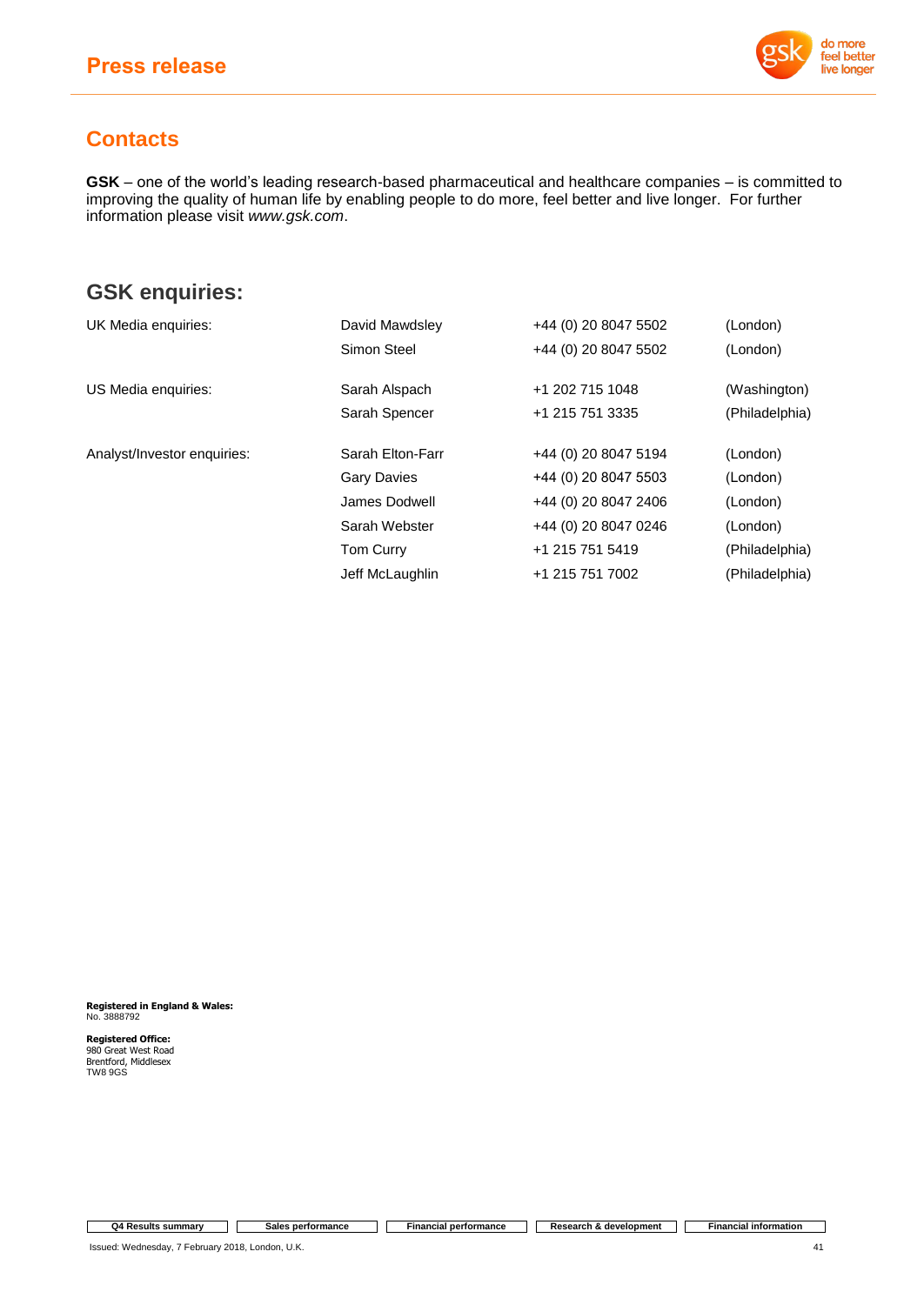

# **Financial information**

# **Income statements**

|                                                                                                                                         | 2017<br>£m                             | 2016<br>£m                            | Q4 2017<br>£m                      | Q4 2016<br>£m                      |
|-----------------------------------------------------------------------------------------------------------------------------------------|----------------------------------------|---------------------------------------|------------------------------------|------------------------------------|
| <b>TURNOVER</b>                                                                                                                         | 30,186                                 | 27,889                                | 7,639                              | 7,586                              |
| Cost of sales                                                                                                                           | (10, 342)                              | (9,290)                               | (2, 558)                           | (2,508)                            |
| Gross profit                                                                                                                            | 19,844                                 | 18,599                                | 5,081                              | 5,078                              |
| Selling, general and administration<br>Research and development<br>Royalty income<br>Other operating income/(expense)                   | (9,672)<br>(4, 476)<br>356<br>(1, 965) | (9,366)<br>(3,628)<br>398<br>(3, 405) | (2, 533)<br>(1,209)<br>69<br>(896) | (2,711)<br>(1,003)<br>117<br>(886) |
| <b>OPERATING PROFIT</b>                                                                                                                 | 4,087                                  | 2,598                                 | 512                                | 595                                |
| Finance income<br>Finance expense<br>Profit on disposal of associates<br>Share of after tax profits of<br>associates and joint ventures | 65<br>(734)<br>94<br>13                | 72<br>(736)<br>5                      | 16<br>(154)<br>66<br>$\mathbf{2}$  | 20<br>(193)<br>1                   |
| <b>PROFIT BEFORE TAXATION</b>                                                                                                           | 3,525                                  | 1,939                                 | 442                                | 423                                |
| <b>Taxation</b><br>Tax rate %                                                                                                           | (1, 356)<br>38.5%                      | (877)<br>45.2%                        | (805)<br>>100%                     | (106)<br>25.1%                     |
| PROFIT/(LOSS) AFTER TAXATION<br><b>FOR THE PERIOD</b>                                                                                   | 2,169                                  | 1,062                                 | (363)                              | 317                                |
| Profit attributable to non-controlling<br>interests<br>Profit/(loss) attributable to shareholders                                       | 637<br>1,532<br>2,169                  | 150<br>912<br>1,062                   | 183<br>(546)<br>(363)              | 60<br>257<br>317                   |
|                                                                                                                                         |                                        |                                       |                                    |                                    |
| <b>EARNINGS/(LOSS) PER SHARE</b>                                                                                                        | 31.4p                                  | 18.8p                                 | (11.2)p                            | 5.3p                               |
| Diluted earnings/(loss) per share                                                                                                       | 31.0p                                  | 18.6p                                 | (11.2)p                            | 5.2p                               |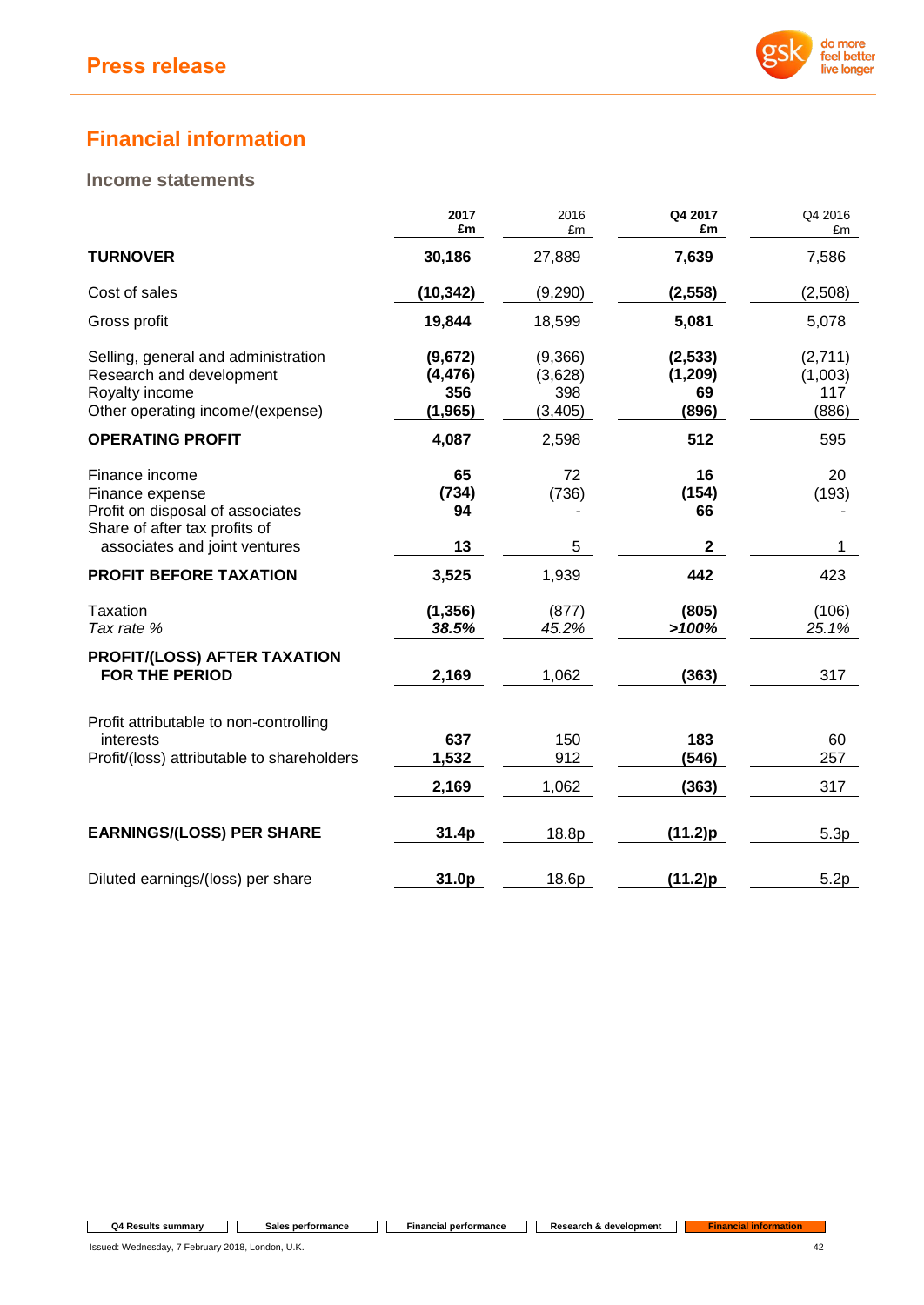

# **Statement of comprehensive income – year ended 31 December 2017**

|                                                                                  | 2017<br>£m | 2016<br>£m              |
|----------------------------------------------------------------------------------|------------|-------------------------|
| Profit for the year                                                              | 2,169      | 1,062                   |
| Items that may be reclassified subsequently to income statement:                 |            |                         |
| Exchange movements on overseas net assets and net investment hedges              | 462        | 646                     |
| Reclassification of exchange on liquidation or disposal of overseas subsidiaries | 109        |                         |
| Fair value movements on available-for-sale investments                           | (14)       | 251                     |
| Reclassification of fair value movements on available-for-sale investments       | (42)       | (245)                   |
| Deferred tax on fair value movements on available-for-sale investments           | 47         |                         |
| Deferred tax reversed on reclassification of available-for-sale investments      | (18)       | 51                      |
| Fair value movements on cash flow hedges                                         | (10)       | $\overline{\mathbf{c}}$ |
| Deferred tax on fair value movements on cash flow hedges                         |            | $\overline{2}$          |
| Reclassification of cash flow hedges to income statement                         |            | 1                       |
|                                                                                  | 534        | 708                     |
| Items that will not be reclassified to income statement:                         |            |                         |
| Exchange movements on overseas net assets of non-controlling interests           | (149)      | 603                     |
| Re-measurement gains/(losses) on defined benefit plans                           | 549        | (475)                   |
| Tax on re-measurement gains/(losses) on defined benefit plans                    | (221)      | 126                     |
|                                                                                  | 179        | 254                     |
| Other comprehensive income for the year                                          | 713        | 962                     |
| Total comprehensive income for the year                                          | 2,882      | 2,024                   |
|                                                                                  |            |                         |
| Total comprehensive income for the year attributable to:                         |            |                         |
| Shareholders                                                                     | 2,394      | 1,271                   |
| Non-controlling interests                                                        | 488        | 753                     |
|                                                                                  | 2,882      | 2,024                   |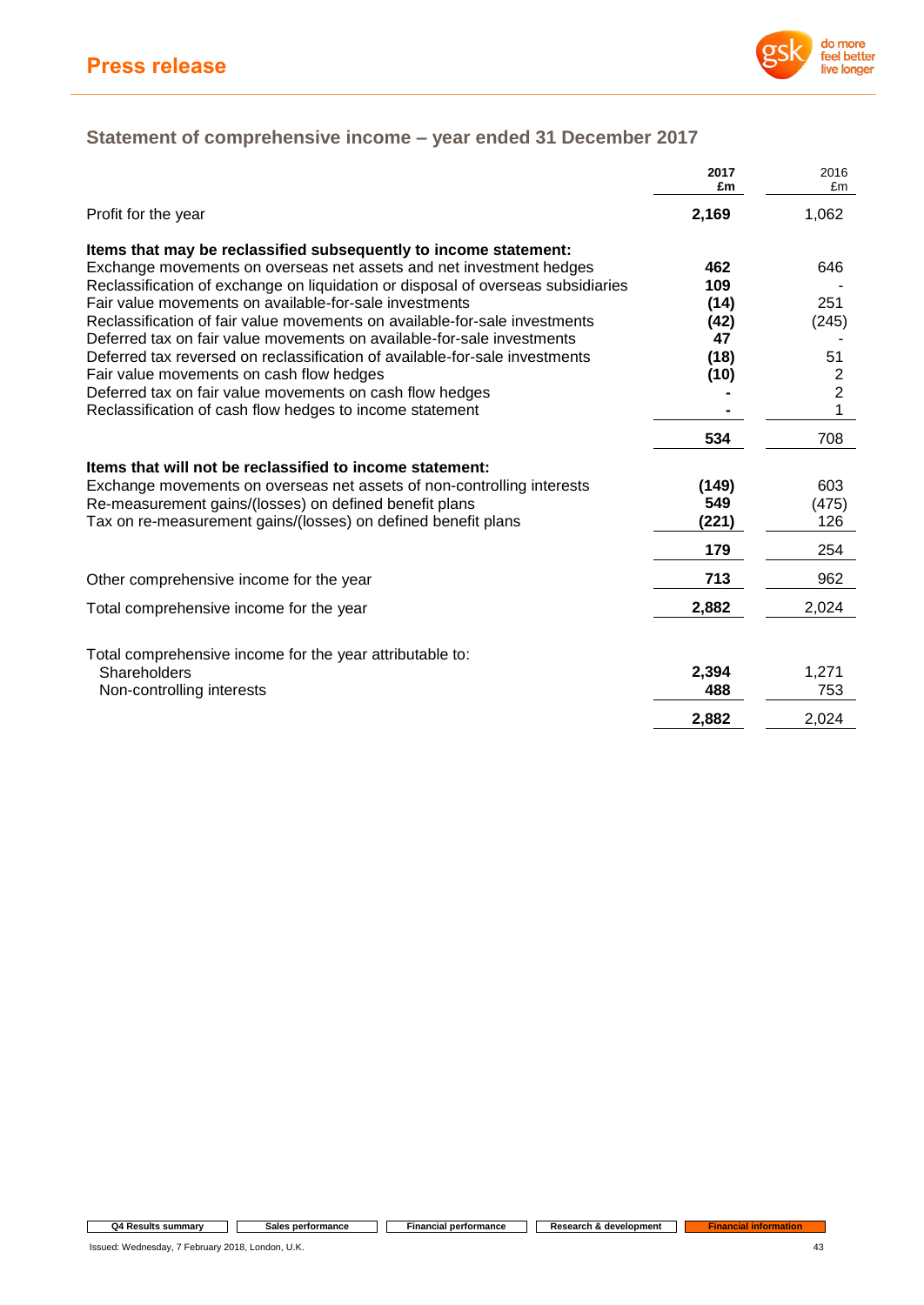

# **Statement of comprehensive income – three months ended 31 December 2017**

|                                                                                  | Q4 2017<br>£m | Q4 2016<br>£m |
|----------------------------------------------------------------------------------|---------------|---------------|
| (Loss)/profit for the period                                                     | (363)         | 317           |
| Items that may be reclassified subsequently to income statement:                 |               |               |
| Exchange movements on overseas net assets and net investment hedges              | (76)          | (347)         |
| Reclassification of exchange on liquidation or disposal of overseas subsidiaries | 109           |               |
| Fair value movements on available-for-sale investments                           | (29)          | 8             |
| Reclassification of fair value movements on available-for-sale investments       | (4)           | 5             |
| Deferred tax on fair value movements on available-for-sale investments           | 62            | (9)           |
| Deferred tax reversed on reclassification of available-for-sale investments      | (28)          |               |
| Fair value movements on cash flow hedges                                         | (5)           | (10)          |
| Deferred tax on fair value movements on cash flow hedges                         |               | 2             |
| Reclassification of cash flow hedges to income statement                         | (2)           | 12            |
|                                                                                  | 28            | (338)         |
| Items that will not be reclassified to income statement:                         |               |               |
| Exchange movements on overseas net assets of non-controlling interests           | (2)           | 48            |
| Re-measurement gains on defined benefit plans                                    | 109           | 744           |
| Tax on re-measurement gains on defined benefit plans                             | (119)         | (129)         |
|                                                                                  | (12)          | 663           |
| Other comprehensive income for the period                                        | 16            | 325           |
| Total comprehensive (expense)/income for the period                              | (347)         | 642           |
| Total comprehensive (expense)/income for the period attributable to:             |               |               |
| Shareholders                                                                     | (528)         | 534           |
| Non-controlling interests                                                        | 181           | 108           |
|                                                                                  | (347)         | 642           |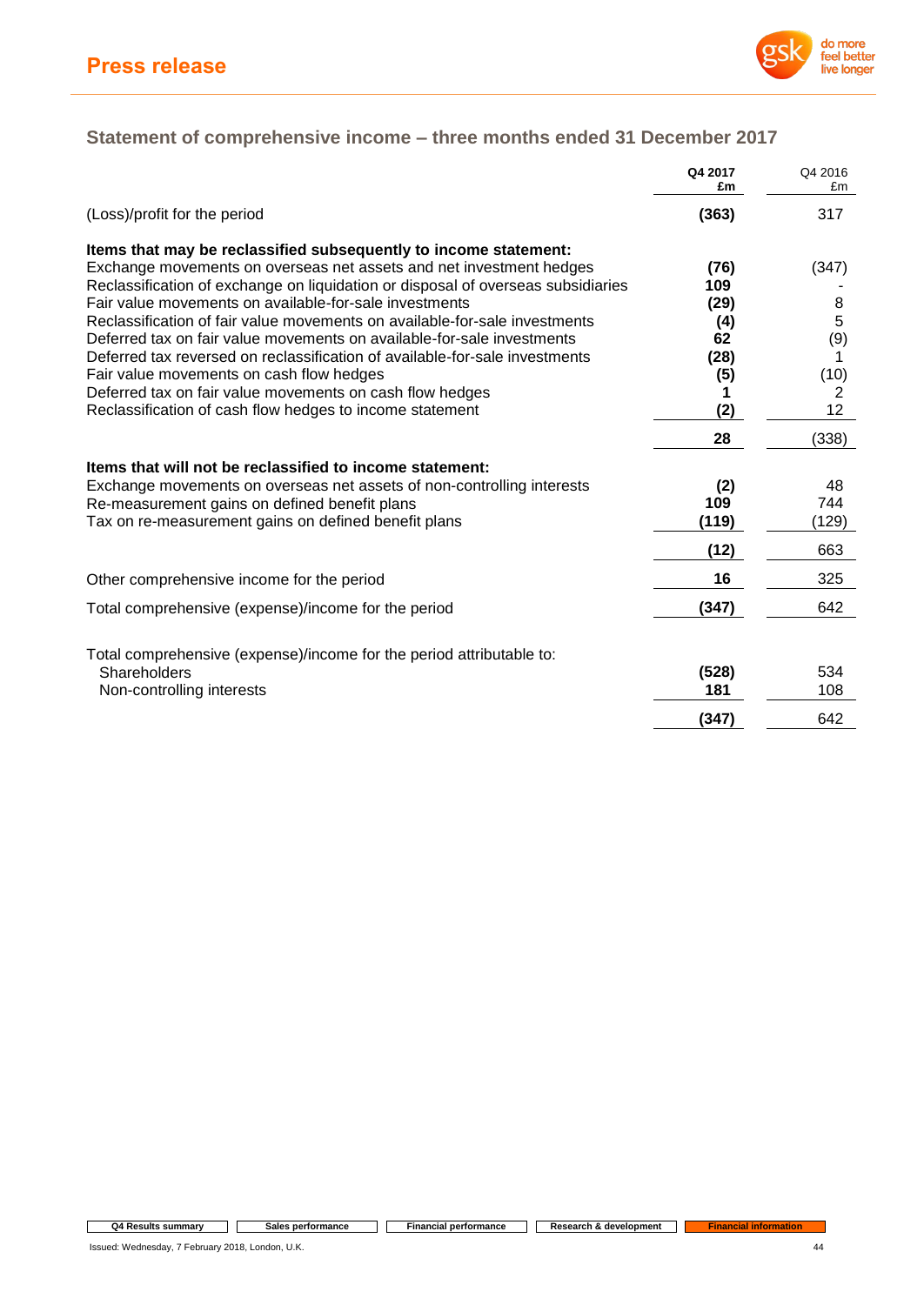

# **Pharmaceuticals turnover – year ended 31 December 2017**

|                        | Total          |                |                          | US                       |                          | Europe         |       |                          | International  |                |              |        |
|------------------------|----------------|----------------|--------------------------|--------------------------|--------------------------|----------------|-------|--------------------------|----------------|----------------|--------------|--------|
|                        |                |                | Growth                   |                          |                          | Growth         |       |                          | Growth         |                |              | Growth |
|                        | £m             | £%             | CER%                     | £m                       | £%                       | CER%           | £m    | £%                       | CER%           | £m             | £%           | CER%   |
| Respiratory            | 6,991          | $\overline{7}$ | 3                        | 3,556                    | 8                        | 3              | 1,458 | 5                        | $\blacksquare$ | 1,977          | 9            | 5      |
| Anoro Ellipta          | 342            | 70             | 63                       | 234                      | 68                       | 61             | 69    | 77                       | 67             | 39             | 70           | 65     |
| <b>Arnuity Ellipta</b> | 35             | >100           | >100                     | 32                       | >100                     | >100           |       | J.                       | $\blacksquare$ | 3              | >100         | >100   |
| Avamys/Veramyst        | 281            | 1              | (4)                      | $\mathbf{1}$             | (96)                     | (96)           | 76    | 3                        | (3)            | 204            | 15           | 9      |
| Flixotide/Flovent      | 596            | (6)            | (10)                     | 323                      | (15)                     | (18)           | 95    | $\mathbf{1}$             | (5)            | 178            | 8            | 5      |
| <b>Incruse Ellipta</b> | 201            | 76             | 68                       | 134                      | 56                       | 49             | 51    | >100                     | >100           | 16             | >100         | >100   |
| Nucala                 | 344            | >100           | >100                     | 236                      | >100                     | >100           | 70    | >100                     | >100           | 38             | >100         | >100   |
| Relvar/Breo Ellipta    | 1,006          | 62             | 55                       | 602                      | 75                       | 67             | 202   | 44                       | 36             | 202            | 49           | 42     |
| Seretide/Advair        | 3,130          | (10)           | (14)                     | 1,610                    | (12)                     | (16)           | 736   | (12)                     | (17)           | 784            | (5)          | (8)    |
| <b>Trelegy Ellipta</b> | $\overline{2}$ | $\blacksquare$ | $\overline{\phantom{a}}$ | $\overline{2}$           | $\overline{\phantom{a}}$ | $\blacksquare$ |       | $\overline{\phantom{a}}$ | $\blacksquare$ | $\blacksquare$ |              |        |
| Ventolin               | 767            | (2)            | (6)                      | 380                      | (10)                     | (14)           | 132   | 4                        | (2)            | 255            | 8            | 5      |
| Other                  | 287            | 5              | 3                        | $\overline{2}$           | >(100)                   | 3              | 27    | (4)                      | (4)            | 258            | 4            | 3      |
| <b>HIV</b>             | 4,350          | 22             | 16                       | 2,697                    | 26                       | 21             | 1,114 | 10                       | 3              | 539            | 33           | 26     |
| Epzicom/Kivexa         | 234            | (59)           | (61)                     | 27                       | (86)                     | (87)           | 114   | (54)                     | (57)           | 93             | (22)         | (25)   |
| Juluca                 | 5              | $\blacksquare$ | $\blacksquare$           | 5                        |                          | $\sim$         |       |                          |                | L,             |              |        |
| Selzentry              | 128            | $\overline{2}$ | (2)                      | 66                       |                          | (5)            | 42    | $\mathbf{1}$             | (4)            | 20             | 15           | 11     |
| Tivicay                | 1,404          | 47             | 40                       | 923                      | 44                       | 38             | 315   | 39                       | 30             | 166            | 95           | 88     |
| Triumeg                | 2,461          | 42             | 35                       | 1,632                    | 40                       | 34             | 606   | 39                       | 31             | 223            | 66           | 58     |
| Other                  | 118            | (32)           | (37)                     | 44                       | (28)                     | (31)           | 37    | (41)                     | (44)           | 37             | (28)         | (35)   |
| Immuno-inflammation    | 377            | 11             | 6                        | 339                      | 9                        | 5              | 27    | 29                       | 24             | 11             | 37           |        |
| Benlysta               | 375            | 23             | 17                       | 338                      | 22                       | 17             | 27    | 29                       | 19             | 10             | 26           | 26     |
| <b>Established</b>     |                |                |                          |                          |                          |                |       |                          |                |                |              |        |
| Pharmaceuticals        | 5,558          | (2)            | (5)                      | 976                      | (10)                     | (14)           | 1,384 | (5)                      | (11)           | 3,198          | $\mathbf{2}$ |        |
| Dermatology            | 456            | 16             | 11                       | 7                        | (56)                     | (56)           | 162   | 11                       | 5              | 287            | 24           | 20     |
| Augmentin              | 587            | 4              | $\overline{2}$           | $\overline{\phantom{a}}$ | $\blacksquare$           | $\sim$         | 182   | 3                        | (4)            | 405            | 5            | 5      |
| Avodart                | 613            | (3)            | (9)                      | 15                       | (79)                     | (79)           | 297   | (6)                      | (12)           | 301            | 21           | 16     |
| Coreg                  | 134            | $\overline{2}$ | (2)                      | 134                      | $\overline{2}$           | (2)            | L,    | $\overline{\phantom{a}}$ | $\blacksquare$ |                |              |        |
| Eperzan/Tanzeum        | 87             | (28)           | (31)                     | 83                       | (30)                     | (32)           | 3     | J.                       | $\overline{a}$ | 1              | >(100)       | (100)  |
| Imigran/Imitrex        | 168            | (5)            | (8)                      | 77                       | (9)                      | (12)           | 65    | 5                        | $\blacksquare$ | 26             | (13)         | (17)   |
| Lamictal               | 650            | 6              | 1                        | 332                      | 6                        | $\mathbf{1}$   | 107   | 1                        | (5)            | 211            | 8            | 5      |
| Requip                 | 110            | (5)            | (9)                      | 12                       | (8)                      | (15)           | 29    | (3)                      | (13)           | 69             | (5)          | (5)    |
| Serevent               | 96             | $\blacksquare$ | (4)                      | 52                       | 6                        | $\overline{2}$ | 33    | (6)                      | (11)           | 11             | (8)          | (8)    |
| Seroxat/Paxil          | 184            | (11)           | (14)                     | $\blacksquare$           |                          | $\blacksquare$ | 39    | (3)                      | (8)            | 145            | (4)          | (7)    |
| Valtrex                | 128            | 8              | 3                        | 20                       | 25                       | 19             | 29    | 16                       | 12             | 79             | 3            | (3)    |
| Zeffix                 | 89             | (20)           | (22)                     | 1                        | (50)                     | (50)           | 6     | (14)                     | (29)           | 82             | (20)         | (21)   |
| Other                  | 2,256          | (7)            | (8)                      | 243                      | (7)                      | (11)           | 432   | (16)                     | (21)           | 1,581          | (4)          | (4)    |
| <b>Pharmaceuticals</b> | 17,276         | $\overline{7}$ | 3                        | 7,568                    | 11                       | 6              | 3,983 | 3                        | (3)            | 5,725          | 6            | 4      |

–––––––– –––––––– –––––––– –––––––– –––––––––– –––––––– –––––––– ––––––––– –––––––– –––––––– ––––––––– ––––––––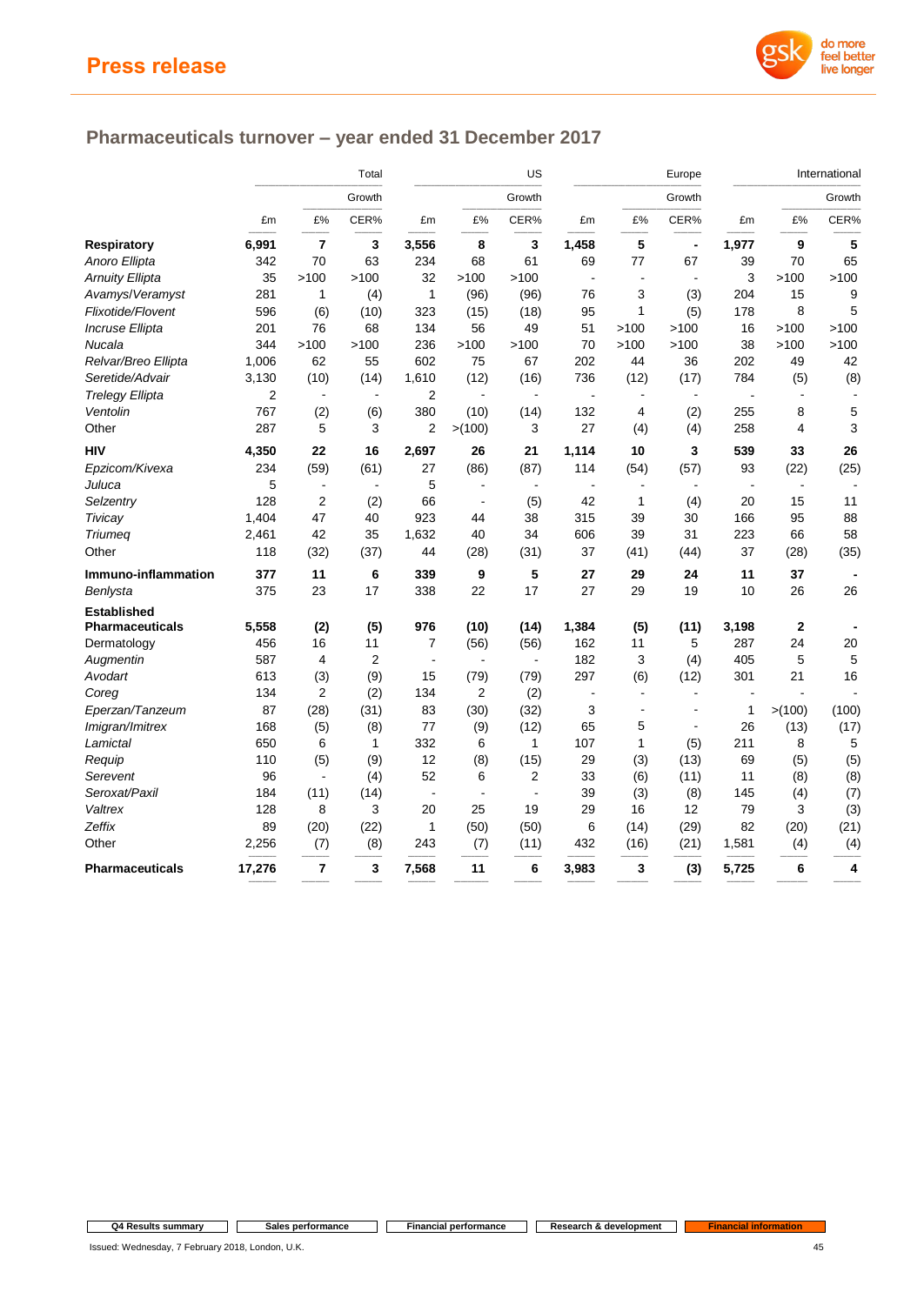

# **Pharmaceuticals turnover – three months ended 31 December 2017**

|                        | Total     |                       |                | US                       |                |                              | Europe         |                                    |                | International  |                     |                |
|------------------------|-----------|-----------------------|----------------|--------------------------|----------------|------------------------------|----------------|------------------------------------|----------------|----------------|---------------------|----------------|
|                        |           |                       | Growth         |                          |                | Growth                       |                | Growth                             |                |                |                     |                |
|                        | £m        | £%                    | CER%           | £m                       | £%             | CER%                         | £m             | £%                                 | CER%           | £m             | £%                  | CER%           |
| <b>Respiratory</b>     | 1,896     | (1)                   | 2              | 1,006                    | (4)            | $\qquad \qquad \blacksquare$ | 382            | 6                                  | 4              | 508            | $\mathbf{1}$        | 6              |
| Anoro Ellipta          | 109       | 58                    | 62             | 77                       | 57             | 63                           | 20             | 54                                 | 46             | 12             | 71                  | 86             |
| <b>Arnuity Ellipta</b> | 12        | 100                   | 100            | 10                       | 100            | >100                         | ÷,             | $\sim$                             | $\blacksquare$ | 2              | >100                |                |
| Avamys/Veramyst        | 65        | (7)                   | (3)            | $\overline{\phantom{a}}$ |                |                              | 17             | (6)                                | (6)            | 48             | $\overline{7}$      | 13             |
| Flixotide/Flovent      | 162       | (15)                  | (12)           | 91                       | (21)           | (17)                         | 26             | (4)                                | (7)            | 45             | (6)                 |                |
| Incruse Ellipta        | 61        | 61                    | 63             | 41                       | 46             | 50                           | 15             | 87                                 | 75             | 5              | >100                | >100           |
| Nucala                 | 121       | >100                  | >100           | 83                       | >100           | >100                         | 24             | >100                               | >100           | 14             | >100                | >100           |
| Relvar/Breo Ellipta    | 296       | 43                    | 46             | 181                      | 48             | 54                           | 54             | 29                                 | 26             | 61             | 42                  | 44             |
| Seretide/Advair        | 787       | (19)                  | (16)           | 407                      | (27)           | (22)                         | 184            | (8)                                | (10)           | 196            | (10)                | (7)            |
| <b>Trelegy Ellipta</b> | 2         | $\blacksquare$        | $\overline{a}$ | $\overline{2}$           | $\overline{a}$ | $\overline{a}$               |                |                                    | $\overline{a}$ | $\blacksquare$ |                     |                |
| Ventolin               | 215       | (12)                  | (9)            | 111                      | (21)           | (17)                         | 36             | $\blacksquare$                     | (3)            | 68             | $\blacksquare$      | 4              |
| Other                  | 66        | (11)                  | (4)            | 3                        | > (100)        | >100                         | 6              | $\blacksquare$                     | 16             | 57             | (16)                | (3)            |
| <b>HIV</b>             | 1,156     | 13                    | 17             | 714                      | 13             | 19                           | 292            | 9                                  | $\overline{7}$ | 150            | 24                  | 28             |
| Epzicom/Kivexa         | 42        | (63)                  | (61)           | 4                        | (90)           | (88)                         | 17             | (64)                               | (63)           | 21             | (30)                | (23)           |
| Juluca                 | 5         | $\overline{a}$        | $\overline{a}$ | 5                        |                |                              | $\overline{a}$ |                                    |                |                |                     |                |
| Selzentry              | 30        | (9)                   | (6)            | 16                       | (12)           | (7)                          | 10             | 20                                 | 18             | 4              | (38)                | (36)           |
| Tivicay                | 399       | 38                    | 41             | 256                      | 28             | 35                           | 87             | 40                                 | 37             | 56             | 96                  | 100            |
| <b>Triumeg</b>         | 653       | 23                    | 27             | 427                      | 17             | 23                           | 166            | 35                                 | 32             | 60             | 42                  | 47             |
| Other                  | 27        | (50)                  | (50)           | 6                        | (56)           | (49)                         | 12             | (53)                               | (55)           | 9              | (38)                | (42)           |
| Immuno-inflammation    | 97        | (13)                  | (9)            | 87                       | (16)           | (11)                         | 7              | 17                                 | 33             | 3              | 50                  | (50)           |
| Benlysta               | 97        | 10                    | 15             | 87                       | 8              | 14                           | $\overline{7}$ | 18                                 | 18             | 3              | 52                  | 52             |
| <b>Established</b>     |           |                       |                |                          |                |                              |                |                                    |                |                |                     |                |
| <b>Pharmaceuticals</b> | 1,391     | (9)                   | (5)            | 225                      | (22)           | (17)                         | 355            | (9)                                | (11)           | 811            | (4)                 | 1              |
| Dermatology            | 117       | 4                     | 6              | 5                        | 25             | 25                           | 40             | 3                                  | 3              | 72             | 3                   | $\overline{7}$ |
| Augmentin              | 143       | (2)                   | 3              | $\overline{\phantom{a}}$ | L,             | ä,                           | 46             | (6)                                | (8)            | 97             | $\blacksquare$      | 8              |
| Avodart                | 149       | (9)                   | (8)            | 3                        | (57)           | (43)                         | 64             | (22)                               | (23)           | 82             | 9                   | 12             |
| Coreg                  | 23        | (38)                  | (30)           | 23                       | (38)           | (30)                         | $\sim$         | $\overline{a}$                     | $\overline{a}$ | ÷.             | ٠                   |                |
| Eperzan/Tanzeum        | 14        | (63)                  | (58)           | 13                       | (65)           | (59)                         | $\blacksquare$ | $\overline{\phantom{a}}$           |                | 1              | >(100)              | (100)          |
| Imigran/Imitrex        | 36        | (27)                  | (24)           | 15                       | (35)           | (30)                         | 15             | (6)                                | (6)            | 6              | (40)                | (40)           |
| Lamictal               | 168       | 1                     | 4              | 85                       | (2)            | $\mathbf{1}$                 | 26             | (4)                                | (4)            | 57             | 8                   | 13             |
| Requip                 | 28        | (10)                  | (6)            | $\overline{2}$           | $\blacksquare$ | $\blacksquare$               | 9              | 12                                 | (13)           | 17             | (19)                | (5)            |
| Serevent               | 24        | (11)                  | (7)            | 13                       | (19)           | (12)<br>L.                   | 8              | (11)                               | (11)           | 3              | 50                  | 50             |
| Seroxat/Paxil          | 47        | (11)                  | (9)            | $\blacksquare$           | $\blacksquare$ |                              | 10             | $\sim$                             | $\blacksquare$ | 37             | (12)                | (10)           |
| Valtrex                | 31        | $\blacksquare$        | 3<br>5         | 4                        | L,             | $\overline{a}$               | 6              | $\overline{\phantom{a}}$<br>$\sim$ | 17             | 21             | $\blacksquare$<br>6 | 18             |
| Zeffix<br>Other        | 20<br>591 | $\blacksquare$<br>(5) | (9)            | ÷,<br>62                 | (11)           | (4)                          | 2<br>129       | (8)                                | (50)<br>(11)   | 18<br>400      | (8)                 | (3)            |
|                        |           |                       |                |                          |                |                              |                |                                    |                |                |                     |                |
| Pharmaceuticals        | 4,540     | (1)                   | 3              | 2,032                    | (2)            | 3                            | 1,036          | $\mathbf{1}$                       |                | 1,472          | $\blacksquare$      | 5              |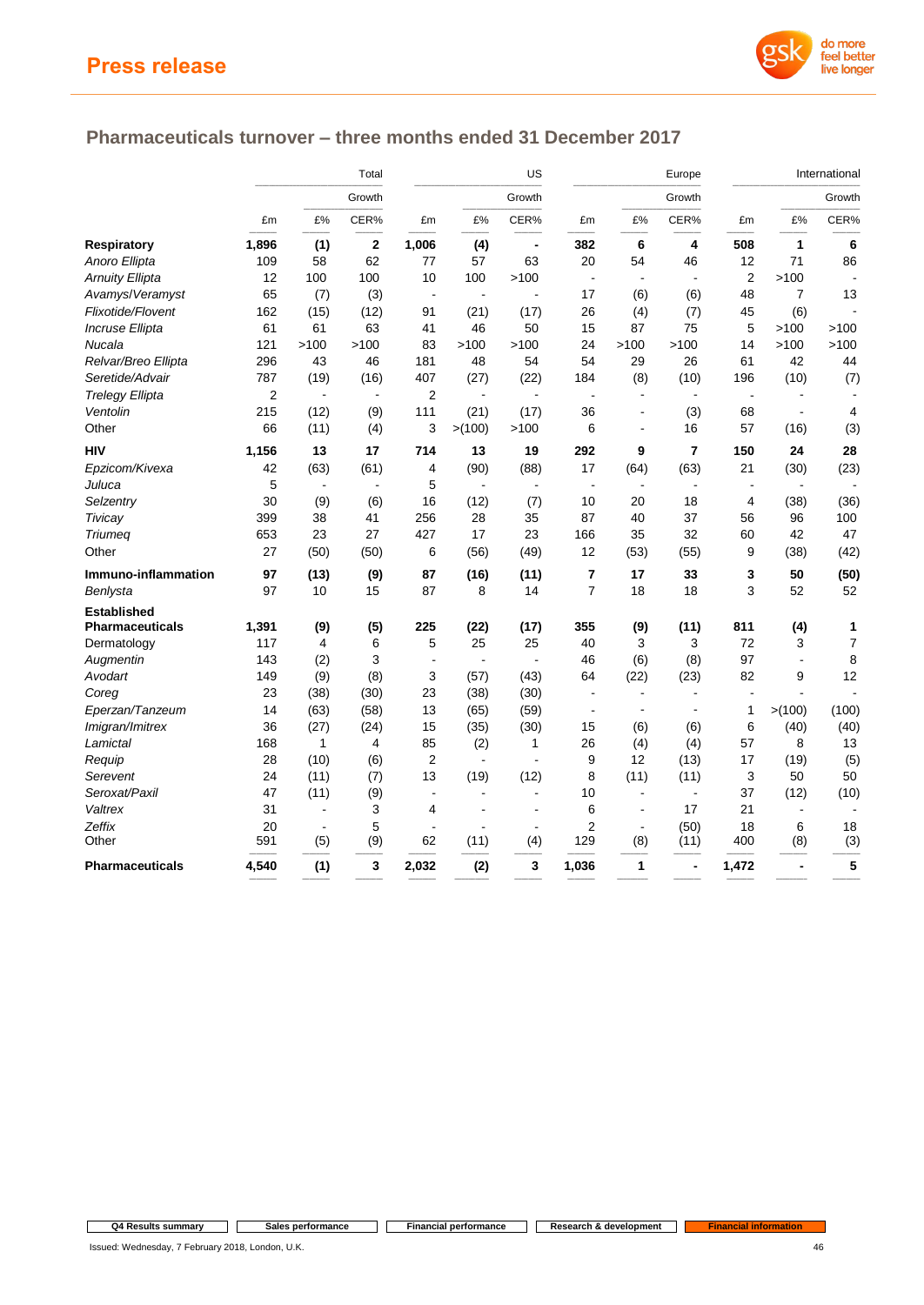

# **Vaccines turnover – year ended 31 December 2017**

|                             | Total |      | US             |       | Europe |        |       | International  |        |       |                |              |
|-----------------------------|-------|------|----------------|-------|--------|--------|-------|----------------|--------|-------|----------------|--------------|
|                             |       |      | Growth         |       |        | Growth |       |                | Growth |       |                | Growth       |
|                             | £m    | £%   | CER%           | £m    | £%     | CER%   | £m    | £%             | CER%   | £m    | £%             | CER%         |
| <b>Meningitis</b>           | 890   | 34   | 27             | 339   | 40     | 34     | 391   | 40             | 31     | 160   | 15             | 6            |
| Bexsero                     | 556   | 43   | 34             | 152   | 25     | 20     | 342   | 45             | 36     | 62    | 94             | 75           |
| Menveo                      | 274   | 36   | 29             | 187   | 55     | 48     | 34    | 26             | 19     | 53    | (2)            | (7)          |
| Other                       | 60    | (14) | (20)           |       |        |        | 15    | (12)           | (18)   | 45    | (15)           | (21)         |
| Influenza                   | 488   | 18   | 12             | 361   | 15     | 10     | 49    | 53             | 44     | 78    | 16             | 9            |
| Fluarix, FluLaval           | 488   | 18   | 12             | 361   | 15     | 10     | 49    | 53             | 44     | 78    | 16             | 9            |
| <b>Shingles</b>             | 22    | -    |                | 22    |        |        |       |                |        |       |                |              |
| <b>Shingrix</b>             | 22    | ۰    | $\blacksquare$ | 22    |        |        |       |                |        |       |                |              |
| <b>Established Vaccines</b> | 3,760 | 7    | 1              | 1,147 | 10     | 5      | 1,160 | 4              | (2)    | 1,453 | 7              | 1            |
| Infanrix, Pediarix          | 743   | (3)  | (8)            | 330   | (2)    | (7)    | 315   | (6)            | (11)   | 98    | $\overline{2}$ | (4)          |
| <b>Boostrix</b>             | 560   | 19   | 13             | 262   | 10     | 5      | 185   | 33             | 24     | 113   | 22             | 14           |
| Hepatitis                   | 693   | 15   | 10             | 379   | 29     | 23     | 201   | $\overline{2}$ | (4)    | 113   | 2              | (2)          |
| Rotarix                     | 524   | 12   | 6              | 132   | 2      | (2)    | 95    | 27             | 19     | 297   | 12             | 6            |
| Synflorix                   | 509   | 1    | (6)            |       |        |        | 67    | (1)            | (7)    | 442   | 1              | (5)          |
| Priorix, Priorix Tetra,     |       |      |                |       |        |        |       |                |        |       |                |              |
| Varilrix                    | 301   |      | (5)            |       |        |        | 164   | 8              | 1      | 137   | (8)            | (12)         |
| Cervarix                    | 134   | 65   | 57             |       |        |        | 29    | (12)           | (18)   | 105   | >100           | >100         |
| Other                       | 296   | (8)  | (13)           | 44    | 8      |        | 104   | (7)            | (11)   | 148   | (12)           | (17)         |
| Vaccines                    | 5,160 | 12   | 6              | 1,869 | 17     | 12     | 1,600 | 12             | 6      | 1,691 | 8              | $\mathbf{1}$ |

## **Vaccines turnover – three months ended 31 December 2017**

|                                                                      | Total             |                  | US               |                 |                      | Europe               |                 | International  |                  |                 |            |                  |
|----------------------------------------------------------------------|-------------------|------------------|------------------|-----------------|----------------------|----------------------|-----------------|----------------|------------------|-----------------|------------|------------------|
|                                                                      |                   | Growth           |                  |                 |                      | Growth               |                 |                | Growth           |                 |            | Growth           |
|                                                                      | £m                | £%               | CER%             | £m              | £%                   | CER%                 | £m              | £%             | CER%             | £m              | £%         | CER%             |
| <b>Meningitis</b>                                                    | 201               | 17               | 20               | 67              | 63                   | 80                   | 86              | 13             | 12               | 48              | (13)       | (13)             |
| Bexsero                                                              | 115               | 17               | 20               | 16              | (27)                 | (5)                  | 77              | 17             | 15               | 22              | >100       | >100             |
| Menveo                                                               | 65                | 30               | 38               | 51              | >100                 | >100                 | 5               |                |                  | 9               | (65)       | (58)             |
| Other                                                                | 21                | (13)             | (17)             |                 |                      |                      | 4               | (20)           | (20)             | 17              | $(11\%)$   | (16)             |
| Influenza                                                            | 111               | 76               | 86               | 71              | >100                 | >100                 | 17              | 21             | 14               | 23              | 44         | 44               |
| Fluarix, FluLaval                                                    | 111               | 76               | 86               | 71              | >100                 | >100                 | 17              | 21             | 14               | 23              | 44         | 44               |
| <b>Shingles</b>                                                      | 22                |                  |                  | 22              |                      |                      |                 |                |                  |                 |            |                  |
| Shingrix                                                             | 22                |                  |                  | 22              |                      |                      |                 |                |                  |                 |            |                  |
| <b>Established Vaccines</b><br>Infanrix, Pediarix<br><b>Boostrix</b> | 874<br>157<br>134 | (3)<br>(28)<br>6 | (1)<br>(25)<br>8 | 214<br>54<br>49 | (24)<br>(50)<br>(18) | (16)<br>(43)<br>(10) | 283<br>75<br>51 | 1<br>(7)<br>55 | (1)<br>(9)<br>52 | 377<br>28<br>34 | 10<br>(10) | 11<br>(6)<br>(3) |
| Hepatitis                                                            | 161               | 3                | 6                | 77              | 1                    | 9                    | 49              | $\overline{2}$ | (2)              | 35              | 6          | 12               |
| Rotarix                                                              | 126               | 19               | 22               | 28              | (13)                 | (3)                  | 25              | 14             | 9                | 73              | 40         | 42               |
| Synflorix                                                            | 111               | (9)              | (10)             |                 |                      |                      | 25              | (24)           | (27)             | 86              | (3)        | (3)              |
| Priorix, Priorix Tetra,                                              |                   |                  |                  |                 |                      |                      |                 |                |                  |                 |            |                  |
| Varilrix                                                             | 66                | (21)             | (21)             |                 |                      |                      | 39              | 8              | 4                | 27              | (43)       | (39)             |
| Cervarix                                                             | 62                | >100             | >100             |                 |                      |                      | 6               | (40)           | (40)             | 56              | >100       | >100             |
| Other                                                                | 57                | (11)             | (4)              | 6               | 23                   | 43                   | 13              | (22)           | (8)              | 38              | (11)       | (8)              |
| Vaccines                                                             | 1,208             | 6                | 9                | 374             | 6                    | 16                   | 386             | 4              | $\overline{2}$   | 448             | 8          | 9                |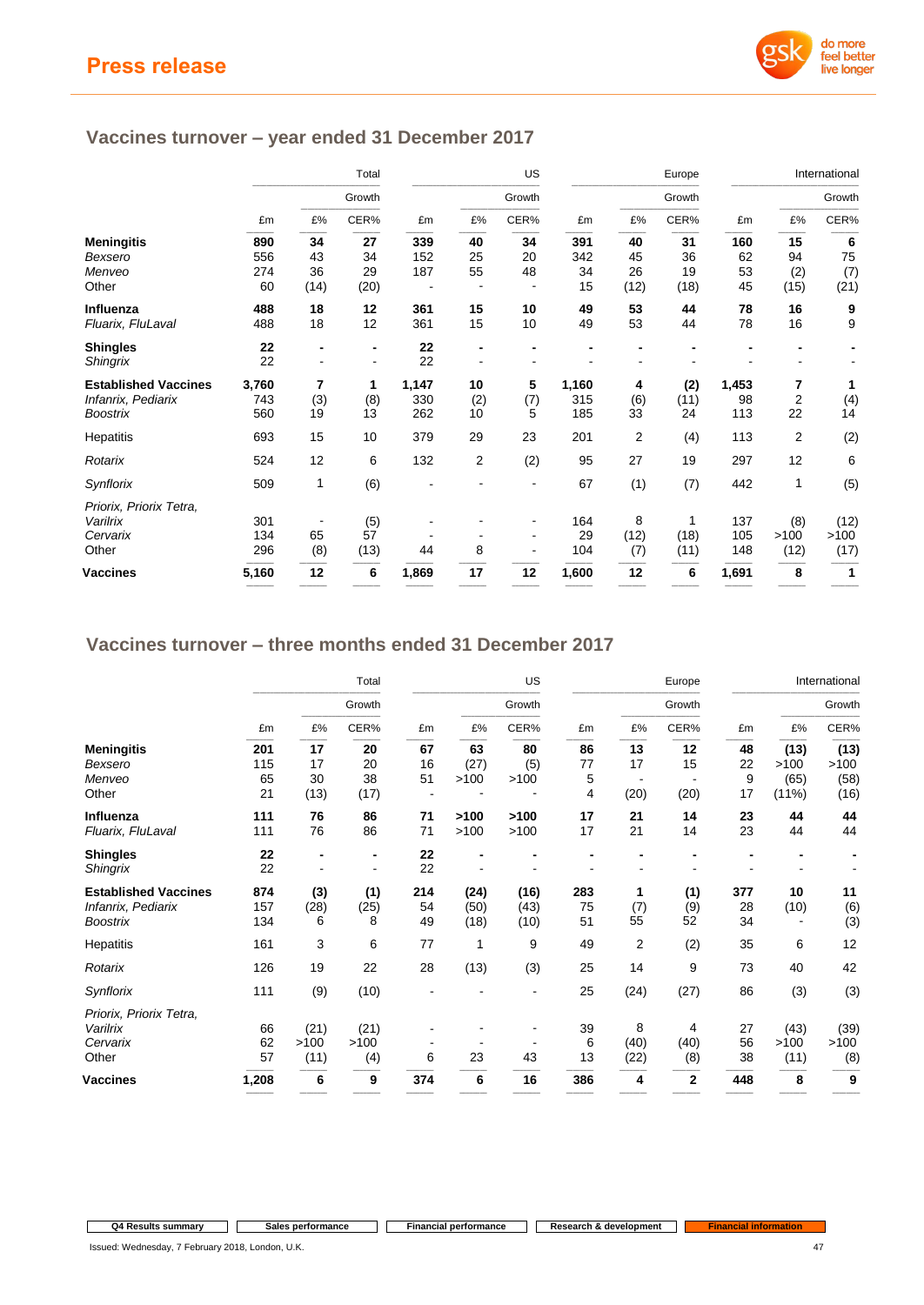

## **Balance sheet**

|                                                                         | <b>31 December 2017</b><br>£m | 31 December 2016<br>£m |
|-------------------------------------------------------------------------|-------------------------------|------------------------|
| <b>ASSETS</b>                                                           |                               |                        |
| <b>Non-current assets</b>                                               |                               |                        |
| Property, plant and equipment                                           | 10,860                        | 10,808                 |
| Goodwill                                                                | 5,734                         | 5,965                  |
| Other intangible assets<br>Investments in associates and joint ventures | 17,562<br>183                 | 18,776<br>263          |
| Other investments                                                       | 918                           | 985                    |
| Deferred tax assets                                                     | 3,796                         | 4,374                  |
| Derivative financial instruments                                        | 8                             |                        |
| Other non-current assets                                                | 1,413                         | 1,199                  |
| <b>Total non-current assets</b>                                         | 40,474                        | 42,370                 |
| <b>Current assets</b>                                                   |                               |                        |
| Inventories                                                             | 5,557                         | 5,102                  |
| Current tax recoverable                                                 | 258                           | 226                    |
| Trade and other receivables                                             | 6,000                         | 6,026                  |
| Derivative financial instruments<br>Liquid investments                  | 68<br>78                      | 156<br>89              |
| Cash and cash equivalents                                               | 3,833                         | 4,897                  |
| Assets held for sale                                                    | 113                           | 215                    |
| <b>Total current assets</b>                                             | 15,907                        | 16,711                 |
| <b>TOTAL ASSETS</b>                                                     | 56,381                        | 59,081                 |
| <b>LIABILITIES</b>                                                      |                               |                        |
| <b>Current liabilities</b>                                              |                               |                        |
| Short-term borrowings                                                   | (2,825)                       | (4, 129)               |
| Contingent consideration liabilities                                    | (1,076)                       | (561)                  |
| Trade and other payables<br>Derivative financial instruments            | (20, 970)                     | (11, 964)              |
| Current tax payable                                                     | (74)<br>(995)                 | (194)<br>(1,305)       |
| Short-term provisions                                                   | (629)                         | (848)                  |
| <b>Total current liabilities</b>                                        | (26, 569)                     | (19,001)               |
| <b>Non-current liabilities</b>                                          |                               |                        |
| Long-term borrowings                                                    | (14, 264)                     | (14,661)               |
| Corporation tax payable                                                 | (411)                         |                        |
| Deferred tax liabilities                                                | (1, 396)                      | (1, 934)               |
| Pensions and other post-employment benefits                             | (3,539)                       | (4,090)                |
| Other provisions                                                        | (636)                         | (652)                  |
| Contingent consideration liabilities<br>Other non-current liabilities   | (5,096)<br>(981)              | (5, 335)<br>(8, 445)   |
| <b>Total non-current liabilities</b>                                    | (26, 323)                     | (35, 117)              |
| <b>TOTAL LIABILITIES</b>                                                | (52, 892)                     | (54, 118)              |
| <b>NET ASSETS</b>                                                       | 3,489                         | 4,963                  |
| <b>EQUITY</b>                                                           |                               |                        |
| Share capital                                                           | 1,343                         | 1,342                  |
| Share premium account                                                   | 3,019                         | 2,954                  |
| Retained earnings                                                       | (6, 477)                      | (5, 392)               |
| Other reserves                                                          | 2,047                         | 2,220                  |
| Shareholders' equity                                                    | (68)                          | 1,124                  |
| Non-controlling interests                                               | 3,557                         | 3,839                  |
| <b>TOTAL EQUITY</b>                                                     | 3,489                         | 4,963                  |

**Q4 Results summary Sales performance Financial performance Research & development Financial information**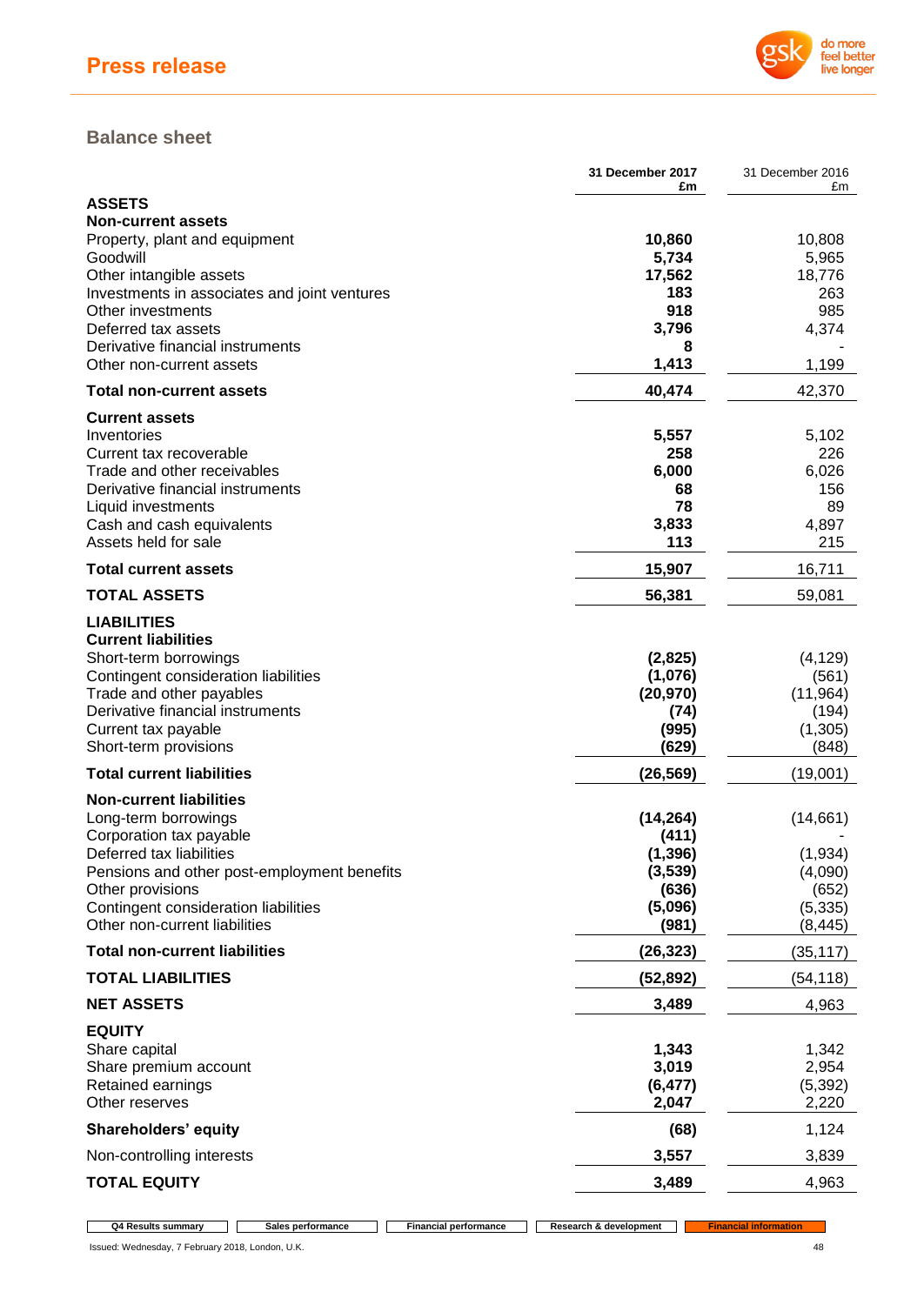

# **Statement of changes in equity**

|                                                                                                                                                                                                                                                               | Share<br>capital<br>£m | Share<br>premium<br>£m | Retained<br>earnings<br>£m | Other<br>reserves<br>£m | Share-<br>holder's<br>equity<br>£m | Non-<br>controlling<br>interests<br>£m | Total<br>equity<br>£m                       |
|---------------------------------------------------------------------------------------------------------------------------------------------------------------------------------------------------------------------------------------------------------------|------------------------|------------------------|----------------------------|-------------------------|------------------------------------|----------------------------------------|---------------------------------------------|
| At 1 January 2017                                                                                                                                                                                                                                             | 1,342                  | 2,954                  | (5,392)                    | 2,220                   | 1,124                              | 3,839                                  | 4,963                                       |
| Profit for the year<br>Other comprehensive income/(expense)<br>for the year                                                                                                                                                                                   |                        |                        | 1,532<br>899               | (37)                    | 1,532<br>862                       | 637<br>(149)                           | 2,169<br>713                                |
| Total comprehensive income/(expense)<br>for the year                                                                                                                                                                                                          |                        |                        | 2,431                      | (37)                    | 2,394                              | 488                                    | 2,882                                       |
| Distributions to non-controlling interests<br>Contribution from non-controlling interests<br>Dividends to shareholders<br>Changes in non-controlling interests<br>Shares issued<br>Shares acquired by ESOP Trusts<br>Write-down on shares held by ESOP Trusts | 1                      | 55<br>10               | (3,906)<br>581<br>(520)    | (656)<br>520            | (3,906)<br>56<br>(65)              | (789)<br>21<br>(2)                     | (789)<br>21<br>(3,906)<br>(2)<br>56<br>(65) |
| Share-based incentive plans<br>Tax on share-based incentive plans                                                                                                                                                                                             |                        |                        | 333<br>(4)                 |                         | 333<br>(4)                         |                                        | 333<br>(4)                                  |
| At 31 December 2017                                                                                                                                                                                                                                           | 1,343                  | 3,019                  | (6, 477)                   | 2,047                   | (68)                               | 3,557                                  | 3,489                                       |
| At 1 January 2016                                                                                                                                                                                                                                             | 1,340                  | 2,831                  | (1, 397)                   | 2,340                   | 5,114                              | 3,764                                  | 8,878                                       |
| Profit for the year<br>Other comprehensive income for the<br>year                                                                                                                                                                                             |                        |                        | 912<br>284                 | 75                      | 912<br>359                         | 150<br>603                             | 1,062<br>962                                |
| Total comprehensive income for the year                                                                                                                                                                                                                       |                        |                        | 1,196                      | 75                      | 1,271                              | 753                                    | 2,024                                       |
| Distributions to non-controlling interests<br>Dividends to shareholders<br>Recognition of liabilities with non-controlling                                                                                                                                    |                        |                        | (4, 850)                   |                         | (4, 850)                           | (534)                                  | (534)<br>(4, 850)                           |
| interests<br>De-recognition of liabilities with                                                                                                                                                                                                               |                        |                        | (2,013)                    |                         | (2,013)                            | (159)                                  | (2, 172)                                    |
| non-controlling interests<br>Changes in non-controlling interests<br>Shares issued                                                                                                                                                                            | $\overline{2}$         | 87                     | 1,244<br>17                |                         | 1,244<br>17<br>89                  | 15                                     | 1,244<br>32<br>89                           |
| Shares acquired by ESOP Trusts<br>Write-down on shares held by ESOP Trusts                                                                                                                                                                                    |                        | 36                     | 466<br>(381)<br>319        | (576)<br>381            | (74)<br>319                        |                                        | (74)<br>319                                 |
| Share-based incentive plans<br>Tax on share-based incentive plans                                                                                                                                                                                             |                        |                        | 7                          |                         | 7                                  |                                        | $\overline{7}$                              |
| At 31 December 2016                                                                                                                                                                                                                                           | 1,342                  | 2,954                  | (5, 392)                   | 2,220                   | 1,124                              | 3,839                                  | 4,963                                       |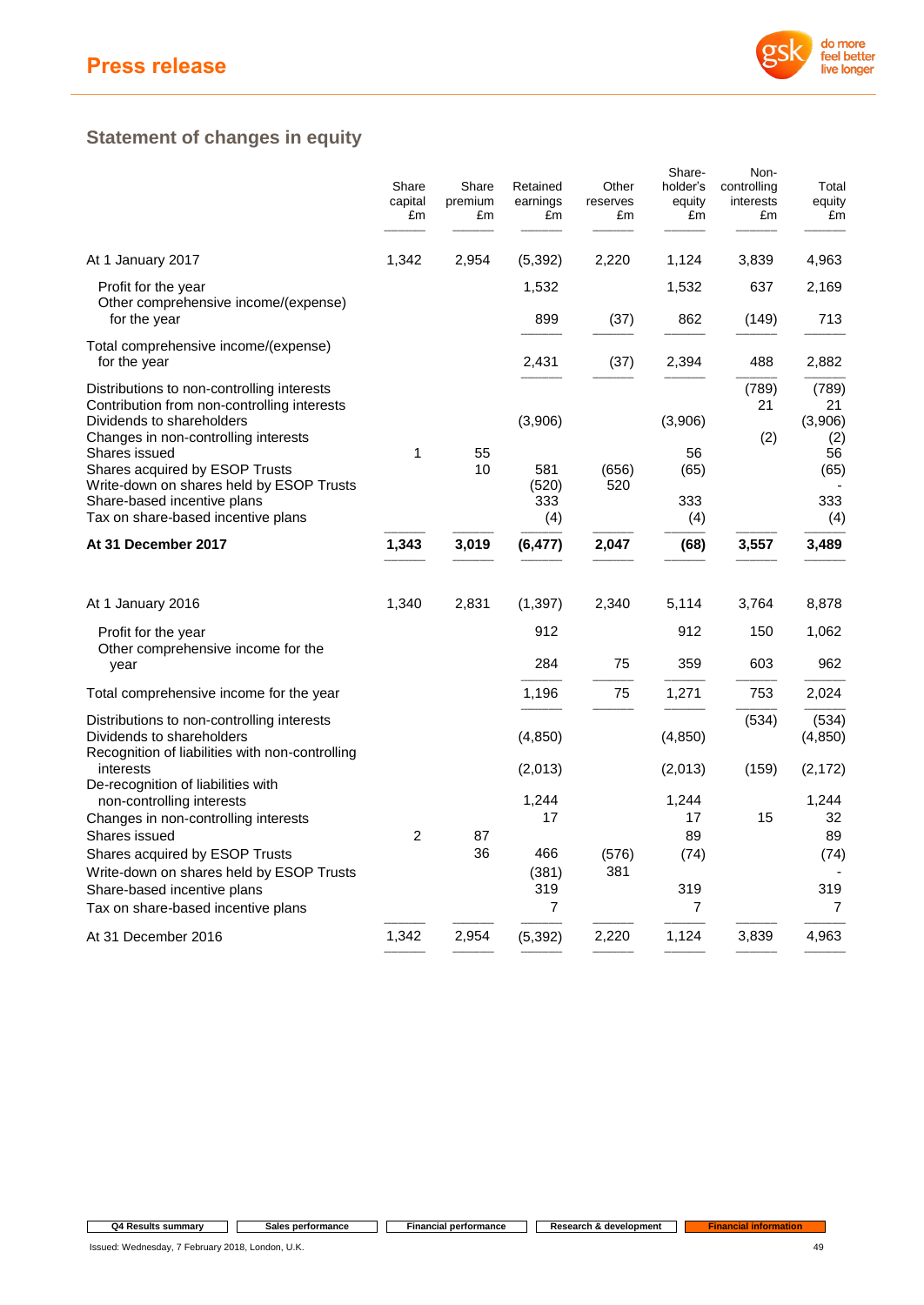

# **Cash flow statement – year ended 31 December 2017**

|                                                                                                                                                                                                                                                                                                                                                                                                                                                                                                                                                                                                                        | 2017<br>£m                                                                                 | 2016<br>£m                                                                            |
|------------------------------------------------------------------------------------------------------------------------------------------------------------------------------------------------------------------------------------------------------------------------------------------------------------------------------------------------------------------------------------------------------------------------------------------------------------------------------------------------------------------------------------------------------------------------------------------------------------------------|--------------------------------------------------------------------------------------------|---------------------------------------------------------------------------------------|
| <b>Profit after tax</b><br>Tax on profits<br>Share of after tax profits of associates and joint ventures<br>Profit on disposal of interest in associates<br>Net finance expense<br>Depreciation, amortisation and other adjusting items<br>Increase in working capital<br>Contingent consideration paid<br>Increase in other net liabilities (excluding contingent consideration paid)                                                                                                                                                                                                                                 | 2,169<br>1,356<br>(13)<br>(94)<br>669<br>2,981<br>(737)<br>(594)<br>2,521                  | 1,062<br>877<br>(5)<br>664<br>1,861<br>(22)<br>(358)<br>4,027                         |
| <b>Cash generated from operations</b><br><b>Taxation paid</b>                                                                                                                                                                                                                                                                                                                                                                                                                                                                                                                                                          | 8,258<br>(1, 340)                                                                          | 8,106<br>(1,609)                                                                      |
| Net cash inflow from operating activities                                                                                                                                                                                                                                                                                                                                                                                                                                                                                                                                                                              | 6,918                                                                                      | 6,497                                                                                 |
| Cash flow from investing activities<br>Purchase of property, plant and equipment<br>Proceeds from sale of property, plant and equipment<br>Purchase of intangible assets<br>Proceeds from sale of intangible assets<br>Purchase of equity investments<br>Proceeds from sale of equity investments<br>Contingent consideration paid<br>Purchase of businesses, net of cash acquired<br>Disposal of businesses<br>Proceeds from disposal of interest in associates<br>Investment in associates and joint ventures<br>Decrease in liquid investments<br>Interest received<br>Dividends from associates and joint ventures | (1, 545)<br>281<br>(657)<br>48<br>(80)<br>64<br>(91)<br>282<br>196<br>(15)<br>4<br>64<br>6 | (1, 543)<br>98<br>(809)<br>283<br>(96)<br>683<br>(73)<br>17<br>72<br>(11)<br>68<br>42 |
| Net cash outflow from investing activities                                                                                                                                                                                                                                                                                                                                                                                                                                                                                                                                                                             | (1, 443)                                                                                   | (1,269)                                                                               |
| <b>Cash flow from financing activities</b><br>Issue of share capital<br>Shares acquired by ESOP Trusts<br>Purchase of non-controlling interests<br>Increase in long-term loans<br>(Decrease)/increase in short-term loans<br>Net repayment of obligations under finance leases<br>Interest paid<br>Dividends paid to shareholders<br>Contributions from non-controlling interests<br>Distributions to non-controlling interests<br>Other financing items                                                                                                                                                               | 56<br>(65)<br>(29)<br>2,233<br>(3, 200)<br>(23)<br>(781)<br>(3,906)<br>21<br>(779)<br>93   | 89<br>(74)<br>148<br>(18)<br>(732)<br>(4, 850)<br>(534)<br>(421)                      |
| Net cash outflow from financing activities                                                                                                                                                                                                                                                                                                                                                                                                                                                                                                                                                                             | (6, 380)                                                                                   | (6, 392)                                                                              |
| Decrease in cash and bank overdrafts in the year                                                                                                                                                                                                                                                                                                                                                                                                                                                                                                                                                                       | (905)                                                                                      | (1, 164)                                                                              |
| Cash and bank overdrafts at beginning of the year<br>Exchange adjustments<br>Decrease in cash and bank overdrafts                                                                                                                                                                                                                                                                                                                                                                                                                                                                                                      | 4,605<br>(100)<br>(905)                                                                    | 5,486<br>283<br>(1, 164)                                                              |
| Cash and bank overdrafts at end of the year                                                                                                                                                                                                                                                                                                                                                                                                                                                                                                                                                                            | 3,600                                                                                      | 4,605                                                                                 |
| Cash and bank overdrafts at end of the year comprise:<br>Cash and cash equivalents<br>Overdrafts                                                                                                                                                                                                                                                                                                                                                                                                                                                                                                                       | 3,833<br>(233)                                                                             | 4,897<br>(292)                                                                        |
|                                                                                                                                                                                                                                                                                                                                                                                                                                                                                                                                                                                                                        | 3,600                                                                                      | 4,605                                                                                 |

 $\Box$ 

**Q4 Results summary Sales performance Financial performance Research &** development **Financial information**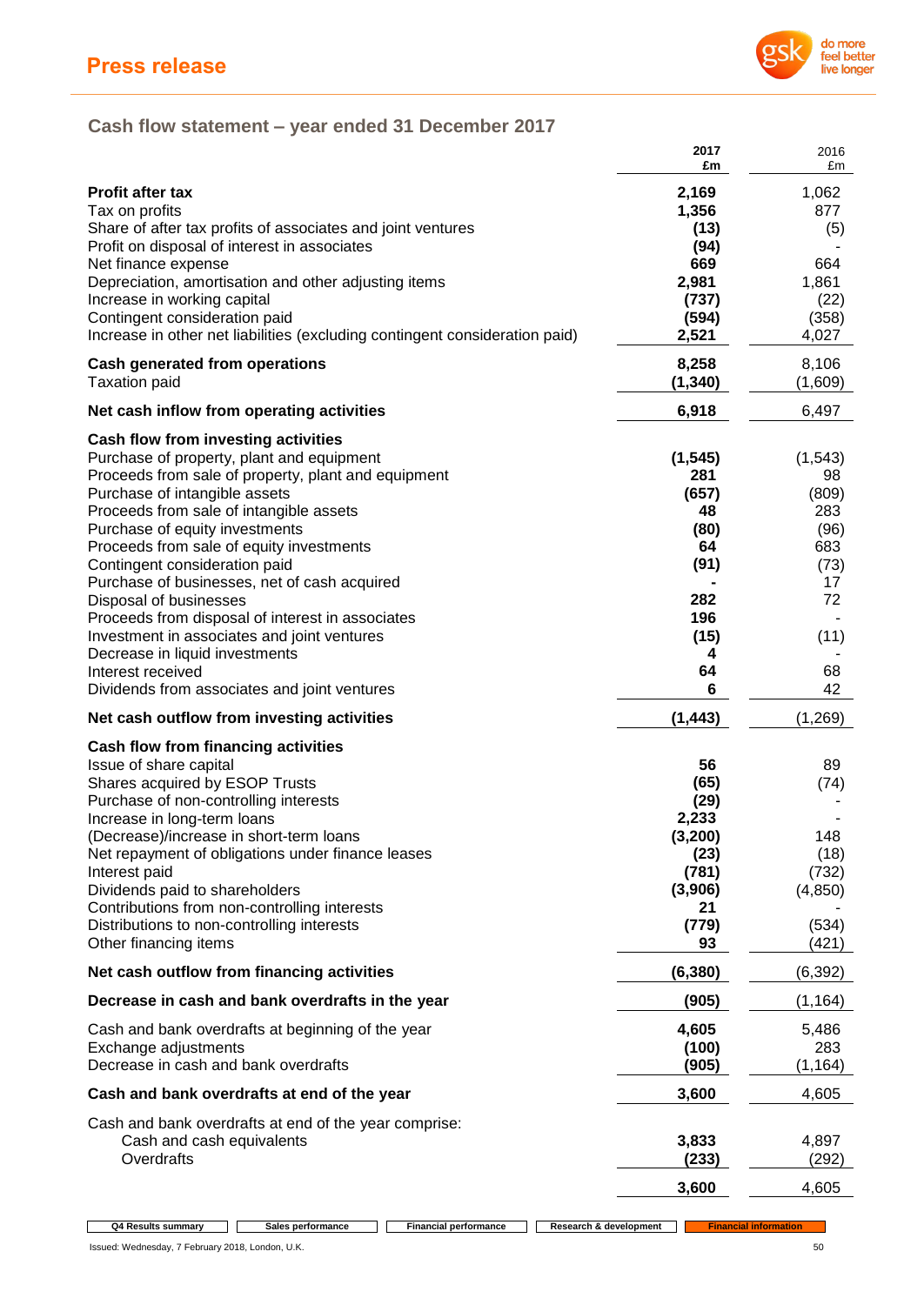

## **Segment information**

Operating segments are reported based on the financial information provided to the Chief Executive Officer and the responsibilities of the Corporate Executive Team (CET). GSK reports results under four segments: Pharmaceuticals; Pharmaceuticals R&D; Vaccines and Consumer Healthcare, and individual members of the CET are responsible for each segment.

The Pharmaceuticals R&D segment is the responsibility of the President, Pharmaceuticals R&D and is reported as a separate segment.

The Group's management reporting process allocates intra-Group profit on a product sale to the market in which that sale is recorded, and the profit analyses below have been presented on that basis.

From Q1 2017, Adjusted results have been amended to exclude, instead of all legal charges, only significant legal charges, as set out in 'Accounting policies and basis of preparation' on page 54. Comparative information has been revised accordingly.

## **Turnover by segment**

|                            | 2017<br>£m | 2016<br>£m | Growth<br>£% | Growth<br>CER% |
|----------------------------|------------|------------|--------------|----------------|
| <b>Pharmaceuticals</b>     | 17,276     | 16,104     |              | ົ              |
| Vaccines                   | 5,160      | 4,592      | 12           | 6              |
| <b>Consumer Healthcare</b> | 7,750      | 7,193      |              | ◠              |
| Total turnover             | 30.186     | 27,889     |              | 3              |

# **Operating profit by segment**

|                                                                                                                                       | 2017<br>£m              | 20 I U<br>(revised)<br>£m | Growth<br>£%  | Growth<br>CER% |
|---------------------------------------------------------------------------------------------------------------------------------------|-------------------------|---------------------------|---------------|----------------|
| <b>Pharmaceuticals</b><br><b>Pharmaceuticals R&amp;D</b>                                                                              | 8,667<br>(2,740)        | 7,976<br>(2,488)          | 9<br>10       | 3<br>7         |
| Pharmaceuticals including R&D<br>Vaccines<br><b>Consumer Healthcare</b>                                                               | 5,927<br>1,644<br>1,373 | 5,488<br>1,429<br>1,116   | 8<br>15<br>23 | 11<br>11       |
| Segment profit<br>Corporate and other unallocated costs                                                                               | 8,944<br>(376)          | 8,033<br>(362)            | 11            | 4              |
| Adjusted operating profit<br>Adjusting items                                                                                          | 8,568<br>(4, 481)       | 7,671<br>(5,073)          | 12            | 5              |
| Total operating profit                                                                                                                | 4,087                   | 2,598                     | 57            | 39             |
| Finance income<br>Finance costs<br>Profit on disposal of associates<br>Share of after tax profits of associates<br>and joint ventures | 65<br>(734)<br>94<br>13 | 72<br>(736)<br>5          |               |                |
| Profit before taxation                                                                                                                | 3,525                   | 1,939                     | 82            | 58             |

#### **Q4 Results summary Sales performance Financial performance Research & development Financial information**

Issued: Wednesday, 7 February 2018, London, U.K. 51

2016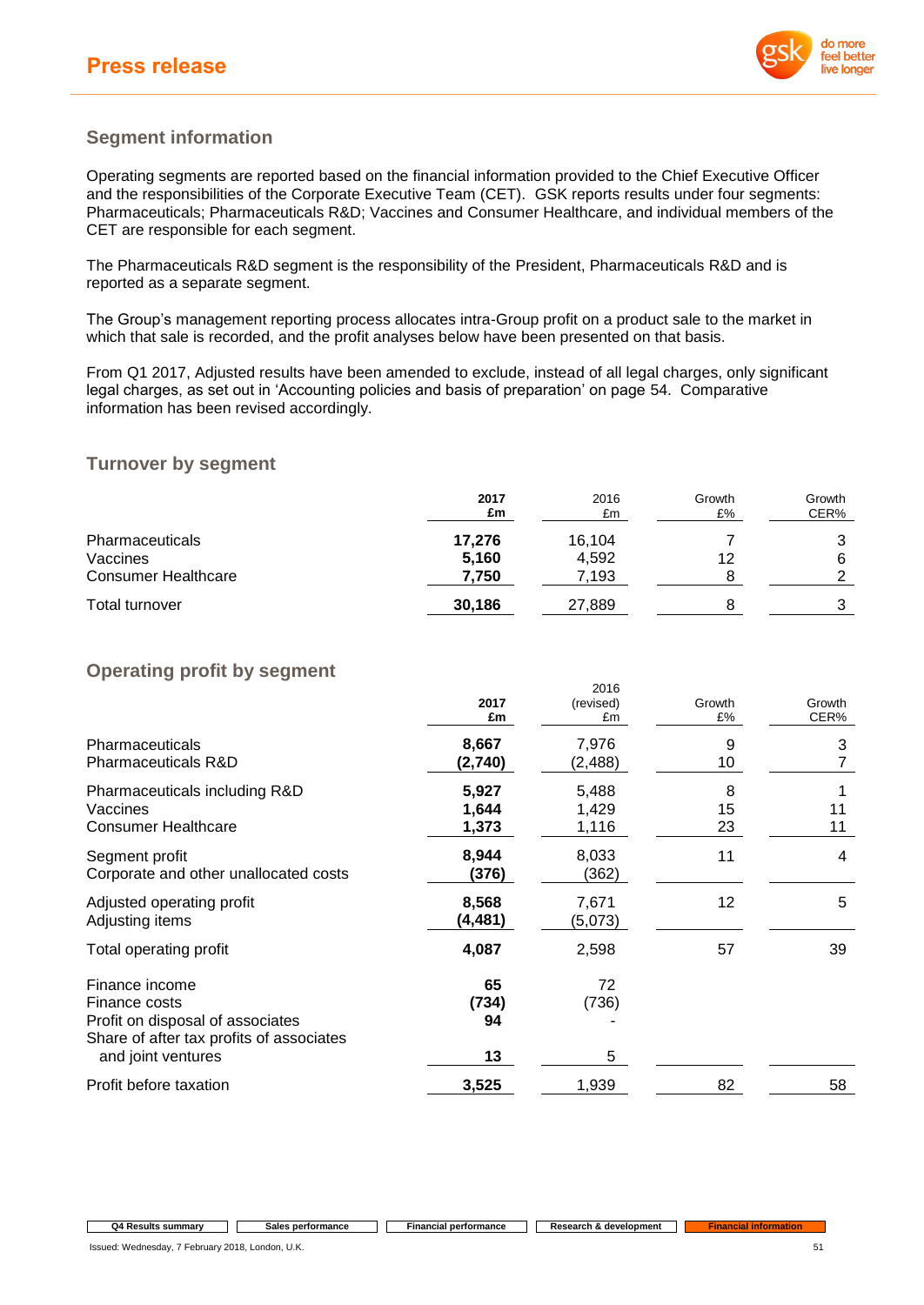# **Press release**



## **Turnover by segment**

|                            | Q4 2017<br>£m | Q4 2016<br>£m | Growth<br>£% | Growth<br>CER% |
|----------------------------|---------------|---------------|--------------|----------------|
| <b>Pharmaceuticals</b>     | 4,540         | 4,575         |              |                |
| Vaccines                   | 1,208         | 1,137         | 6            |                |
| <b>Consumer Healthcare</b> | 1.891         | 1.874         |              |                |
| Total turnover             | 7,639         | 7,586         |              |                |

Q4 2016

# **Operating profit by segment**

|                                                                                                      | Q4 2017<br>£m       | (revised)<br>£m     | Growth<br>£% | Growth<br>CER% |
|------------------------------------------------------------------------------------------------------|---------------------|---------------------|--------------|----------------|
| <b>Pharmaceuticals</b><br>Pharmaceuticals R&D                                                        | 2,314<br>(717)      | 2,344<br>(741)      | (1)<br>(3)   | 3              |
| Pharmaceuticals including R&D<br>Vaccines<br><b>Consumer Healthcare</b>                              | 1,597<br>231<br>302 | 1,603<br>278<br>274 | (17)<br>10   | 4<br>(3)<br>12 |
| Segment profit<br>Corporate and other unallocated costs                                              | 2,130<br>(92)       | 2,155<br>(128)      | (1)          | 4              |
| Adjusted operating profit<br>Adjusting items                                                         | 2,038<br>(1,526)    | 2,027<br>(1,432)    |              | 5              |
| Total operating profit                                                                               | 512                 | 595                 | (14)         | (4)            |
| Finance income<br>Finance costs<br>Profit on disposal of associates<br>Share of after tax profits of | 16<br>(154)<br>66   | 20<br>(193)         |              |                |
| associates and joint ventures                                                                        | 2                   |                     |              |                |
| Profit before taxation                                                                               | 442                 | 423                 | 4            | 17             |

# **Legal matters**

The Group is involved in significant legal and administrative proceedings, principally product liability, intellectual property, tax, anti-trust and governmental investigations as well as related private litigation, which are more fully described in the 'Legal Proceedings' note in the Annual Report 2016, as updated by the Legal matters section of the Results Announcements for Q1, Q2 and Q3 2017.

At 31 December 2017, the Group's aggregate provision for legal and other disputes (not including tax matters described under 'Taxation' below) was £0.2 billion (31 December 2016: £0.3 billion). The Group may become involved in significant legal proceedings in respect of which it is not possible to make a reliable estimate of the expected financial effect, if any, that could result from ultimate resolution of the proceedings. In these cases, the Group would provide appropriate disclosures about such cases, but no provision would be made.

The ultimate liability for legal claims may vary from the amounts provided and is dependent upon the outcome of litigation proceedings, investigations and possible settlement negotiations. The Group's position could change over time, and, therefore, there can be no assurance that any losses that result from the outcome of any legal proceedings will not exceed by a material amount the amount of the provisions reported in the Group's financial accounts.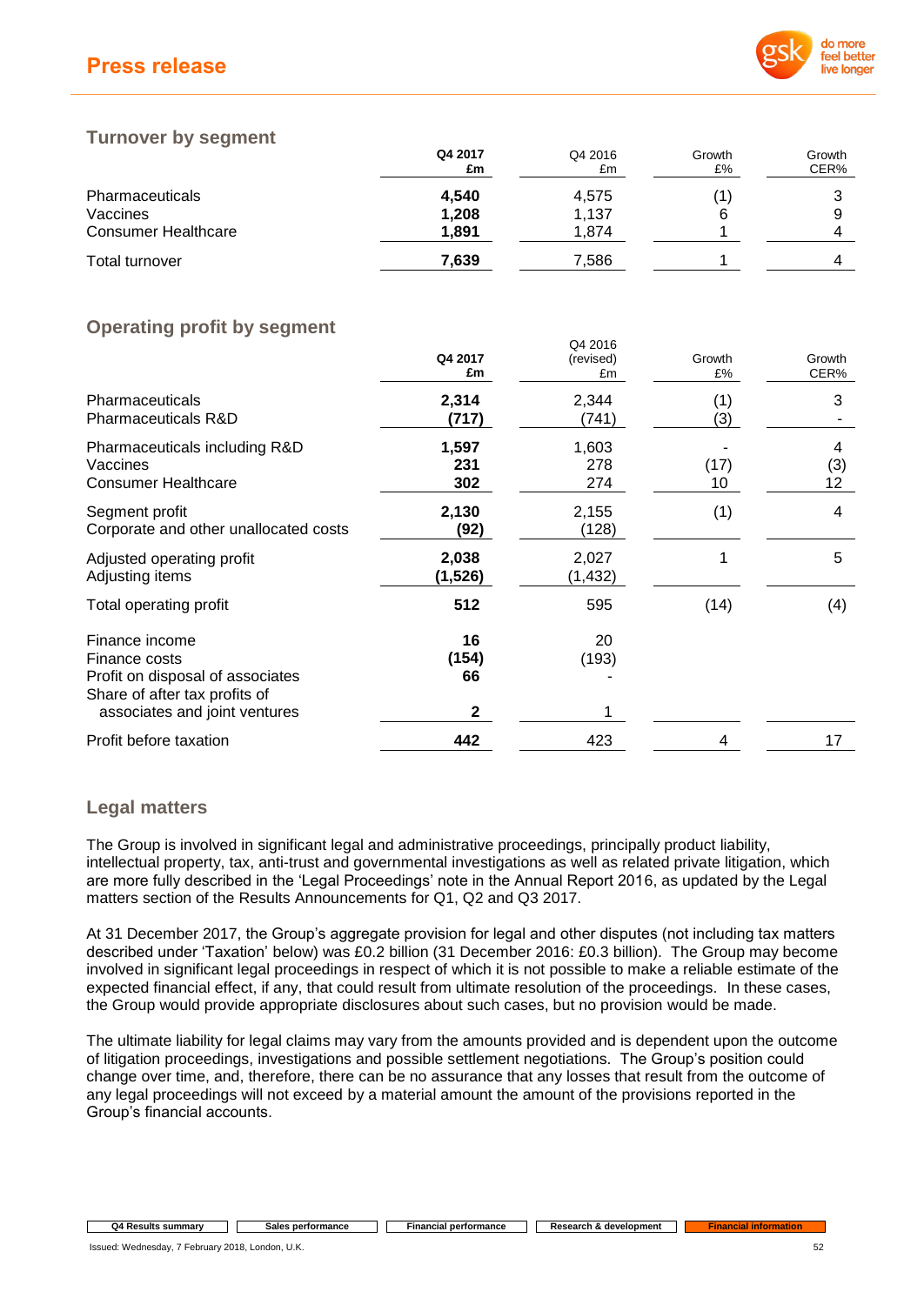

Significant developments since the Q3 2017 Results Announcement are as follows:

As previously disclosed, in May 2014 the UK Serious Fraud Office ('SFO') began a formal criminal investigation into the Group's commercial operations in a number of countries, including China. The SFO has requested information from the Group on its commercial operations in these countries. The Group is co-operating and responding to these requests. The SFO inquiry followed investigations initiated by China's Ministry of Public Security in June 2013 (the 'China Investigations') which resulted in a ruling in 2014 that, according to Chinese law, GSK China Investment Co. Ltd ('GSKCI') had offered money or property to non-government personnel in order to obtain improper commercial gains and GSKCI being found guilty of bribing non-government personnel.

In the course of its ongoing inquiry, the SFO has requested additional information from the Group regarding third party advisers engaged by the Company in the course of the China Investigations. GSK is co-operating and responding to these requests. The Group has also informed the SEC and DOJ of these matters and is responding to their requests for additional information.

The Group is unable to make a reliable estimate of the expected financial effect of these matters, and no provision has been made for them.

Developments with respect to tax matters are described in 'Taxation' below.

## **Taxation**

The Group's tax rate on Total profits of 38.5% has been influenced by the impact of US and Swiss tax reforms, as explained on pages 21 and 22, together with transaction-related charges arising on the Group's put option liabilities and the reassessment of estimates of uncertain tax positions following the settlement of a number of open issues with tax authorities in various jurisdictions.

Other issues related to taxation are described in the 'Taxation' note in the Annual Report 2016. The Group continues to believe it has made adequate provision for the liabilities likely to arise from periods which are open and not yet agreed by tax authorities. The ultimate liability for such matters may vary from the amounts provided and is dependent upon the outcome of agreements with relevant tax authorities.

In the quarter, tax on Adjusted profits amounted to £381 million and represented an effective Adjusted tax rate of 20.0% (Q4 2016: 21.9%). The tax on Total profits amounted to £805 million and represented an effective tax rate of 182.1% (Q4 2016: 25.1%), including the impact of both US and Swiss tax reform, as explained on page 28.

In 2017, tax on Adjusted profits amounted to £1,667 million and represented an Adjusted tax rate of 21.0% (2016: 21.3%). The charge for taxation on Total profits amounted to £1,356 million and represented an effective tax rate of 38.5% (2016: 45.2%).

The Group's balance sheet at 31 December 2017 included a current tax payable liability of £995 million, a non-current tax payable liability of £411 million and a tax recoverable asset of £258 million.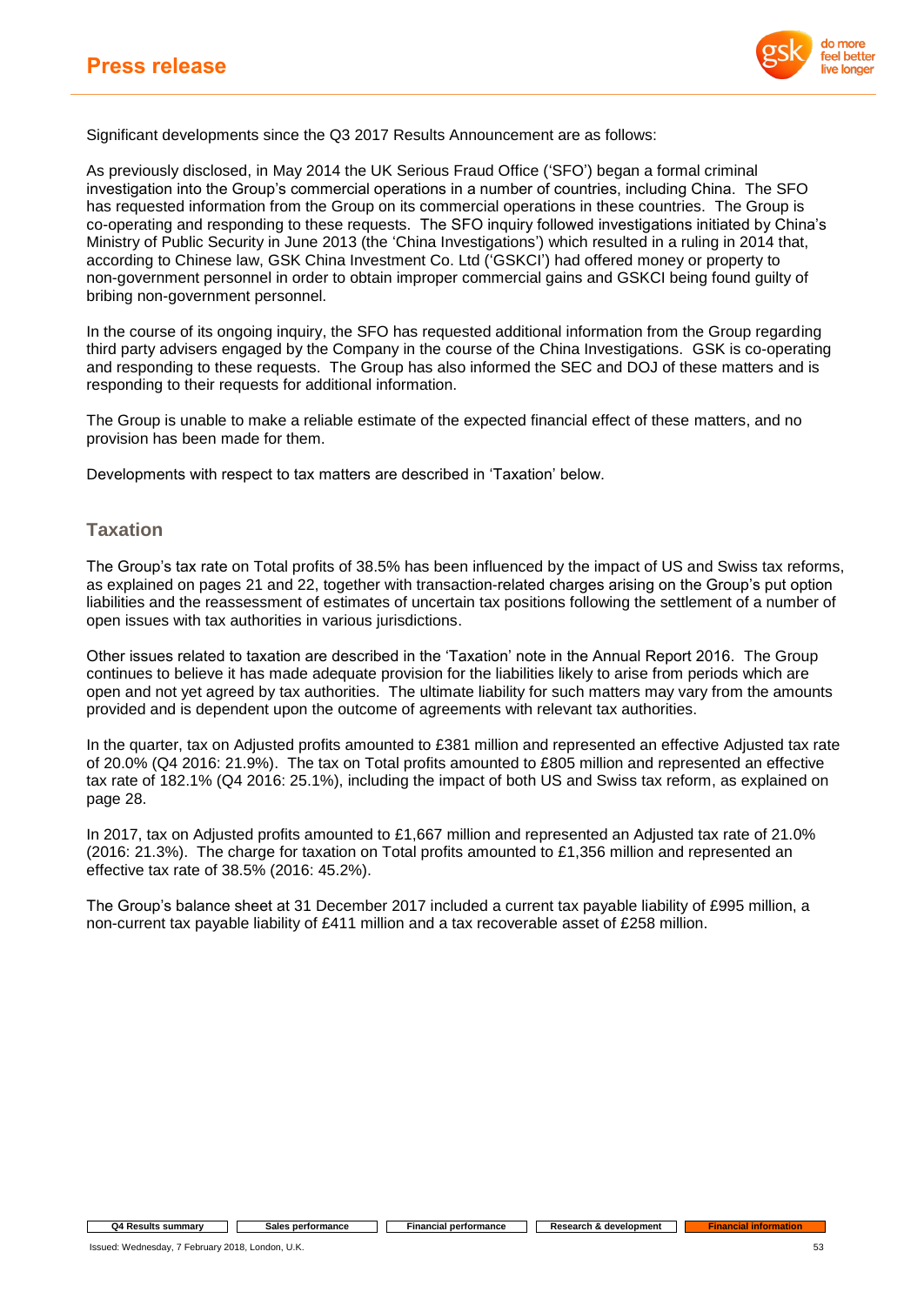

## **Additional information**

## **Accounting policies and basis of preparation**

This unaudited Results Announcement contains condensed financial information for the year and three months ended 31 December 2017 and should be read in conjunction with the Annual Report 2016, which was prepared in accordance with International Financial Reporting Standards as adopted by the European Union. This Results Announcement has been prepared applying consistent accounting policies to those applied by the Group in the Annual Report 2016, except for the treatment of interest and penalties on tax, as explained below.

A recent agenda decision by the IFRS Interpretations Committee clarified that charges for interest on tax should be reported within finance expense and certain penalties on tax settlements should be reported within administrative expenses. Previously GSK had reported these charges within the overall tax charge in the income statement or other comprehensive income, as appropriate.

GSK has adopted the revised basis of reporting in Q4 2017 and, as a result of a number of settlements during the year, has recorded credits for interest on tax for the full year 2017 within Total results of £24 million and within Adjusted results of £23 million. There were no material charges for penalties on settlements during 2017 that required adjustment.

Accrued interest payable on tax at 31 December 2017 was £52 million, and this is included within trade and other payables on the Group balance sheet. The impact on prior years was not material and so prior year results have not been restated.

As detailed in the definition of Adjusted results on page 39, from Q1 2017 core results has been renamed Adjusted results and only significant legal charges and expenses are excluded, together with the other Adjusting items, in order to present Adjusted results. Reconciliations of Total to the revised Adjusted results for 2016 and Q4 2016 are presented on pages 62 and 64. The revision had the effect of decreasing Adjusted operating profit for 2016 by £100 million due to the inclusion of non-significant legal charges and expenses in the Pharmaceuticals segment (£28 million) and in Corporate & other unallocated costs (£72 million).

From Q1 2017, adjusted free cash flow is no longer being reported and the free cash flow definition has been amended to include all contingent consideration payments made during the period. The impact of the change on the free cash flow for 2017 was to reduce the free cash flow by £73 million.

The Group is required to implement a new accounting standard, IFRS 15 'Revenue from contracts with customers', from 1 January 2018. The new standard provides a single, principles-based approach to the recognition of revenue from all contracts with customers and requires revenue to be recognised when or as performance obligations in a contract are recognised. The new standard is not expected to have a material impact on reported revenue. In its financial statements for 2018, GSK will adopt IFRS 15 applying the modified retrospective approach. In accordance with the requirements of the standard where the modified retrospective approach is adopted, prior year results will not be restated.

The Group is also required to implement IFRS 9 'Financial instruments' from 1 January 2018. The new standard requires all fair value movements on equity investments to be recognised either in the income statement or in other comprehensive income, on a case-by-case basis, and also introduces a new impairment model for financial assets based on expected losses rather than incurred losses. The new standard is not expected to have a material impact on reported results. In its financial statements for 2018, GSK will adopt IFRS 9 applying the modified retrospective approach. In accordance with the requirements of the standard where the modified retrospective approach is adopted, prior year results will not be restated.

IFRS 16 'Leases' is required to be implemented by the Group from 1 January 2019. The new standard will replace IAS 17 'Leases' and will require lease liabilities and "right of use" assets to be recognised on the balance sheet for almost all leases. The Group is assessing the potential impact of the new standard.

This Results Announcement does not constitute statutory accounts of the Group within the meaning of sections 434(3) and 435(3) of the Companies Act 2006. The full Group accounts for 2016 were published in the Annual Report 2016, which has been delivered to the Registrar of Companies and on which the report of the independent auditors was unqualified and did not contain a statement under section 498 of the Companies Act 2006.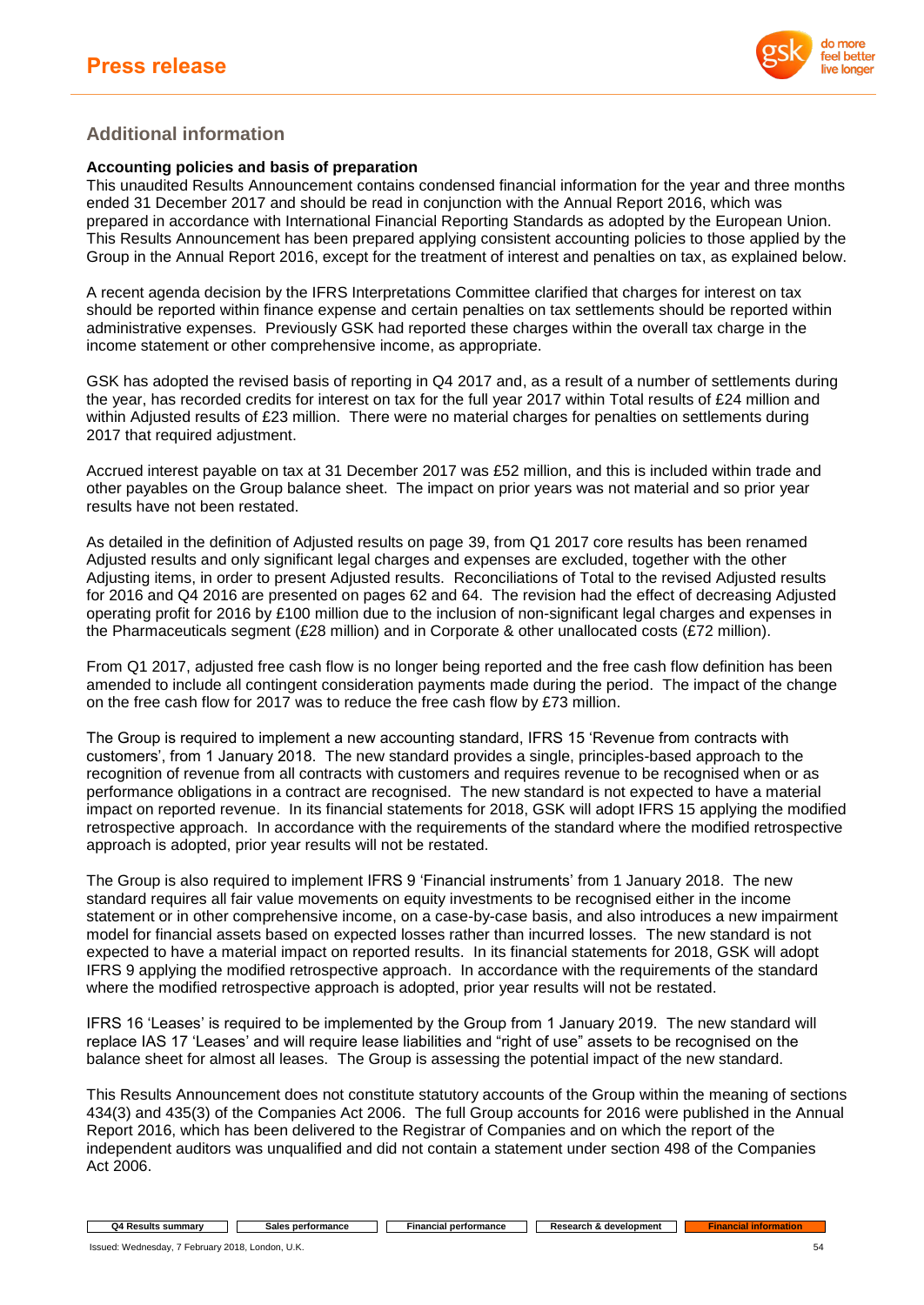

## **Exchange rates**

GSK operates in many countries, and earns revenues and incurs costs in many currencies. The results of the Group, as reported in Sterling, are affected by movements in exchange rates between Sterling and other currencies. Average exchange rates, as modified by specific transaction rates for large transactions, prevailing during the period, are used to translate the results and cash flows of overseas subsidiaries, associates and joint ventures into Sterling. Period-end rates are used to translate the net assets of those entities. The currencies which most influenced these translations and the relevant exchange rates were:

|                   | 2017 | 2016 | Q4 2017 | Q4 2016 |
|-------------------|------|------|---------|---------|
| Average rates:    |      |      |         |         |
| US\$/£            | 1.30 | 1.36 | 1.36    | 1.27    |
| Euro/E            | 1.15 | 1.23 | 1.15    | 1.17    |
| Yen/£             | 145  | 149  | 148     | 137     |
| Period-end rates: |      |      |         |         |
| US\$/£            | 1.35 | 1.24 | 1.35    | 1.24    |
| Euro/E            | 1.13 | 1.17 | 1.13    | 1.17    |
| Yen/£             | 152  | 144  | 152     | 144     |

During Q4 2017, average Sterling exchange rates were weaker against the Euro but stronger against the US Dollar and the Yen, compared with the same period in 2016. During 2017 average Sterling exchange rates were weaker against the US Dollar, the Euro and the Yen compared with 2016. Period-end Sterling exchange rates were stronger against the US Dollar and the Yen, but weaker against the Euro.

### **Weighted average number of shares**

|                                                                                                | 2017<br>millions    | 2016<br>millions    |
|------------------------------------------------------------------------------------------------|---------------------|---------------------|
| Weighted average number of shares – basic<br>Dilutive effect of share options and share awards | 4,886<br>55         | 4,860<br>49         |
| Weighted average number of shares - diluted                                                    | 4.941               | 4,909               |
| Weighted average number of shares                                                              | Q4 2017<br>millions | Q4 2016<br>millions |
| Weighted average number of shares – basic<br>Dilutive effect of share options and share awards | 4,891               | 4,867<br>48         |
| Weighted average number of shares - diluted                                                    | 4.891               | 4.915               |

Because the Group reported losses attributable to shareholders in Q4 2017, there is no dilutive effect of share options and share awards.

At 31 December 2017, 4,891 million shares were in free issue (excluding Treasury shares and shares held by the ESOP Trusts). This compares with 4,867 million shares at 31 December 2016.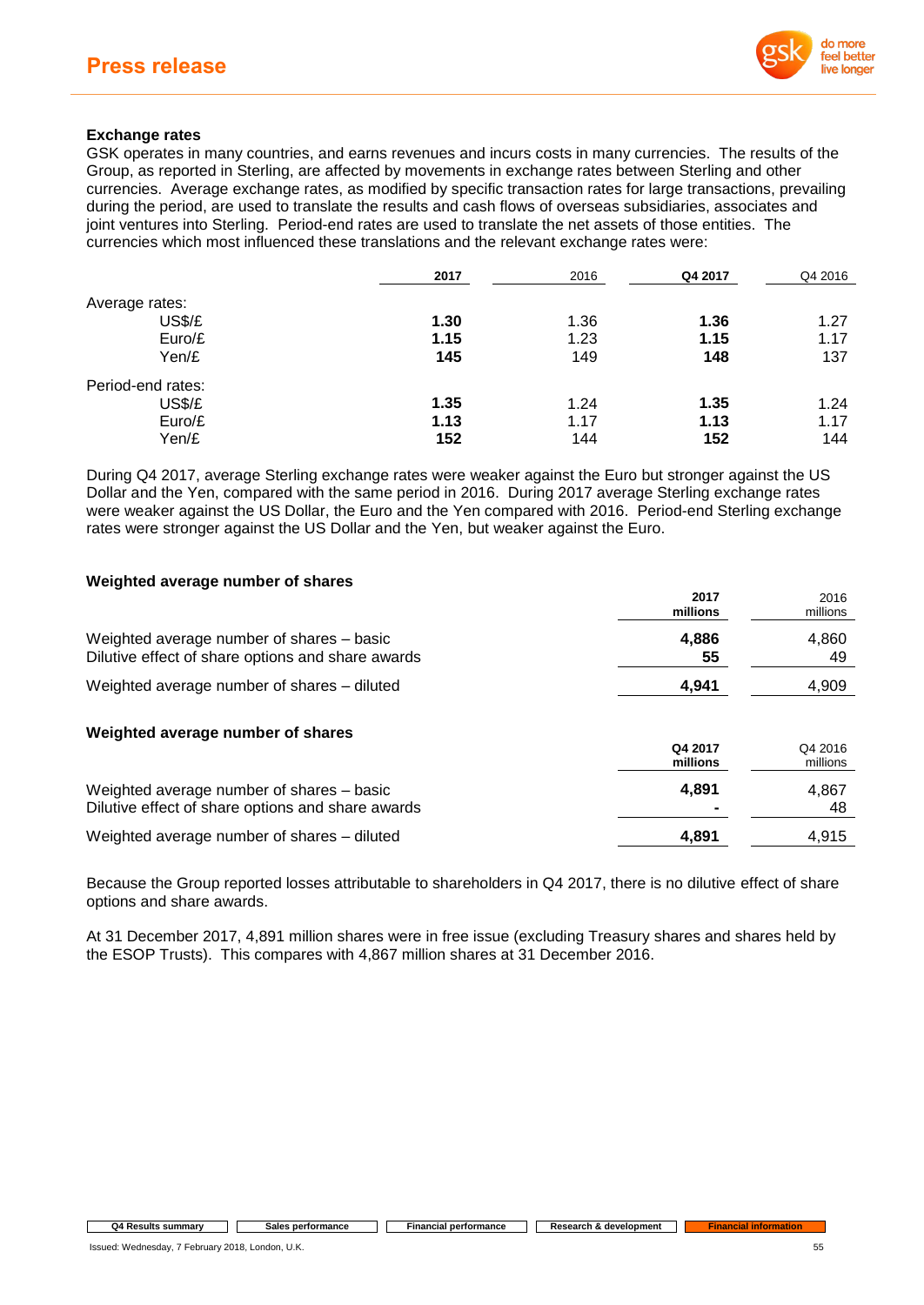

## **Net assets**

The book value of net assets decreased by £1,474 million from £4,963 million at 31 December 2016 to £3,489 million at 31 December 2017. This primarily reflected the impact of the dividends paid in the year exceeding the Total profit for the year offset by favourable exchange movements. The Total profit for the year was impacted by a charge in respect of US tax reform.

The carrying value of investments in associates and joint ventures at 31 December 2017 was £183 million (31 December 2016: £263 million), with a market value of £372 million (31 December 2016: £502 million).

At 31 December 2017, the net deficit on the Group's pension plans was £1,505 million compared with £2,084 million at 31 December 2016. The decrease in the net deficit primarily arose from asset gains during the year and special funding contributions to the UK and US schemes of £214 million, partly offset by decreases in the rates used to discount UK pension liabilities from 2.7% to 2.5% and US pension liabilities from 3.9% to 3.6%.

At 31 December 2017, the post-retirement benefits provision was £1,496 million compared with £1,693 million at 31 December 2016. The decrease in the provision was primarily due to a weaker US Dollar at the period end.

At 31 December 2017, the estimated present value of the potential redemption amount of the Consumer Healthcare Joint Venture put option recognised in Other payables in Current liabilities was £8,606 million (31 December 2016: £7,420 million reported within Other non-current liabilities). The estimated present value of the potential redemption amount of the Pfizer put option related to ViiV Healthcare, also recorded in Other payables in Current liabilities, was £1,304 million (31 December 2016: £1,319 million).

Contingent consideration amounted to £6,172 million at 31 December 2017 (31 December 2016: £5,896 million), of which £5,542 million (31 December 2016: £5,304 million) represented the estimated present value of amounts payable to Shionogi relating to ViiV Healthcare and £584 million (31 December 2016: £545 million) represented the estimated present value of contingent consideration payable to Novartis related to the Vaccines acquisition. A milestone payment of \$450 million related to this latter liability was made in January 2018. The liability due to Shionogi included £216 million in respect of preferential dividends. The liability for preferential dividends due to Pfizer at 31 December 2017 was £17 million (31 December 2016: £23 million). An explanation of the accounting for the non-controlling interests in ViiV Healthcare is set out on page 59.

Of the contingent consideration payable (on a post-tax basis) at 31 December 2017, £1,076 million (31 December 2016: £561 million) is expected to be paid within one year. The consideration payable for the acquisition of the Shionogi-ViiV Healthcare joint venture and the Novartis Vaccines business is expected to be paid over a number of years. As a result, the total estimated liabilities are discounted to their present values, on a post-tax basis using post-tax discount rates. The Shionogi-ViiV Healthcare contingent consideration liability is discounted at 8.5% and the Novartis Vaccines contingent consideration liability is discounted partly at 8% and partly at 9%.

The liabilities for the put options and the contingent consideration at 31 December 2017 have been calculated based on the closing exchange rates, primarily US\$1.35/£1 and Euro  $\epsilon$ 1.13/£1. The sensitivities to these exchange rates for Consumer Healthcare and ViiV Healthcare put options and the Shionogi-ViiV Healthcare and Novartis Vaccines contingent consideration liabilities are set out below.

| Increase/(decrease) in liability  | Consumer<br>Healthcare<br>Joint Venture<br>put option<br>£m | ViiV Healthcare<br>put option<br>£m | Shionogi-<br>ViiV Healthcare<br>contingent<br>consideration<br>£m | <b>Novartis</b><br>Vaccines<br>contingent<br>consideration<br>£m |
|-----------------------------------|-------------------------------------------------------------|-------------------------------------|-------------------------------------------------------------------|------------------------------------------------------------------|
|                                   |                                                             |                                     |                                                                   |                                                                  |
| 5 cent appreciation of US Dollar  | 42                                                          | 37                                  | 159                                                               | 8                                                                |
| 5 cent depreciation of US Dollar  | (39)                                                        | (34)                                | (147)                                                             | (8)                                                              |
| 10 cent appreciation of US Dollar | 88                                                          | 76                                  | 329                                                               | 17                                                               |
| 10 cent depreciation of US Dollar | (76)                                                        | (66)                                | (284)                                                             | (15)                                                             |
| 5 cent appreciation of Euro       | 145                                                         | 21                                  | 46                                                                | 12                                                               |
| 5 cent depreciation of Euro       | (132)                                                       | (19)                                | (42)                                                              | (11)                                                             |
| 10 cent appreciation of Euro      | 303                                                         | 44                                  | 95                                                                | 25                                                               |
| 10 cent depreciation of Euro      | (254)                                                       | (37)                                | (80)                                                              | (21)                                                             |

**Q4 Results summary Sales performance Financial performance Research & development**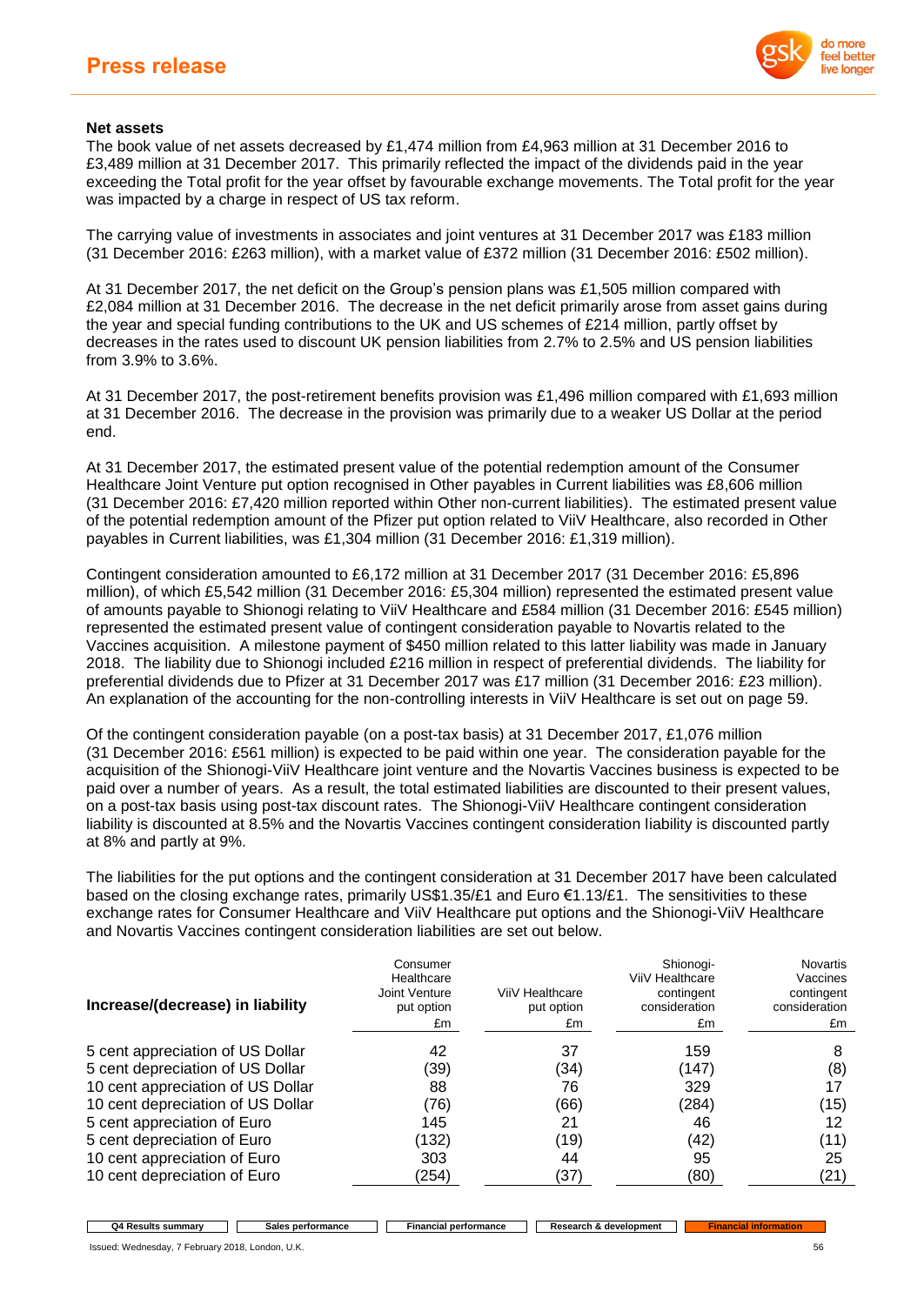

Movements in contingent consideration are as follows:

|                                                     | 2017<br>£m | 2016<br>£m |
|-----------------------------------------------------|------------|------------|
| Contingent consideration at beginning of the period | 5,896      | 3,855      |
| Additions                                           |            | 194        |
| Amount reversed                                     |            | (41)       |
| Re-measurement through income statement             | 961        | 2,322      |
| Cash payments: operating cash flows                 | (594)      | (358)      |
| Cash payments: investing activities                 | (91)       | (73)       |
| Other movements                                     |            | (3)        |
| Contingent consideration at end of the period       | 6,172      | 5,896      |

The additions in 2016 reflected the recognition of the preferential dividend payable to Shionogi in relation to ViiV Healthcare and contingent consideration on the acquisition of the BMS HIV programmes. The amount reversed in 2016 relates to a provision that had been made in respect of a small acquisition in 2012 but that was no longer required.

The re-measurement increases in contingent consideration in the year reflected the unwind of the discount on the liabilities, updated forecasts and the impact of US tax reform. The cash settlement in the period included £671 million (2016: £417 million) of payments to Shionogi in relation to ViiV Healthcare. These payments are deductible for tax purposes.

At 31 December 2017, the ESOP Trusts held 66.7 million GSK shares against the future exercise of share options and share awards. The carrying value of £400 million has been deducted from other reserves. The market value of these shares was £882 million.

At 31 December 2017, the company held 414.6 million Treasury shares at a cost of £5,800 million, which has been deducted from retained earnings.

### **Contingent liabilities**

There were contingent liabilities at 31 December 2017 in respect of guarantees and indemnities entered into as part of the ordinary course of the Group's business. No material losses are expected to arise from such contingent liabilities. Provision is made for the outcome of legal and tax disputes where it is both probable that the Group will suffer an outflow of funds and it is possible to make a reliable estimate of that outflow. Descriptions of the significant legal and tax disputes to which the Group is a party are set out on pages 52 and 53.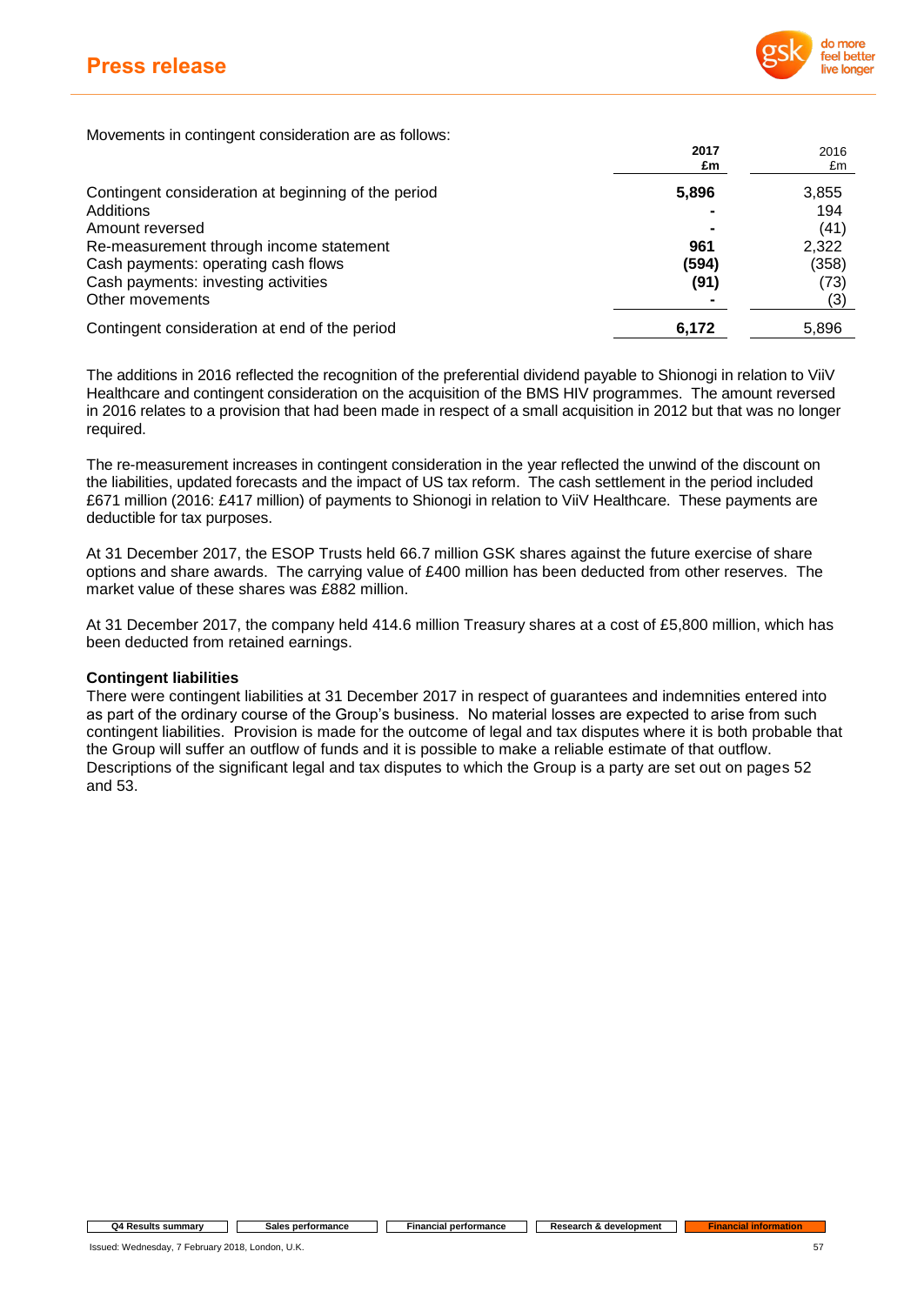

## **Reconciliation of cash flow to movements in net debt**

|                                                                                                      | 2017<br>£m      | 2016<br>£m  |
|------------------------------------------------------------------------------------------------------|-----------------|-------------|
| Net debt at beginning of the year                                                                    | (13, 804)       | (10,727)    |
| Decrease in cash and bank overdrafts                                                                 | (905)           | (1, 164)    |
| Decrease in liquid investments<br>Increase in long-term loans                                        | (4)<br>(2, 233) |             |
| Net repayment of/(increase in) short-term loans<br>Net repayment of obligations under finance leases | 3,200<br>23     | (148)<br>18 |
| Exchange adjustments<br>Other non-cash movements                                                     | 585<br>(40)     | (1,781)     |
| Decrease/(increase) in net debt                                                                      | 626             | (3,077)     |
| Net debt at end of the year                                                                          | (13, 178)       | (13,804)    |

## **Net debt analysis**

|                             | 2017<br>£m | 2016<br>£m |
|-----------------------------|------------|------------|
| Liquid investments          | 78         | 89         |
| Cash and cash equivalents   | 3.833      | 4,897      |
| Short-term borrowings       | (2,825)    | (4, 129)   |
| Long-term borrowings        | (14,264)   | (14,661)   |
| Net debt at end of the year | (13, 178)  | (13,804)   |

# **Free cash flow reconciliation**

|                                                      |          | 2016      |         |
|------------------------------------------------------|----------|-----------|---------|
|                                                      | 2017     | (revised) | Q4 2017 |
|                                                      | £m       | £m        | £m      |
| Net cash inflow from operating activities            | 6.918    | 6,497     | 2,869   |
| Purchase of property, plant and equipment            | (1, 545) | (1, 543)  | (534)   |
| Proceeds from sale of property, plant and equipment  | 281      | 98        | 139     |
| Purchase of intangible assets                        | (657)    | (809)     | (144)   |
| Net finance costs                                    | (717)    | (664)     | (343)   |
| Dividends from joint ventures and associates         | 6        | 42        |         |
| Contingent consideration paid (reported in investing |          |           |         |
| activities)                                          | (91)     | (73)      | (26)    |
| Contribution from non-controlling interests          | 21       |           |         |
| Distributions to non-controlling interests           | (779)    | (534)     | (168)   |
| Free cash flow                                       | 3,437    | 3.014     | 1.793   |

From Q1 2017, the free cash flow definition has been amended to include all contingent consideration payments made during the period, as described on page 54.

## **Q4 Results summary Sales performance Financial performance Research &** development **Financial information**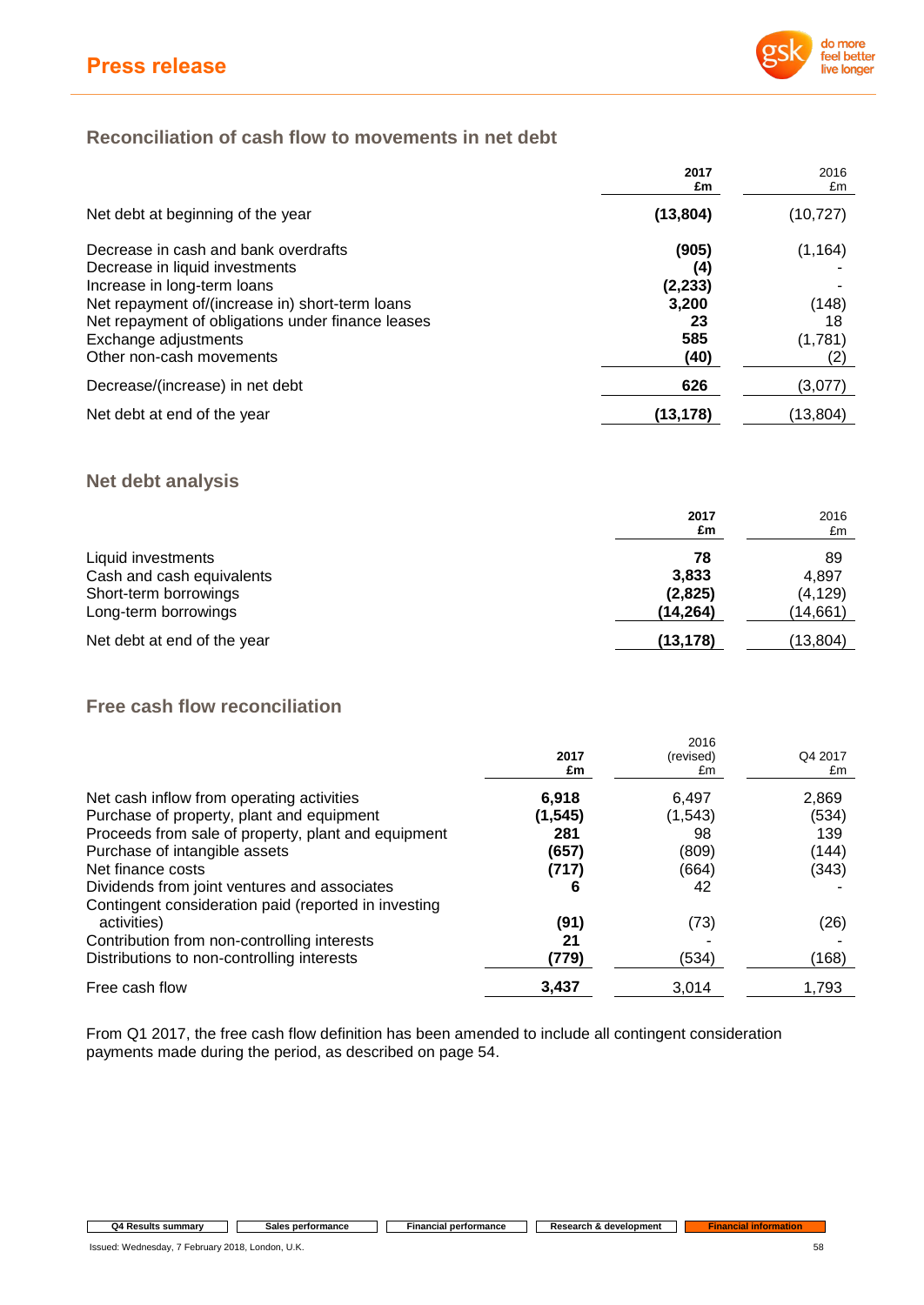

## **Non-controlling interests in ViiV Healthcare**

## **Trading profit allocations**

Because ViiV Healthcare is a subsidiary of the Group, 100% of its operating results (turnover, operating profit, profit after tax) are included within the Group income statement and then a portion of the earnings is allocated to the non-controlling interests owned by the other shareholders, in line with their respective equity shareholdings (Pfizer 11.7% and Shionogi 10%). Each of the shareholders, including GSK, is also entitled to preferential dividends determined by the performance of certain products that each shareholder contributed. As the relative performance of these products changes over time, the proportion of the overall earnings of ViiV Healthcare allocated to each shareholder will change. In particular, the increasing sales of *Tivicay* and *Triumeq* have a favourable impact on the proportion of the preferential dividends that is allocated to GSK. GSK was entitled to approximately 80% of the Adjusted earnings of ViiV Healthcare for 2017. Re-measurements of the liabilities for the preferential dividends allocated to Pfizer and Shionogi are included within other operating income.

## **Acquisition-related arrangements**

As part of the agreement reached to acquire Shionogi's interest in the former Shionogi-ViiV Healthcare joint venture in 2012, ViiV Healthcare agreed to pay additional consideration to Shionogi contingent on the performance of the products being developed by that joint venture, principally dolutegravir. The liability for this contingent consideration was estimated and recognised in the balance sheet at the date of acquisition. Subsequent re-measurements are reflected within other operating income/expense and within Adjusting items in the income statement.

Cash payments are made to Shionogi by ViiV Healthcare each quarter which reduce the balance sheet liability and are hence not recorded in the income statement. The payments are calculated based on the sales performance of the relevant products in the previous quarter and are reflected in the cash flow statement partly in operating cash flows and partly within investing activities. The tax relief on these payments is reflected in the Group's Adjusting items as part of the tax charge. The part of each payment relating to the original estimate of the fair value of the contingent consideration on the acquisition of the Shionogi-ViiV Healthcare joint venture in 2012 of £659 million is reported within investing activities in the cash flow statement and the part of each payment relating to the increase in the liability since the acquisition is reported within operating cash flows.

Movements in contingent consideration payable to Shionogi are as follows:

|                                                                                                                                | 2017<br>£m           | 2016<br>£m                    |
|--------------------------------------------------------------------------------------------------------------------------------|----------------------|-------------------------------|
| Contingent consideration at beginning of the period<br>Additions                                                               | 5,304                | 3,409<br>154                  |
| Re-measurement through income statement<br>Cash payments: operating cash flows<br>Cash payments: investing activities<br>Other | 909<br>(587)<br>(84) | 2.162<br>(351)<br>(66)<br>(4) |
| Contingent consideration at end of the period                                                                                  | 5,542                | 5,304                         |

The additions in 2016 represented the recognition of the preferential dividends payable to Shionogi.

Of the contingent consideration payable (on a post-tax basis) to Shionogi at 31 December 2017, £724 million (31 December 2016: £545 million) is expected to be paid within one year.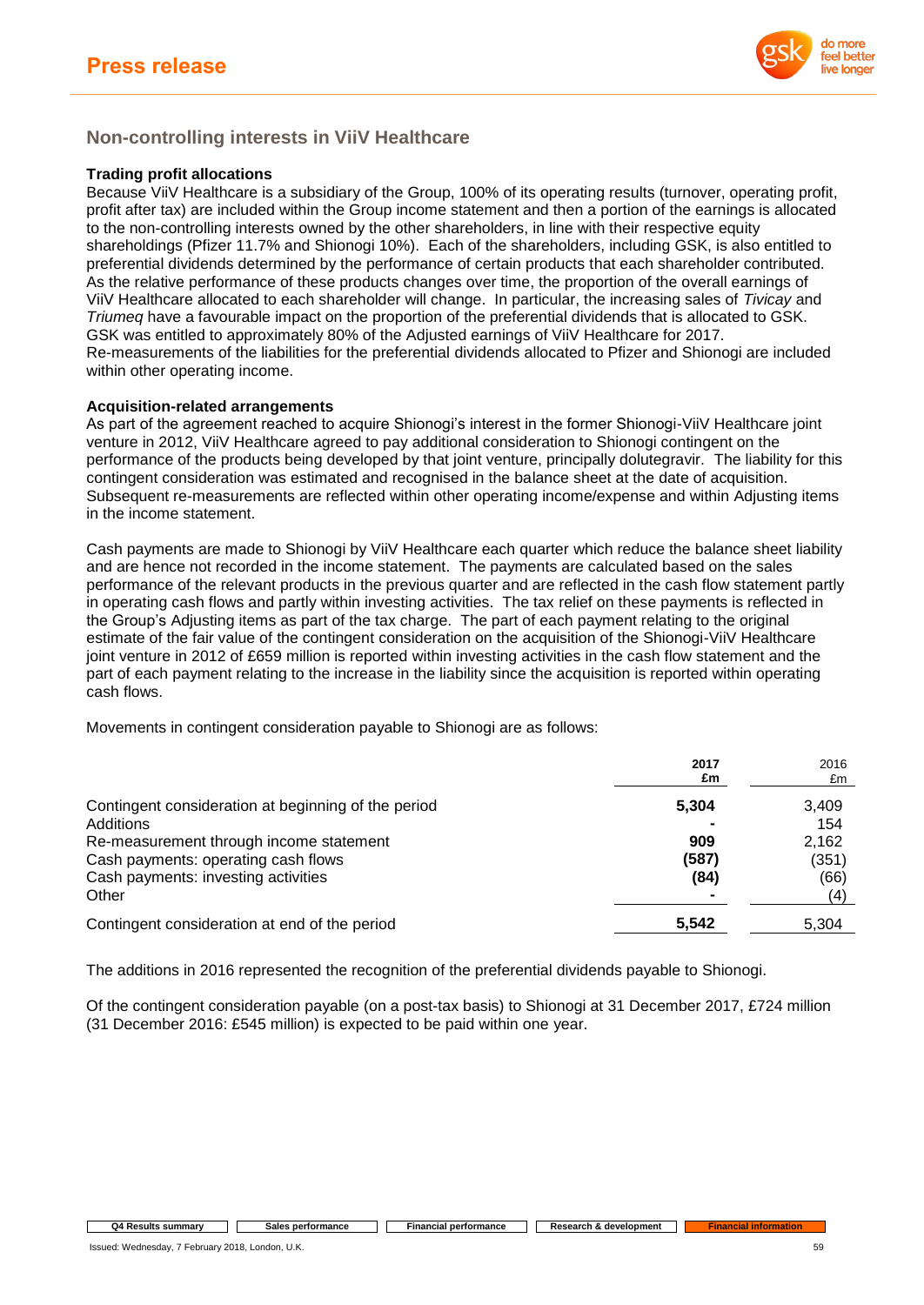

## **Exit rights**

Pfizer may request an IPO of ViiV Healthcare at any time and if either GSK does not consent to such IPO or an offering is not completed within nine months, Pfizer could require GSK to acquire its shareholding. Under the original agreements, GSK had the unconditional right, so long as it made no subsequent distribution to its shareholders, to withhold its consent to the exercise of the Pfizer put options and, as a result, in accordance with IFRS, GSK did not recognise a liability for the put option on its balance sheet. However, during Q1 2016, GSK notified Pfizer that it had irrevocably given up this right and accordingly recognised the liability for the put option on the Group's balance sheet during Q1 2016 at an initial value of £1,070 million. Consistent with this revised treatment, at the end of Q1 2016 GSK also recognised liabilities for the future preferential dividends anticipated to become payable to Pfizer and Shionogi on the Group's balance sheet.

The closing balances of the liabilities related to Pfizer's shareholding are as follows:

|                              | 2017<br>£m | 2016<br>£m |
|------------------------------|------------|------------|
| Pfizer put option            | 1,304      | 1,319      |
| Pfizer preferential dividend | 17         | 23         |

Under the original agreements, Shionogi could also have requested GSK to acquire its shareholding in ViiV Healthcare in six month windows commencing in 2017, 2020 and 2022. GSK had the unconditional right, so long as it made no subsequent distribution to its shareholders, to withhold its consent to the exercise of the Shionogi put option and, as a result, GSK did not recognise a liability for the put option on its balance sheet. However, during Q1 2016, GSK notified Shionogi that it had irrevocably given up this right and accordingly recognised the liability for the put option on the Group's balance sheet during Q1 2016 at an initial value of £926 million. In Q4 2016, Shionogi irrevocably agreed to waive its put option and as a result GSK de-recognised the liability for this put option on the Group's balance sheet directly to equity. The value of the liability was £1,244 million when it was de-recognised.

GSK also has a call option over Shionogi's shareholding in ViiV Healthcare, which under the original agreements was exercisable in six month windows commencing in 2027, 2030 and 2032. GSK has now irrevocably agreed to waive the first two exercise windows, but the last six month window in 2032 remains. As this call option is at fair value, it has no value for accounting purposes.

#### **Q4 Results summary Sales performance Financial performance Research & development**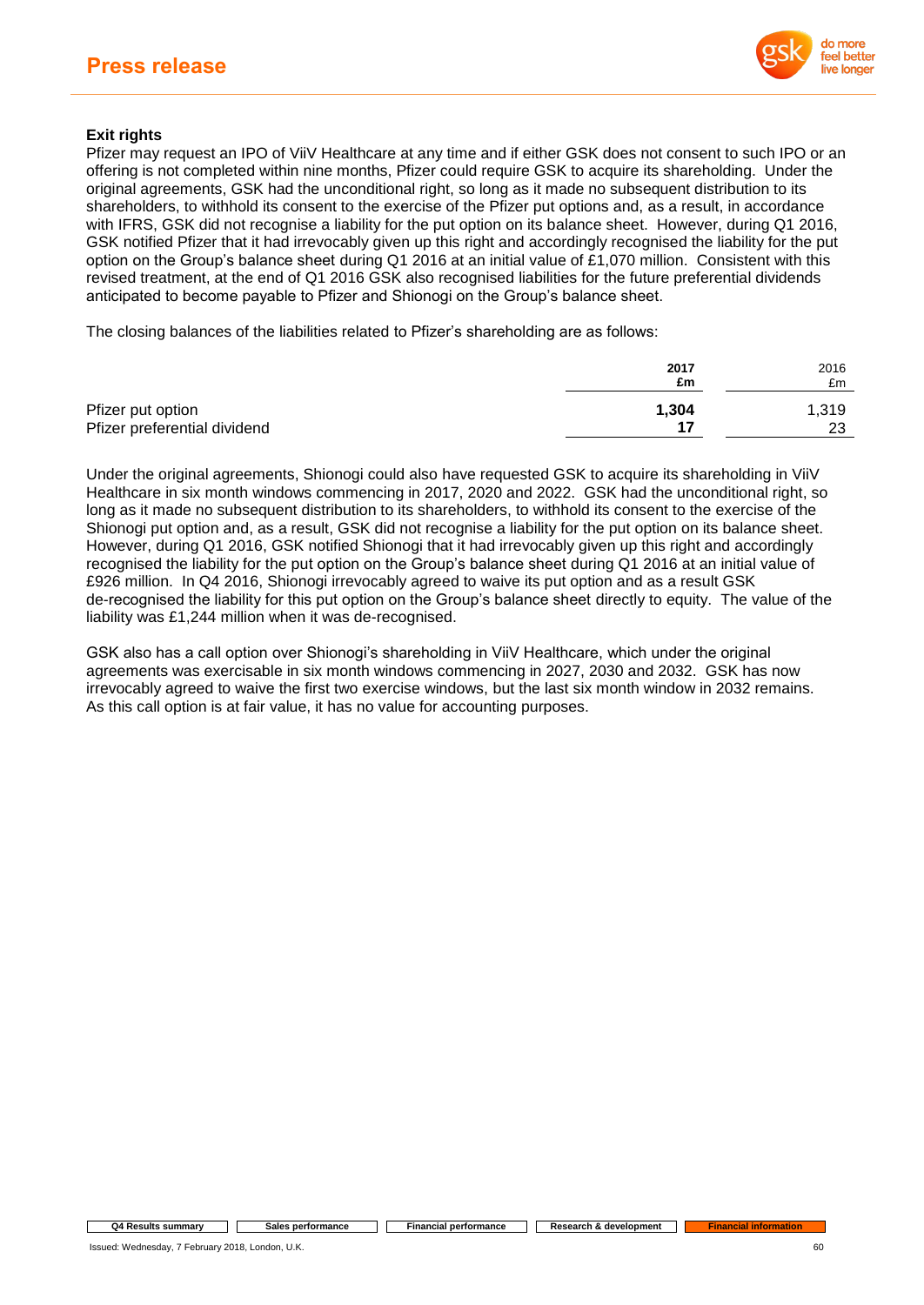

# **Adjusted results reconciliations**

The reconciliations between total results and Adjusted results for 2017 and 2016 and also Q4 2017 and Q4 2016 are set out below.

**Income statement – Adjusted results reconciliation Year ended 31 December 2017**

| Total<br>results<br>£m | Intangible<br>amort-<br>isation<br>£m | Intangible<br>impair-<br>ment<br>£m | Major<br>restruct-<br>uring<br>£m | Transaction-<br>related<br>£m | Divestments,<br>significant<br>legal and<br>other items<br>£m | US<br>tax<br>reform<br>£m | <b>Adjusted</b><br>results<br>£m |
|------------------------|---------------------------------------|-------------------------------------|-----------------------------------|-------------------------------|---------------------------------------------------------------|---------------------------|----------------------------------|
| 30,186<br>(10, 342)    | 546                                   | 400                                 | 545                               | 80                            |                                                               |                           | 30,186<br>(8, 771)               |
| 19,844                 | 546                                   | 400                                 | 545                               | 80                            |                                                               |                           | 21,415                           |
| (9,672)                |                                       |                                     | 248                               |                               | 83                                                            |                           | (9, 341)                         |
| (4, 476)<br>356        | 45                                    | 288                                 | 263                               |                               | 18                                                            |                           | (3,862)<br>356                   |
| (1,965)                |                                       |                                     |                                   | 1,519                         | (220)                                                         | 666                       |                                  |
| 4,087                  | 591                                   | 688                                 | 1,056                             | 1,599                         | (119)                                                         | 666                       | 8,568                            |
| (669)                  |                                       |                                     | 4                                 |                               | 8                                                             |                           | (657)                            |
| 94                     |                                       |                                     |                                   |                               | (94)                                                          |                           |                                  |
| 13                     |                                       |                                     |                                   |                               |                                                               |                           | 13                               |
| 3,525                  | 591                                   | 688                                 | 1,060                             | 1,599                         | (205)                                                         | 666                       | 7,924                            |
| (1, 356)<br>38.5%      | (134)                                 | (176)                               | (209)                             | (619)                         | (251)                                                         | 1,078                     | (1,667)<br>21.0%                 |
| 2,169                  | 457                                   | 512                                 | 851                               | 980                           | (456)                                                         | 1,744                     | 6,257                            |
| 637                    |                                       |                                     |                                   | 42                            |                                                               | 114                       | 793                              |
| 1,532                  | 457                                   | 512                                 | 851                               | 938                           | (456)                                                         | 1,630                     | 5,464                            |
| 31.4p                  | 9.4 <sub>p</sub>                      | 10.5p                               | 17.4p                             | 19.2p                         | (9.4)p                                                        | 33.3p                     | 111.8p                           |
|                        |                                       |                                     |                                   |                               |                                                               |                           |                                  |

Weighted average number of shares (millions) 4,886 **4,886**

Adjusted results exclude the above items from Total results as GSK believes that Adjusted results are more representative of the performance of the Group's operations and allow the key trends and factors driving performance to be more easily and clearly identified by shareholders. For a fuller explanation of Adjusted results, see 'Definitions' on page 39.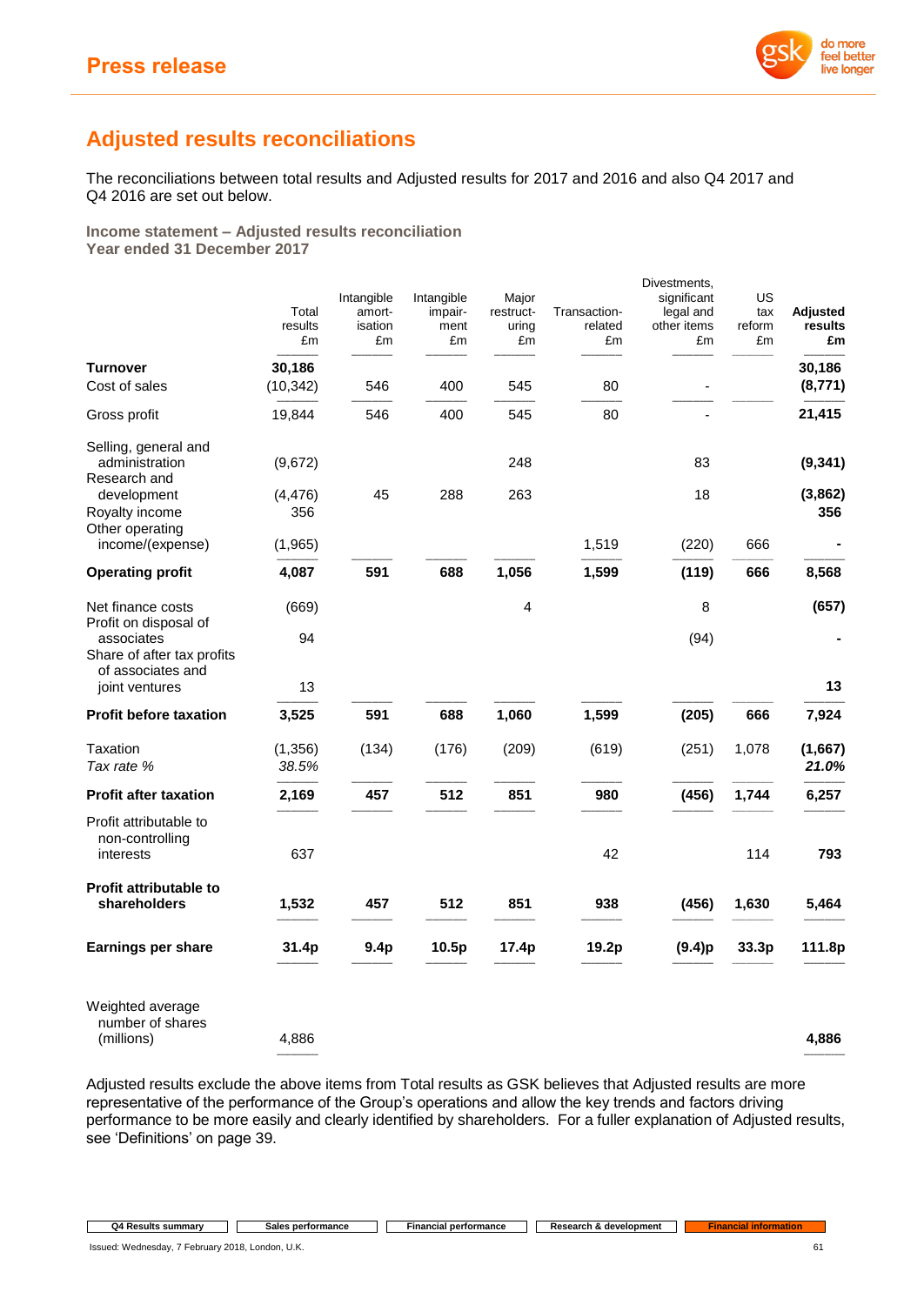

#### **Income statement – Adjusted results reconciliation Year ended 31 December 2016**

|                                                                | Total<br>results<br>£m | Intangible<br>amort-<br>isation<br>£m | Intangible<br>impair-<br>ment<br>£m | Major<br>restruct-<br>uring<br>£m | Transaction-<br>related<br>£m | Divestments,<br>significant<br>legal and<br>other items<br>£m | Adjusted<br>results<br>(revised)<br>£m |
|----------------------------------------------------------------|------------------------|---------------------------------------|-------------------------------------|-----------------------------------|-------------------------------|---------------------------------------------------------------|----------------------------------------|
| <b>Turnover</b>                                                | 27,889                 |                                       |                                     |                                   |                               |                                                               | 27,889                                 |
| Cost of sales                                                  | (9, 290)               | 547                                   | 7                                   | 297                               | 86                            | 2                                                             | (8, 351)                               |
| Gross profit                                                   | 18,599                 | 547                                   | $\overline{7}$                      | 297                               | 86                            | $\overline{c}$                                                | 19,538                                 |
| Selling, general and administration                            | (9,366)                |                                       |                                     | 514                               |                               | 55                                                            | (8,797)                                |
| Research and development                                       | (3,628)                | 41                                    | 13                                  | 159                               | (81)                          | 28                                                            | (3, 468)                               |
| Royalty income<br>Other operating income/(expense)             | 398<br>(3, 405)        |                                       |                                     |                                   | 3,914                         | (509)                                                         | 398                                    |
| <b>Operating profit</b>                                        | 2,598                  | 588                                   | 20                                  | 970                               | 3,919                         | (424)                                                         | 7,671                                  |
| Net finance costs                                              | (664)                  |                                       |                                     | $\overline{4}$                    |                               | 8                                                             | (652)                                  |
| Share of after tax profits of<br>associates and joint ventures | 5                      |                                       |                                     |                                   |                               |                                                               | 5                                      |
| <b>Profit before taxation</b>                                  | 1,939                  | 588                                   | 20                                  | 974                               | 3,919                         | (416)                                                         | 7,024                                  |
| Taxation<br>Tax rate %                                         | (877)<br>45.2%         | (130)                                 | (5)                                 | (217)                             | (439)                         | 170                                                           | (1, 498)<br>21.3%                      |
| <b>Profit after taxation</b>                                   | 1,062                  | 458                                   | 15                                  | 757                               | 3,480                         | (246)                                                         | 5,526                                  |
| Profit attributable to<br>non-controlling interests            | 150                    |                                       |                                     |                                   | 487                           |                                                               | 637                                    |
| Profit attributable to<br>shareholders                         | 912                    | 458                                   | 15                                  | 757                               | 2,993                         | (246)                                                         | 4,889                                  |
| Earnings per share                                             | 18.8p                  | 9.4 <sub>p</sub>                      | 0.3p                                | 15.6p                             | 61.6p                         | (5.1)p                                                        | 100.6p                                 |
| Weighted average number of<br>shares (millions)                | 4,860                  |                                       |                                     |                                   |                               |                                                               | 4,860                                  |

Adjusted results exclude the above items from Total results as GSK believes that Adjusted results are more representative of the performance of the Group's operations and allow the key trends and factors driving performance to be more easily and clearly identified by shareholders. For a fuller explanation of Adjusted results, see 'Definitions' on page 39.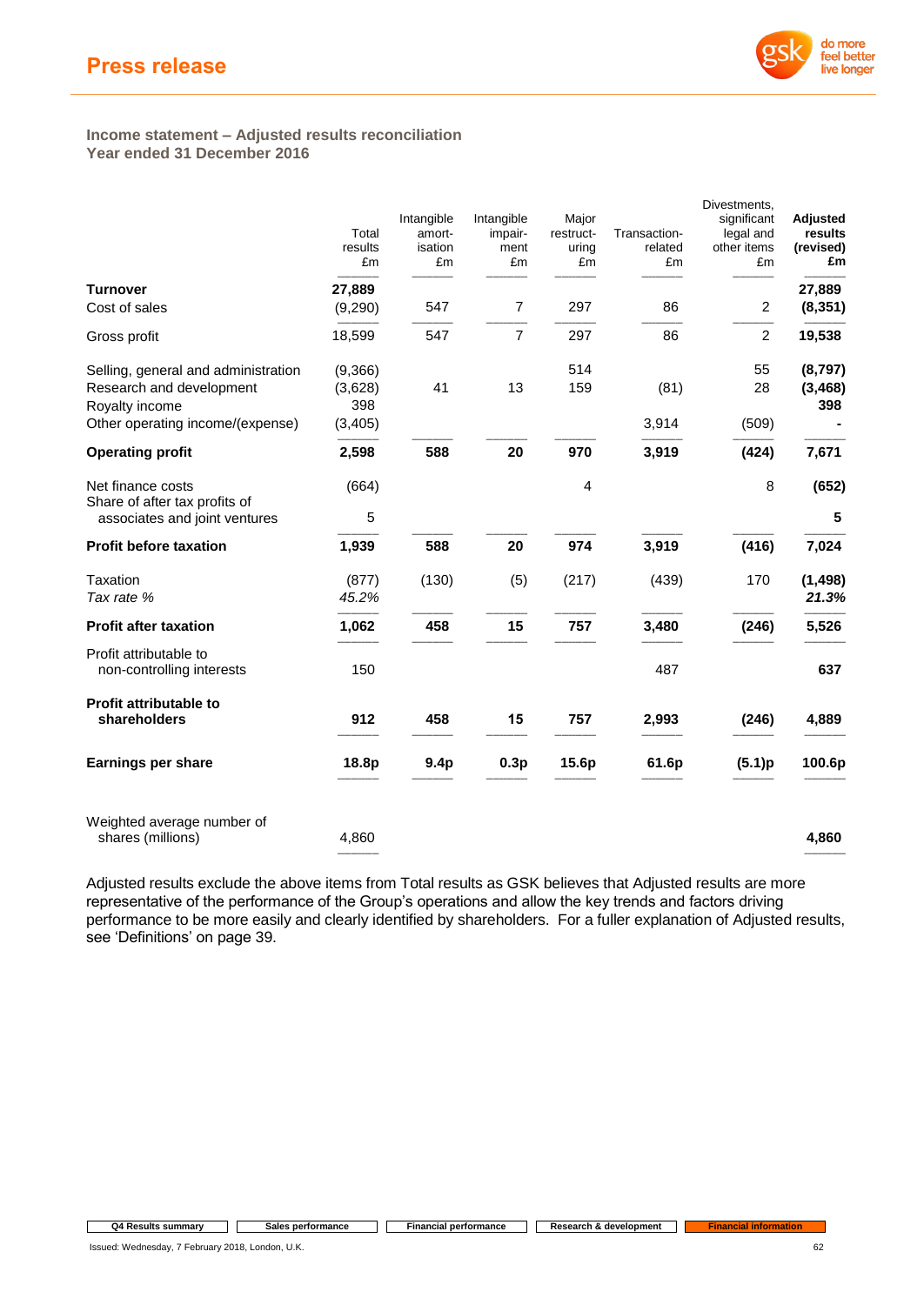

### **Income statement – Adjusted results reconciliation Three months ended 31 December 2017**

|                                                                                        | Total<br>results<br>£m  | Intangible<br>amort-<br>isation<br>£m | Intangible<br>impair-<br>ment<br>£m | Major<br>restruct-<br>uring<br>£m | Transaction-<br>related<br>£m | Divestments,<br>significant<br>legal and<br>other items<br>£m | US<br>tax<br>reform<br>£m | <b>Adjusted</b><br>results<br>£m |
|----------------------------------------------------------------------------------------|-------------------------|---------------------------------------|-------------------------------------|-----------------------------------|-------------------------------|---------------------------------------------------------------|---------------------------|----------------------------------|
| <b>Turnover</b>                                                                        | 7,639                   |                                       |                                     |                                   |                               |                                                               |                           | 7,639                            |
| Cost of sales                                                                          | (2, 558)                | 136                                   | 66                                  | 79                                | 19                            |                                                               |                           | (2, 258)                         |
| Gross profit                                                                           | 5,081                   | 136                                   | 66                                  | 79                                | 19                            |                                                               |                           | 5,381                            |
| Selling, general and<br>administration<br>Research and                                 | (2, 533)                |                                       |                                     | 96                                |                               | 17                                                            |                           | (2, 420)                         |
| development<br>Royalty income<br>Other operating                                       | (1, 209)<br>69          | 11                                    | 201                                 | 10                                |                               | (5)                                                           |                           | (992)<br>69                      |
| income/(expense)                                                                       | (896)                   |                                       |                                     | (1)                               | 222                           | 9                                                             | 666                       |                                  |
| <b>Operating profit</b>                                                                | 512                     | 147                                   | 267                                 | 184                               | 241                           | 21                                                            | 666                       | 2,038                            |
| Net finance costs                                                                      | (138)                   |                                       |                                     | 1                                 |                               | $\overline{c}$                                                |                           | (135)                            |
| Profit on disposal of<br>associates<br>Share of after tax profits<br>of associates and | 66                      |                                       |                                     |                                   |                               | (66)                                                          |                           |                                  |
| joint ventures                                                                         | $\overline{\mathbf{c}}$ |                                       |                                     |                                   |                               |                                                               |                           | $\mathbf{2}$                     |
| <b>Profit before taxation</b>                                                          | 442                     | 147                                   | 267                                 | 185                               | 241                           | (43)                                                          | 666                       | 1,905                            |
| Taxation<br>Tax rate %                                                                 | (805)<br>>100%          | (34)                                  | (51)                                | 40                                | (467)                         | (142)                                                         | 1,078                     | (381)<br>20.0%                   |
| (Loss)/profit after<br>taxation                                                        | (363)                   | 113                                   | 216                                 | 225                               | (226)                         | (185)                                                         | 1,744                     | 1,524                            |
| Profit attributable to<br>non-controlling<br>interests                                 | 183                     |                                       |                                     |                                   | (105)                         |                                                               | 114                       | 192                              |
| (Loss)/profit<br>attributable to<br>shareholders                                       | (546)                   | 113                                   | 216                                 | 225                               | (121)                         | (185)                                                         | 1,630                     | 1,332                            |
| (Loss)/earnings<br>per share                                                           | (11.2)p                 | 2.3p                                  | 4.4p                                | 4.6p                              | (2.5)p                        | (3.7)p                                                        | 33.3p                     | 27.2p                            |
| Weighted average<br>number of shares<br>(millions)                                     | 4,891                   |                                       |                                     |                                   |                               |                                                               |                           | 4,891                            |

Adjusted results exclude the above items from Total results as GSK believes that Adjusted results are more representative of the performance of the Group's operations and allow the key trends and factors driving performance to be more easily and clearly identified by shareholders. For a fuller explanation of Adjusted results, see 'Definitions' on page 39.